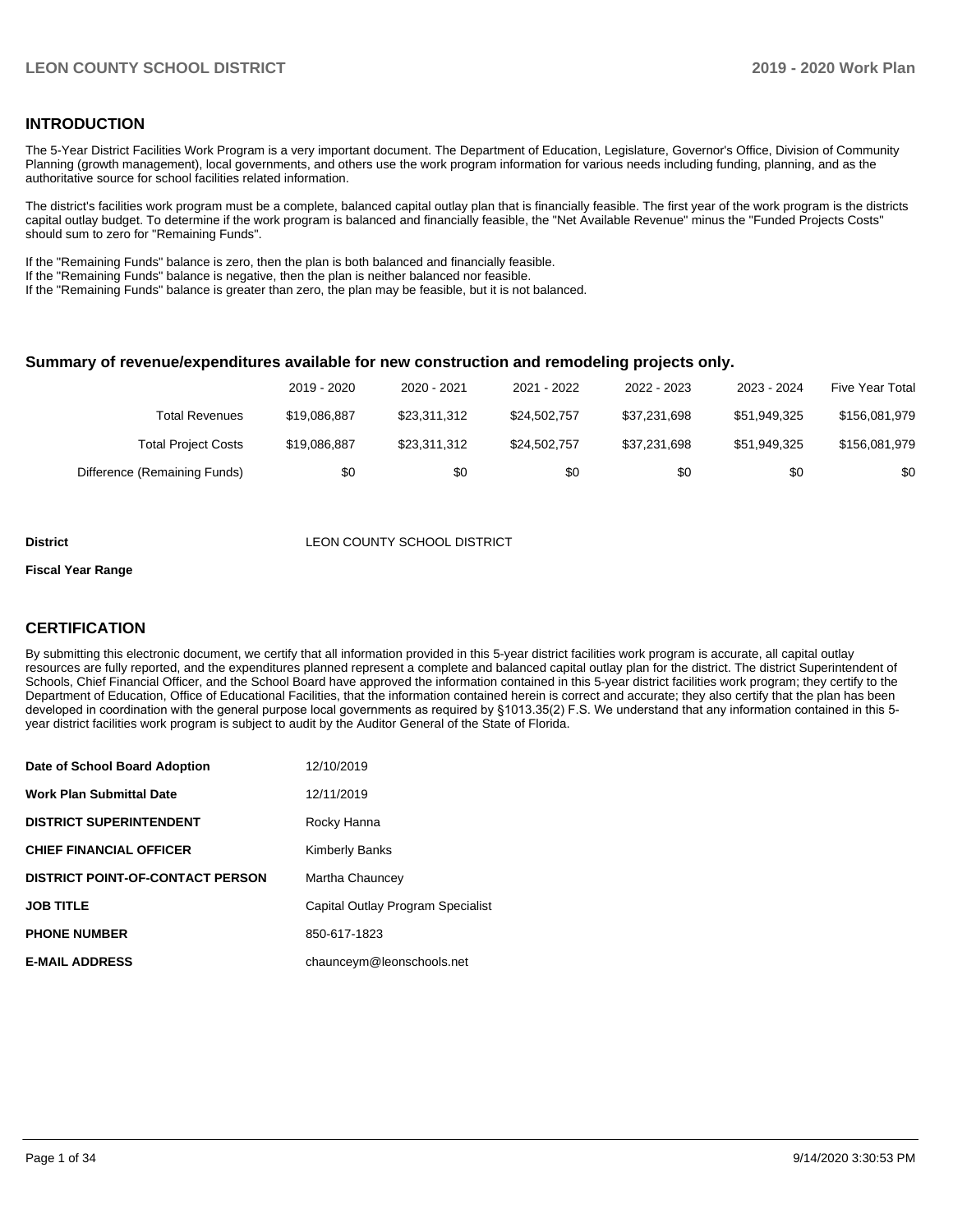# **Expenditures**

#### **Expenditure for Maintenance, Repair and Renovation from 1.50-Mills and PECO**

Annually, prior to the adoption of the district school budget, each school board must prepare a tentative district facilities work program that includes a schedule of major repair and renovation projects necessary to maintain the educational and ancillary facilities of the district.

| Item                                          | 2019 - 2020<br><b>Actual Budget</b> | 2020 - 2021<br>Projected | 2021 - 2022<br>Projected | 2022 - 2023<br>Projected | 2023 - 2024<br>Projected | <b>Total</b> |  |  |  |
|-----------------------------------------------|-------------------------------------|--------------------------|--------------------------|--------------------------|--------------------------|--------------|--|--|--|
| <b>HVAC</b>                                   | \$0                                 | \$0                      | \$0                      | \$0                      | \$0                      | \$0          |  |  |  |
| Locations: No Locations for this expenditure. |                                     |                          |                          |                          |                          |              |  |  |  |
| Flooring                                      | \$0                                 | \$0                      | \$0                      | \$0                      | \$0                      | \$0          |  |  |  |
| Locations: No Locations for this expenditure. |                                     |                          |                          |                          |                          |              |  |  |  |
| Roofing                                       | \$0                                 | \$0                      | \$0                      | \$0                      | \$0                      | \$0          |  |  |  |
| Locations: No Locations for this expenditure. |                                     |                          |                          |                          |                          |              |  |  |  |
| Safety to Life                                | \$0                                 | \$0                      | \$0                      | \$0                      | \$0                      | \$0          |  |  |  |
| Locations: No Locations for this expenditure. |                                     |                          |                          |                          |                          |              |  |  |  |
| Fencing                                       | \$0                                 | \$0                      | \$0                      | \$0                      | \$0                      | \$0          |  |  |  |
| Locations: No Locations for this expenditure. |                                     |                          |                          |                          |                          |              |  |  |  |
| Parking                                       | \$0                                 | \$0                      | \$0                      | \$0                      | \$0                      | \$0          |  |  |  |
| Locations: No Locations for this expenditure. |                                     |                          |                          |                          |                          |              |  |  |  |
| Electrical                                    | \$0                                 | \$0                      | \$0                      | \$0                      | \$0                      | \$0          |  |  |  |
| Locations: No Locations for this expenditure. |                                     |                          |                          |                          |                          |              |  |  |  |
| Fire Alarm                                    | \$0                                 | \$0                      | \$0                      | \$0                      | \$0                      | \$0          |  |  |  |
| Locations: No Locations for this expenditure. |                                     |                          |                          |                          |                          |              |  |  |  |
| Telephone/Intercom System                     | \$0                                 | \$0                      | \$0                      | \$0                      | \$0                      | \$0          |  |  |  |
| Locations: No Locations for this expenditure. |                                     |                          |                          |                          |                          |              |  |  |  |
| <b>Closed Circuit Television</b>              | \$0                                 | \$0                      | \$0                      | \$0                      | \$0                      | \$0          |  |  |  |
| Locations: No Locations for this expenditure. |                                     |                          |                          |                          |                          |              |  |  |  |
| Paint                                         | \$0                                 | \$0                      | \$0                      | \$0                      | \$0                      | \$0          |  |  |  |
| Locations: No Locations for this expenditure. |                                     |                          |                          |                          |                          |              |  |  |  |
| Maintenance/Repair                            | \$0                                 | \$0                      | \$0                      | \$0                      | \$0                      | \$0          |  |  |  |
| Locations: No Locations for this expenditure. |                                     |                          |                          |                          |                          |              |  |  |  |
| Sub Total:                                    | \$0                                 | \$0                      | \$0                      | \$0                      | \$0                      | \$0          |  |  |  |

| <b>IPECO Maintenance Expenditures</b> | \$128.990    | ሶሳ<br>æυ     | \$0 <sub>1</sub> | ¢Λ<br>υU     | \$0          | \$128,990    |
|---------------------------------------|--------------|--------------|------------------|--------------|--------------|--------------|
| <b>1.50 Mill Sub Total: I</b>         | \$11.821.010 | \$11.950.000 | \$11,950,000     | \$11,950,000 | \$11,950,000 | \$59,621,010 |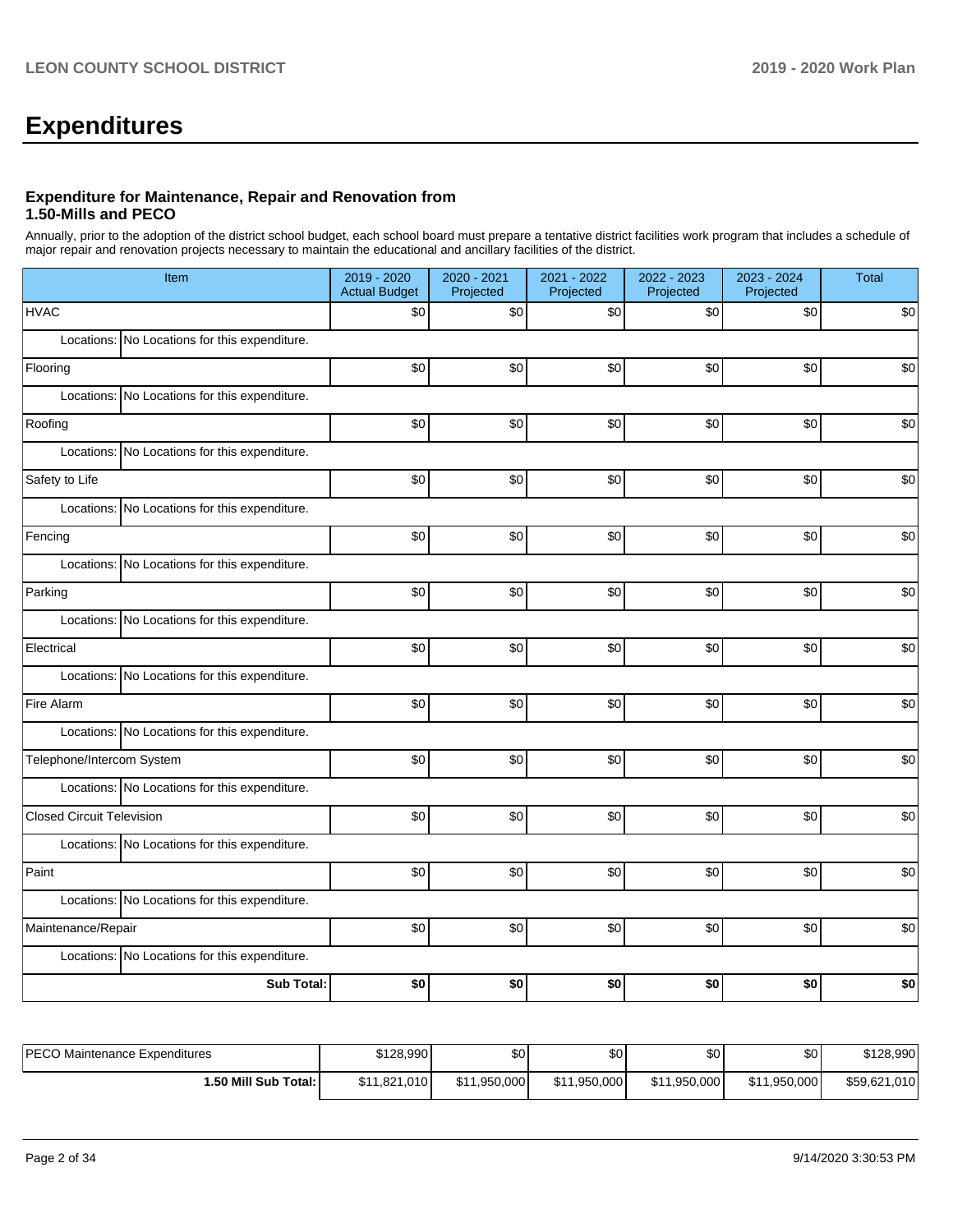| Other Items                                                                                                                                                                                                                                                                                                                                                                                                                                                                                                                                                                                                                                                                                                                                                                                                                                                                                                                                                                                                                                                                                                                                                                                                                                                                                                                                                                                                                                                                                                                                                                                                                                                                                        | 2019 - 2020<br><b>Actual Budget</b> | 2020 - 2021<br>Projected | 2021 - 2022<br>Projected | 2022 - 2023<br>Projected | 2023 - 2024<br>Projected | Total        |  |
|----------------------------------------------------------------------------------------------------------------------------------------------------------------------------------------------------------------------------------------------------------------------------------------------------------------------------------------------------------------------------------------------------------------------------------------------------------------------------------------------------------------------------------------------------------------------------------------------------------------------------------------------------------------------------------------------------------------------------------------------------------------------------------------------------------------------------------------------------------------------------------------------------------------------------------------------------------------------------------------------------------------------------------------------------------------------------------------------------------------------------------------------------------------------------------------------------------------------------------------------------------------------------------------------------------------------------------------------------------------------------------------------------------------------------------------------------------------------------------------------------------------------------------------------------------------------------------------------------------------------------------------------------------------------------------------------------|-------------------------------------|--------------------------|--------------------------|--------------------------|--------------------------|--------------|--|
| Vehicles: Maintenance / DW                                                                                                                                                                                                                                                                                                                                                                                                                                                                                                                                                                                                                                                                                                                                                                                                                                                                                                                                                                                                                                                                                                                                                                                                                                                                                                                                                                                                                                                                                                                                                                                                                                                                         | \$115,000                           | \$115,000                | \$115,000                | \$115,000                | \$115,000                | \$575,000    |  |
| Locations AMOS P GODBY SENIOR HIGH, APALACHEE ELEMENTARY, ASTORIA PARK ELEMENTARY, AUGUSTA RAA MIDDLE, BELLE VUE<br>MIDDLE, BLOXHAM BUILDING, BOND ELEMENTARY SCHOOL, BUCK LAKE ELEMENTARY, CANOPY OAKS ELEMENTARY, CHAIRES<br>ELEMENTARY, CHAIRES ELEMENTARY PRE-KINDERGARTEN, CONNOR BOULEVARD TRANSPORTATION FACILITY, DEERLAKE<br>MIDDLE, DESOTO TRAIL ELEMENTARY, DEVURN GLENN SERVICE CENTER, ELIZABETH COBB MIDDLE, FAIRVIEW MIDDLE, FOOD<br>SERVICES FACILITY, FORT BRADEN ELEMENTARY (OLD), FORT BRADEN SCHOOL (NEW), FRANK HARTSFIELD ELEMENTARY,<br>FRANK R NIMS MIDDLE, GILCHRIST ELEMENTARY, GRETCHEN EVERHART TRAINABLE MENTALLY HANDICAP CENT, GRIFFIN<br>MIDDLE, HAWKS RISE ELEMENTARY, HERITAGE TRAILS COMMUNITY SCHOOL, HOWELL CENTER, JAMES RICKARDS SENIOR<br>HIGH, JOHN C RILEY ELEMENTARY, KATE SULLIVAN ELEMENTARY, KILLEARN LAKES ELEMENTARY, LAWTON M CHILES SENIOR<br>HIGH, LCSB FACILITIES, MAINTENANCE & CONSTRUCTION COMPOUND, LEON SENIOR HIGH, LEWIS M LIVELY TECHNICAL<br>CENTER, LILLIAN RUEDIGER ELEMENTARY, LINCOLN SENIOR HIGH, MAIN TRANSPORTATION FACILITY, MEHRDAD 'PEPPER'<br>GHAZVINI LEARNING CENTER, MICHAEL J CONLEY ELEMENTARY SCHOOL AT SOUTHWOOD, OAK RIDGE ELEMENTARY, P A C E<br>CENTER (old), PINEVIEW ELEMENTARY, PROPERTY MANAGEMENT WAREHOUSE, R.N. GOODEN/NANCY RUSSELL CENTER AT<br>WESSON, ROBERTS ELEMENTARY, SABAL PALM ELEMENTARY, SAIL (OLD), SCHOOL FOR ARTS AND INNOVATIVE LEARNING-<br>SAIL (NEW), SEALEY ELEMENTARY, SECOND CHANCE SCHOOL - Old, SPRINGWOOD ELEMENTARY, SWIFT CREEK MIDDLE,<br>TECHNOLOGY AND INFORMATION SERVICES, WALTER T MOORE JR ELEMENTARY, WILLIAM J MONTFORD III MIDDLE SCHOOL,<br>WOODVILLE SCHOOL        |                                     |                          |                          |                          |                          |              |  |
| Drainage/Asphalt: Facilities / DW                                                                                                                                                                                                                                                                                                                                                                                                                                                                                                                                                                                                                                                                                                                                                                                                                                                                                                                                                                                                                                                                                                                                                                                                                                                                                                                                                                                                                                                                                                                                                                                                                                                                  | \$25,000                            | \$25,000                 | \$25,000                 | \$25,000                 | \$25,000                 | \$125,000    |  |
| Locations AMOS P GODBY SENIOR HIGH, APALACHEE ELEMENTARY, ASTORIA PARK ELEMENTARY, AUGUSTA RAA MIDDLE, BELLE VUE<br>MIDDLE, BLOXHAM BUILDING, BOND ELEMENTARY SCHOOL, BUCK LAKE ELEMENTARY, CANOPY OAKS ELEMENTARY, CHAIRES<br>ELEMENTARY, CHAIRES ELEMENTARY PRE-KINDERGARTEN, CONNOR BOULEVARD TRANSPORTATION FACILITY, DEERLAKE<br>MIDDLE, DESOTO TRAIL ELEMENTARY, DEVURN GLENN SERVICE CENTER, ELIZABETH COBB MIDDLE, FAIRVIEW MIDDLE, FOOD<br>SERVICES FACILITY, FORT BRADEN ELEMENTARY (OLD), FORT BRADEN SCHOOL (NEW), FRANK HARTSFIELD ELEMENTARY,<br>FRANK R NIMS MIDDLE, GILCHRIST ELEMENTARY, GRETCHEN EVERHART TRAINABLE MENTALLY HANDICAP CENT, GRIFFIN<br>MIDDLE, HAWKS RISE ELEMENTARY, HERITAGE TRAILS COMMUNITY SCHOOL, HOWELL CENTER, JAMES RICKARDS SENIOR<br>HIGH, JOHN C RILEY ELEMENTARY, KATE SULLIVAN ELEMENTARY, KILLEARN LAKES ELEMENTARY, LAWTON M CHILES SENIOR<br>HIGH, LCSB FACILITIES, MAINTENANCE & CONSTRUCTION COMPOUND, LEON SENIOR HIGH, LEWIS M LIVELY TECHNICAL<br>CENTER, LILLIAN RUEDIGER ELEMENTARY, LINCOLN SENIOR HIGH, MAIN TRANSPORTATION FACILITY, MEHRDAD 'PEPPER'<br>GHAZVINI LEARNING CENTER, MICHAEL J CONLEY ELEMENTARY SCHOOL AT SOUTHWOOD, OAK RIDGE ELEMENTARY, P A C E<br>CENTER (old), PINEVIEW ELEMENTARY, PROPERTY MANAGEMENT WAREHOUSE, R.N. GOODEN/NANCY RUSSELL CENTER AT<br>WESSON, ROBERTS ELEMENTARY, SABAL PALM ELEMENTARY, SAIL (OLD), SCHOOL FOR ARTS AND INNOVATIVE LEARNING-<br>SAIL (NEW), SEALEY ELEMENTARY, SECOND CHANCE SCHOOL - Old, SPRINGWOOD ELEMENTARY, SWIFT CREEK MIDDLE,<br>TECHNOLOGY AND INFORMATION SERVICES, WALTER T MOORE JR ELEMENTARY, WILLIAM J MONTFORD III MIDDLE SCHOOL,<br><b>WOODVILLE SCHOOL</b> |                                     |                          |                          |                          |                          |              |  |
| FFE D/W - Facilities                                                                                                                                                                                                                                                                                                                                                                                                                                                                                                                                                                                                                                                                                                                                                                                                                                                                                                                                                                                                                                                                                                                                                                                                                                                                                                                                                                                                                                                                                                                                                                                                                                                                               | \$50,000                            | \$50,000                 | \$50,000                 | \$50,000                 | \$50,000                 | \$250,000    |  |
| Locations AMOS P GODBY SENIOR HIGH, APALACHEE ELEMENTARY, ASTORIA PARK ELEMENTARY, AUGUSTA RAA MIDDLE, BELLE VUE<br>MIDDLE, BLOXHAM BUILDING, BOND ELEMENTARY SCHOOL, BUCK LAKE ELEMENTARY, CANOPY OAKS ELEMENTARY, CHAIRES<br>ELEMENTARY, CHAIRES ELEMENTARY PRE-KINDERGARTEN, CONNOR BOULEVARD TRANSPORTATION FACILITY, DEERLAKE<br>MIDDLE, DESOTO TRAIL ELEMENTARY, DEVURN GLENN SERVICE CENTER, ELIZABETH COBB MIDDLE, FAIRVIEW MIDDLE, FOOD<br>SERVICES FACILITY, FORT BRADEN ELEMENTARY (OLD), FORT BRADEN SCHOOL (NEW), FRANK HARTSFIELD ELEMENTARY,<br>FRANK R NIMS MIDDLE, GILCHRIST ELEMENTARY, GRETCHEN EVERHART TRAINABLE MENTALLY HANDICAP CENT, GRIFFIN<br>MIDDLE, HAWKS RISE ELEMENTARY, HERITAGE TRAILS COMMUNITY SCHOOL, HOWELL CENTER, JAMES RICKARDS SENIOR<br>HIGH. JOHN C RILEY ELEMENTARY. KATE SULLIVAN ELEMENTARY. KILLEARN LAKES ELEMENTARY. LAWTON M CHILES SENIOR<br>HIGH, LCSB FACILITIES, MAINTENANCE & CONSTRUCTION COMPOUND, LEON SENIOR HIGH, LEWIS M LIVELY TECHNICAL<br>CENTER, LILLIAN RUEDIGER ELEMENTARY, LINCOLN SENIOR HIGH, MAIN TRANSPORTATION FACILITY, MEHRDAD 'PEPPER'<br>GHAZVINI LEARNING CENTER, MICHAEL J CONLEY ELEMENTARY SCHOOL AT SOUTHWOOD, OAK RIDGE ELEMENTARY, P A C E<br>CENTER (old), PINEVIEW ELEMENTARY, PROPERTY MANAGEMENT WAREHOUSE, R.N. GOODEN/NANCY RUSSELL CENTER AT<br>WESSON, ROBERTS ELEMENTARY, SABAL PALM ELEMENTARY, SAIL (OLD), SCHOOL FOR ARTS AND INNOVATIVE LEARNING-<br>SAIL (NEW), SEALEY ELEMENTARY, SECOND CHANCE SCHOOL - OId, SPRINGWOOD ELEMENTARY, SWIFT CREEK MIDDLE.<br>TECHNOLOGY AND INFORMATION SERVICES, WALTER T MOORE JR ELEMENTARY, WILLIAM J MONTFORD III MIDDLE SCHOOL,<br>WOODVILLE SCHOOL        |                                     |                          |                          |                          |                          |              |  |
| Maintenance Salaries: Maintenance / DW                                                                                                                                                                                                                                                                                                                                                                                                                                                                                                                                                                                                                                                                                                                                                                                                                                                                                                                                                                                                                                                                                                                                                                                                                                                                                                                                                                                                                                                                                                                                                                                                                                                             | \$3,000,000                         | \$3,000,000              | \$3,000,000              | \$3,000,000              | \$3,000,000              | \$15,000,000 |  |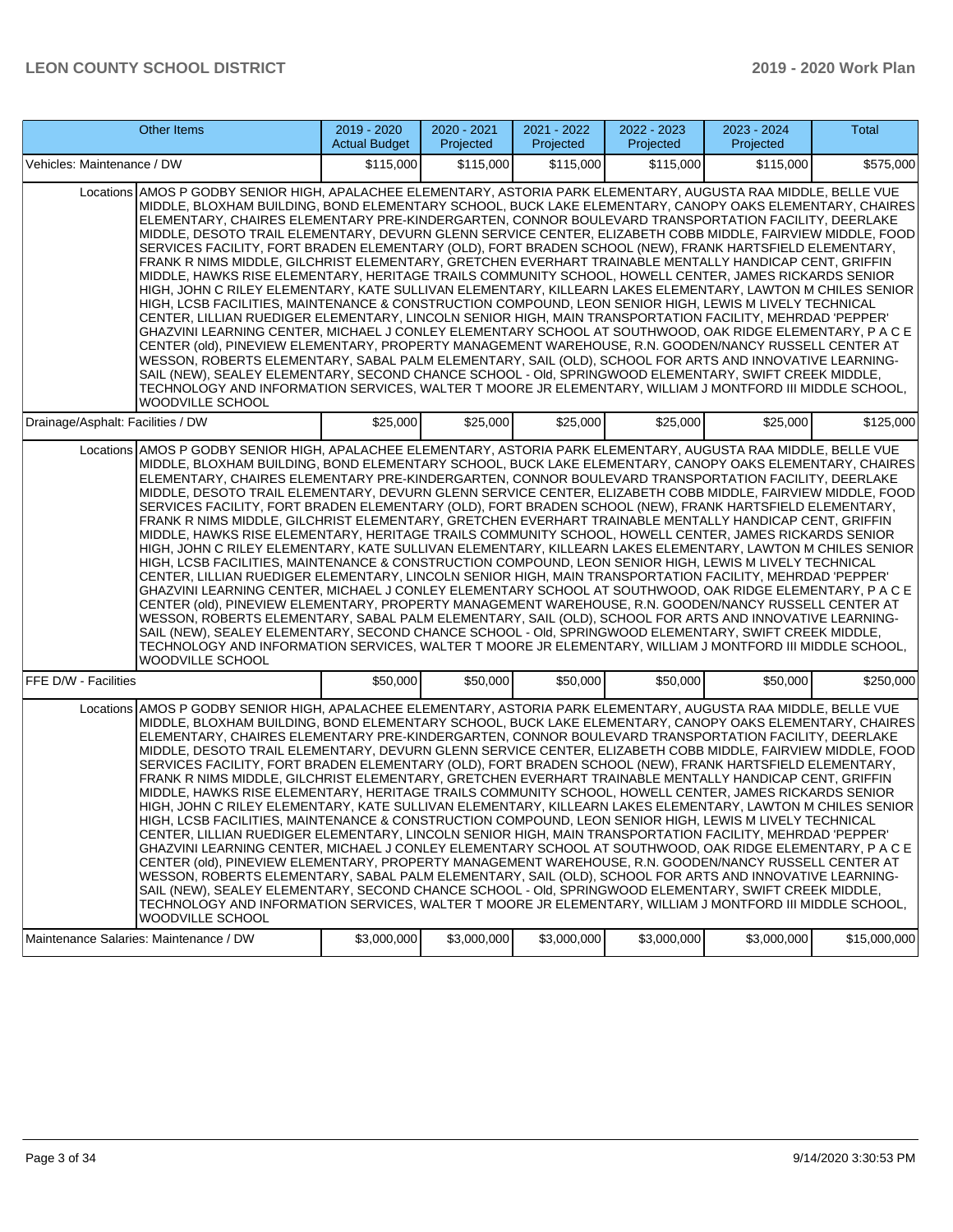|                             | Locations AMOS P GODBY SENIOR HIGH, APALACHEE ELEMENTARY, ASTORIA PARK ELEMENTARY, AUGUSTA RAA MIDDLE, BELLE VUE<br>MIDDLE, BLOXHAM BUILDING, BOND ELEMENTARY SCHOOL, BUCK LAKE ELEMENTARY, CANOPY OAKS ELEMENTARY, CHAIRES<br>ELEMENTARY, CHAIRES ELEMENTARY PRE-KINDERGARTEN, CONNOR BOULEVARD TRANSPORTATION FACILITY, DEERLAKE<br>MIDDLE, DESOTO TRAIL ELEMENTARY, DEVURN GLENN SERVICE CENTER, ELIZABETH COBB MIDDLE, FAIRVIEW MIDDLE, FOOD<br>SERVICES FACILITY, FORT BRADEN ELEMENTARY (OLD), FORT BRADEN SCHOOL (NEW), FRANK HARTSFIELD ELEMENTARY,<br>FRANK R NIMS MIDDLE, GILCHRIST ELEMENTARY, GRETCHEN EVERHART TRAINABLE MENTALLY HANDICAP CENT, GRIFFIN<br>MIDDLE, HAWKS RISE ELEMENTARY, HERITAGE TRAILS COMMUNITY SCHOOL, HOWELL CENTER, JAMES RICKARDS SENIOR<br>HIGH, JOHN C RILEY ELEMENTARY, KATE SULLIVAN ELEMENTARY, KILLEARN LAKES ELEMENTARY, LAWTON M CHILES SENIOR<br>HIGH, LCSB FACILITIES, MAINTENANCE & CONSTRUCTION COMPOUND, LEON SENIOR HIGH, LEWIS M LIVELY TECHNICAL<br>CENTER, LILLIAN RUEDIGER ELEMENTARY, LINCOLN SENIOR HIGH, MAIN TRANSPORTATION FACILITY, MEHRDAD 'PEPPER'<br>GHAZVINI LEARNING CENTER, MICHAEL J CONLEY ELEMENTARY SCHOOL AT SOUTHWOOD, OAK RIDGE ELEMENTARY, P A C E<br>CENTER (old), PINEVIEW ELEMENTARY, PROPERTY MANAGEMENT WAREHOUSE, R.N. GOODEN/NANCY RUSSELL CENTER AT<br>WESSON, ROBERTS ELEMENTARY, SABAL PALM ELEMENTARY, SAIL (OLD), SCHOOL FOR ARTS AND INNOVATIVE LEARNING-<br>SAIL (NEW), SEALEY ELEMENTARY, SECOND CHANCE SCHOOL - Old, SPRINGWOOD ELEMENTARY, SWIFT CREEK MIDDLE,<br>TECHNOLOGY AND INFORMATION SERVICES, WALTER T MOORE JR ELEMENTARY, WILLIAM J MONTFORD III MIDDLE SCHOOL,<br>WOODVILLE SCHOOL        |             |             |             |             |             |             |
|-----------------------------|----------------------------------------------------------------------------------------------------------------------------------------------------------------------------------------------------------------------------------------------------------------------------------------------------------------------------------------------------------------------------------------------------------------------------------------------------------------------------------------------------------------------------------------------------------------------------------------------------------------------------------------------------------------------------------------------------------------------------------------------------------------------------------------------------------------------------------------------------------------------------------------------------------------------------------------------------------------------------------------------------------------------------------------------------------------------------------------------------------------------------------------------------------------------------------------------------------------------------------------------------------------------------------------------------------------------------------------------------------------------------------------------------------------------------------------------------------------------------------------------------------------------------------------------------------------------------------------------------------------------------------------------------------------------------------------------------|-------------|-------------|-------------|-------------|-------------|-------------|
| <b>DW Fac Renovations</b>   |                                                                                                                                                                                                                                                                                                                                                                                                                                                                                                                                                                                                                                                                                                                                                                                                                                                                                                                                                                                                                                                                                                                                                                                                                                                                                                                                                                                                                                                                                                                                                                                                                                                                                                    | \$1,075,000 | \$1,075,000 | \$1,075,000 | \$1,075,000 | \$1,075,000 | \$5,375,000 |
|                             | Locations AMOS P GODBY SENIOR HIGH, APALACHEE ELEMENTARY, ASTORIA PARK ELEMENTARY, AUGUSTA RAA MIDDLE, BELLE VUE<br>MIDDLE, BLOXHAM BUILDING, BOND ELEMENTARY SCHOOL, BUCK LAKE ELEMENTARY, CANOPY OAKS ELEMENTARY, CHAIRES<br>ELEMENTARY, CHAIRES ELEMENTARY PRE-KINDERGARTEN, CONNOR BOULEVARD TRANSPORTATION FACILITY, DEERLAKE<br>MIDDLE, DESOTO TRAIL ELEMENTARY, DEVURN GLENN SERVICE CENTER, ELIZABETH COBB MIDDLE, FAIRVIEW MIDDLE, FOOD<br>SERVICES FACILITY, FORT BRADEN ELEMENTARY (OLD), FORT BRADEN SCHOOL (NEW), FRANK HARTSFIELD ELEMENTARY,<br>FRANK R NIMS MIDDLE, GILCHRIST ELEMENTARY, GRETCHEN EVERHART TRAINABLE MENTALLY HANDICAP CENT, GRIFFIN<br>MIDDLE, HAWKS RISE ELEMENTARY, HERITAGE TRAILS COMMUNITY SCHOOL, HOWELL CENTER, JAMES RICKARDS SENIOR<br>HIGH, JOHN C RILEY ELEMENTARY, KATE SULLIVAN ELEMENTARY, KILLEARN LAKES ELEMENTARY, LAWTON M CHILES SENIOR<br>HIGH, LCSB FACILITIES, MAINTENANCE & CONSTRUCTION COMPOUND, LEON SENIOR HIGH, LEWIS M LIVELY TECHNICAL<br>CENTER. LILLIAN RUEDIGER ELEMENTARY. LINCOLN SENIOR HIGH. MAIN TRANSPORTATION FACILITY. MEHRDAD 'PEPPER'<br>GHAZVINI LEARNING CENTER, MICHAEL J CONLEY ELEMENTARY SCHOOL AT SOUTHWOOD, OAK RIDGE ELEMENTARY, P A C E<br>CENTER (old), PINEVIEW ELEMENTARY, PROPERTY MANAGEMENT WAREHOUSE, R.N. GOODEN/NANCY RUSSELL CENTER AT<br>WESSON, ROBERTS ELEMENTARY, SABAL PALM ELEMENTARY, SAIL (OLD), SCHOOL FOR ARTS AND INNOVATIVE LEARNING-<br>SAIL (NEW), SEALEY ELEMENTARY, SECOND CHANCE SCHOOL - OId, SPRINGWOOD ELEMENTARY, SWIFT CREEK MIDDLE,<br>TECHNOLOGY AND INFORMATION SERVICES, WALTER T MOORE JR ELEMENTARY, WILLIAM J MONTFORD III MIDDLE SCHOOL,<br><b>WOODVILLE SCHOOL</b> |             |             |             |             |             |             |
| DW Fac Remodeling           |                                                                                                                                                                                                                                                                                                                                                                                                                                                                                                                                                                                                                                                                                                                                                                                                                                                                                                                                                                                                                                                                                                                                                                                                                                                                                                                                                                                                                                                                                                                                                                                                                                                                                                    | \$600,000   | \$600,000   | \$600,000   | \$600,000   | \$600,000   | \$3,000,000 |
|                             | Locations AMOS P GODBY SENIOR HIGH, APALACHEE ELEMENTARY, ASTORIA PARK ELEMENTARY, AUGUSTA RAA MIDDLE, BELLE VUE<br>MIDDLE, BLOXHAM BUILDING, BOND ELEMENTARY SCHOOL, BUCK LAKE ELEMENTARY, CANOPY OAKS ELEMENTARY, CHAIRES<br>ELEMENTARY, CHAIRES ELEMENTARY PRE-KINDERGARTEN, CONNOR BOULEVARD TRANSPORTATION FACILITY, DEERLAKE<br>MIDDLE, DESOTO TRAIL ELEMENTARY, DEVURN GLENN SERVICE CENTER, ELIZABETH COBB MIDDLE, FAIRVIEW MIDDLE, FOOD<br>SERVICES FACILITY, FORT BRADEN ELEMENTARY (OLD), FORT BRADEN SCHOOL (NEW), FRANK HARTSFIELD ELEMENTARY,<br>FRANK R NIMS MIDDLE, GILCHRIST ELEMENTARY, GRETCHEN EVERHART TRAINABLE MENTALLY HANDICAP CENT, GRIFFIN<br>MIDDLE, HAWKS RISE ELEMENTARY, HERITAGE TRAILS COMMUNITY SCHOOL, HOWELL CENTER, JAMES RICKARDS SENIOR<br>HIGH, JOHN C RILEY ELEMENTARY, KATE SULLIVAN ELEMENTARY, KILLEARN LAKES ELEMENTARY, LAWTON M CHILES SENIOR<br>HIGH, LCSB FACILITIES, MAINTENANCE & CONSTRUCTION COMPOUND, LEON SENIOR HIGH, LEWIS M LIVELY TECHNICAL<br>CENTER, LILLIAN RUEDIGER ELEMENTARY, LINCOLN SENIOR HIGH, MAIN TRANSPORTATION FACILITY, MEHRDAD 'PEPPER'<br>GHAZVINI LEARNING CENTER, MICHAEL J CONLEY ELEMENTARY SCHOOL AT SOUTHWOOD, OAK RIDGE ELEMENTARY, P A C E<br>CENTER (old), PINEVIEW ELEMENTARY, PROPERTY MANAGEMENT WAREHOUSE, R.N. GOODEN/NANCY RUSSELL CENTER AT<br>WESSON, ROBERTS ELEMENTARY, SABAL PALM ELEMENTARY, SAIL (OLD), SCHOOL FOR ARTS AND INNOVATIVE LEARNING-<br>SAIL (NEW), SEALEY ELEMENTARY, SECOND CHANCE SCHOOL - Old, SPRINGWOOD ELEMENTARY, SWIFT CREEK MIDDLE,<br>TECHNOLOGY AND INFORMATION SERVICES, WALTER T MOORE JR ELEMENTARY, WILLIAM J MONTFORD III MIDDLE SCHOOL,<br>WOODVILLE SCHOOL        |             |             |             |             |             |             |
| Telephone: Maintenance / DW |                                                                                                                                                                                                                                                                                                                                                                                                                                                                                                                                                                                                                                                                                                                                                                                                                                                                                                                                                                                                                                                                                                                                                                                                                                                                                                                                                                                                                                                                                                                                                                                                                                                                                                    | \$69,023    | \$69,023    | \$69,023    | \$69,023    | \$69,023    | \$345,115   |
|                             | Locations AMOS P GODBY SENIOR HIGH, APALACHEE ELEMENTARY, ASTORIA PARK ELEMENTARY, AUGUSTA RAA MIDDLE, BELLE VUE<br>MIDDLE, BLOXHAM BUILDING, BOND ELEMENTARY SCHOOL, BUCK LAKE ELEMENTARY, CANOPY OAKS ELEMENTARY, CHAIRES<br>ELEMENTARY. CHAIRES ELEMENTARY PRE-KINDERGARTEN. CONNOR BOULEVARD TRANSPORTATION FACILITY. DEERLAKE<br>MIDDLE, DESOTO TRAIL ELEMENTARY, DEVURN GLENN SERVICE CENTER, ELIZABETH COBB MIDDLE, FAIRVIEW MIDDLE, FOOD<br>SERVICES FACILITY, FORT BRADEN ELEMENTARY (OLD), FORT BRADEN SCHOOL (NEW), FRANK HARTSFIELD ELEMENTARY,<br>FRANK R NIMS MIDDLE, GILCHRIST ELEMENTARY, GRETCHEN EVERHART TRAINABLE MENTALLY HANDICAP CENT, GRIFFIN<br>MIDDLE, HAWKS RISE ELEMENTARY, HERITAGE TRAILS COMMUNITY SCHOOL, HOWELL CENTER, JAMES RICKARDS SENIOR<br>HIGH, JOHN C RILEY ELEMENTARY, KATE SULLIVAN ELEMENTARY, KILLEARN LAKES ELEMENTARY, LAWTON M CHILES SENIOR<br>HIGH, LCSB FACILITIES, MAINTENANCE & CONSTRUCTION COMPOUND, LEON SENIOR HIGH, LEWIS M LIVELY TECHNICAL<br>CENTER, LILLIAN RUEDIGER ELEMENTARY, LINCOLN SENIOR HIGH, MAIN TRANSPORTATION FACILITY, MEHRDAD 'PEPPER'<br>GHAZVINI LEARNING CENTER, MICHAEL J CONLEY ELEMENTARY SCHOOL AT SOUTHWOOD, OAK RIDGE ELEMENTARY, P A C E<br>CENTER (old), PINEVIEW ELEMENTARY, PROPERTY MANAGEMENT WAREHOUSE, R.N. GOODEN/NANCY RUSSELL CENTER AT<br>WESSON, ROBERTS ELEMENTARY, SABAL PALM ELEMENTARY, SAIL (OLD), SCHOOL FOR ARTS AND INNOVATIVE LEARNING-<br>SAIL (NEW), SEALEY ELEMENTARY, SECOND CHANCE SCHOOL - Old, SPRINGWOOD ELEMENTARY, SWIFT CREEK MIDDLE,<br>TECHNOLOGY AND INFORMATION SERVICES, WALTER T MOORE JR ELEMENTARY, WILLIAM J MONTFORD III MIDDLE SCHOOL,<br>WOODVILLE SCHOOL        |             |             |             |             |             |             |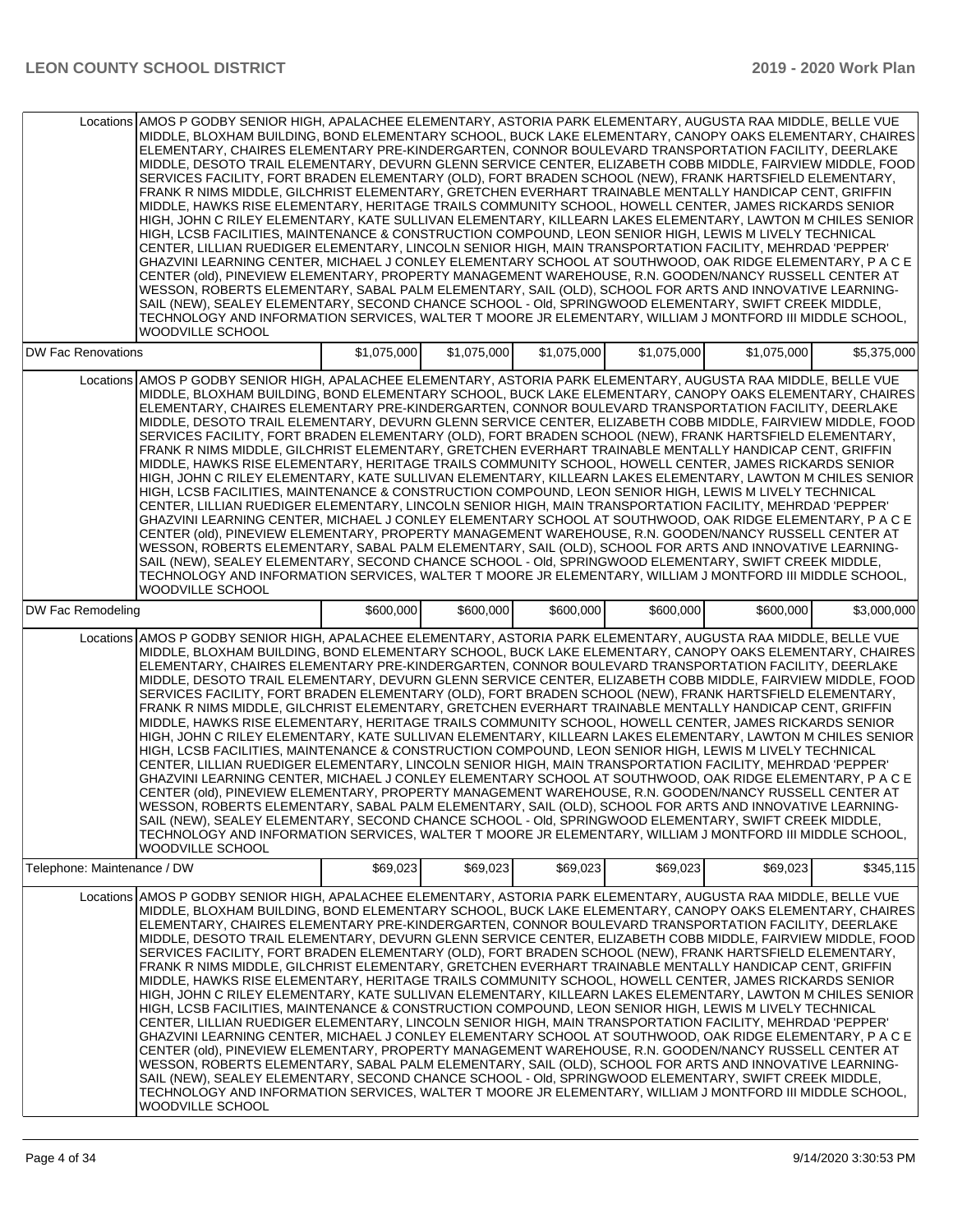| Plumbing D/W - Facilities                 |                                                                                                                                                                                                                                                                                                                                                                                                                                                                                                                                                                                                                                                                                                                                                                                                                                                                                                                                                                                                                                                                                                                                                                                                                                                                                                                                                                                                                                                                                                                                                                                                                                                                                                    | \$25,000 | \$25,000 | \$25,000 | \$25,000 | \$25,000 | \$125,000 |
|-------------------------------------------|----------------------------------------------------------------------------------------------------------------------------------------------------------------------------------------------------------------------------------------------------------------------------------------------------------------------------------------------------------------------------------------------------------------------------------------------------------------------------------------------------------------------------------------------------------------------------------------------------------------------------------------------------------------------------------------------------------------------------------------------------------------------------------------------------------------------------------------------------------------------------------------------------------------------------------------------------------------------------------------------------------------------------------------------------------------------------------------------------------------------------------------------------------------------------------------------------------------------------------------------------------------------------------------------------------------------------------------------------------------------------------------------------------------------------------------------------------------------------------------------------------------------------------------------------------------------------------------------------------------------------------------------------------------------------------------------------|----------|----------|----------|----------|----------|-----------|
|                                           | Locations AMOS P GODBY SENIOR HIGH. APALACHEE ELEMENTARY. ASTORIA PARK ELEMENTARY. AUGUSTA RAA MIDDLE. BELLE VUE<br>MIDDLE, BLOXHAM BUILDING, BOND ELEMENTARY SCHOOL, BUCK LAKE ELEMENTARY, CANOPY OAKS ELEMENTARY, CHAIRES<br>ELEMENTARY, CHAIRES ELEMENTARY PRE-KINDERGARTEN, CONNOR BOULEVARD TRANSPORTATION FACILITY, DEERLAKE<br>MIDDLE, DESOTO TRAIL ELEMENTARY, DEVURN GLENN SERVICE CENTER, ELIZABETH COBB MIDDLE, FAIRVIEW MIDDLE, FOOD<br>SERVICES FACILITY, FORT BRADEN ELEMENTARY (OLD), FORT BRADEN SCHOOL (NEW), FRANK HARTSFIELD ELEMENTARY,<br>FRANK R NIMS MIDDLE, GILCHRIST ELEMENTARY, GRETCHEN EVERHART TRAINABLE MENTALLY HANDICAP CENT, GRIFFIN<br>MIDDLE, HAWKS RISE ELEMENTARY, HERITAGE TRAILS COMMUNITY SCHOOL, HOWELL CENTER, JAMES RICKARDS SENIOR<br>HIGH, JOHN C RILEY ELEMENTARY, KATE SULLIVAN ELEMENTARY, KILLEARN LAKES ELEMENTARY, LAWTON M CHILES SENIOR<br>HIGH, LCSB FACILITIES, MAINTENANCE & CONSTRUCTION COMPOUND, LEON SENIOR HIGH, LEWIS M LIVELY TECHNICAL<br>CENTER, LILLIAN RUEDIGER ELEMENTARY, LINCOLN SENIOR HIGH, MAIN TRANSPORTATION FACILITY, MEHRDAD 'PEPPER'<br>GHAZVINI LEARNING CENTER, MICHAEL J CONLEY ELEMENTARY SCHOOL AT SOUTHWOOD, OAK RIDGE ELEMENTARY, P A C E<br>CENTER (old), PINEVIEW ELEMENTARY, PROPERTY MANAGEMENT WAREHOUSE, R.N. GOODEN/NANCY RUSSELL CENTER AT<br>WESSON, ROBERTS ELEMENTARY, SABAL PALM ELEMENTARY, SAIL (OLD), SCHOOL FOR ARTS AND INNOVATIVE LEARNING-<br>SAIL (NEW), SEALEY ELEMENTARY, SECOND CHANCE SCHOOL - OId, SPRINGWOOD ELEMENTARY, SWIFT CREEK MIDDLE,<br>TECHNOLOGY AND INFORMATION SERVICES, WALTER T MOORE JR ELEMENTARY, WILLIAM J MONTFORD III MIDDLE SCHOOL,<br>WOODVILLE SCHOOL        |          |          |          |          |          |           |
| ADA - Maintenance                         |                                                                                                                                                                                                                                                                                                                                                                                                                                                                                                                                                                                                                                                                                                                                                                                                                                                                                                                                                                                                                                                                                                                                                                                                                                                                                                                                                                                                                                                                                                                                                                                                                                                                                                    | \$46.015 | \$46.015 | \$46,015 | \$46.015 | \$46.015 | \$230,075 |
|                                           | Locations AMOS P GODBY SENIOR HIGH, APALACHEE ELEMENTARY, ASTORIA PARK ELEMENTARY, AUGUSTA RAA MIDDLE, BELLE VUE<br>MIDDLE, BLOXHAM BUILDING, BOND ELEMENTARY SCHOOL, BUCK LAKE ELEMENTARY, CANOPY OAKS ELEMENTARY, CHAIRES<br>ELEMENTARY, CHAIRES ELEMENTARY PRE-KINDERGARTEN, CONNOR BOULEVARD TRANSPORTATION FACILITY, DEERLAKE<br>MIDDLE, DESOTO TRAIL ELEMENTARY, DEVURN GLENN SERVICE CENTER, ELIZABETH COBB MIDDLE, FAIRVIEW MIDDLE, FOOD<br>SERVICES FACILITY, FORT BRADEN ELEMENTARY (OLD), FORT BRADEN SCHOOL (NEW), FRANK HARTSFIELD ELEMENTARY,<br>FRANK R NIMS MIDDLE, GILCHRIST ELEMENTARY, GRETCHEN EVERHART TRAINABLE MENTALLY HANDICAP CENT, GRIFFIN<br>MIDDLE, HAWKS RISE ELEMENTARY, HERITAGE TRAILS COMMUNITY SCHOOL, HOWELL CENTER, JAMES RICKARDS SENIOR<br>HIGH, JOHN C RILEY ELEMENTARY, KATE SULLIVAN ELEMENTARY, KILLEARN LAKES ELEMENTARY, LAWTON M CHILES SENIOR<br>HIGH, LCSB FACILITIES, MAINTENANCE & CONSTRUCTION COMPOUND, LEON SENIOR HIGH, LEWIS M LIVELY TECHNICAL<br>CENTER, LILLIAN RUEDIGER ELEMENTARY, LINCOLN SENIOR HIGH, MAIN TRANSPORTATION FACILITY, MEHRDAD 'PEPPER'<br>GHAZVINI LEARNING CENTER, MICHAEL J CONLEY ELEMENTARY SCHOOL AT SOUTHWOOD, OAK RIDGE ELEMENTARY, P A C E<br>CENTER (old), PINEVIEW ELEMENTARY, PROPERTY MANAGEMENT WAREHOUSE, R.N. GOODEN/NANCY RUSSELL CENTER AT<br>WESSON, ROBERTS ELEMENTARY, SABAL PALM ELEMENTARY, SAIL (OLD), SCHOOL FOR ARTS AND INNOVATIVE LEARNING-<br>SAIL (NEW), SEALEY ELEMENTARY, SECOND CHANCE SCHOOL - OId, SPRINGWOOD ELEMENTARY, SWIFT CREEK MIDDLE,<br>TECHNOLOGY AND INFORMATION SERVICES, WALTER T MOORE JR ELEMENTARY, WILLIAM J MONTFORD III MIDDLE SCHOOL,<br><b>WOODVILLE SCHOOL</b> |          |          |          |          |          |           |
|                                           | Environmental mandates: Maintenance / DW                                                                                                                                                                                                                                                                                                                                                                                                                                                                                                                                                                                                                                                                                                                                                                                                                                                                                                                                                                                                                                                                                                                                                                                                                                                                                                                                                                                                                                                                                                                                                                                                                                                           | \$50,000 | \$50,000 | \$50,000 | \$50,000 | \$50,000 | \$250,000 |
|                                           | Locations AMOS P GODBY SENIOR HIGH, APALACHEE ELEMENTARY, ASTORIA PARK ELEMENTARY, AUGUSTA RAA MIDDLE, BELLE VUE<br>MIDDLE, BLOXHAM BUILDING, BOND ELEMENTARY SCHOOL, BUCK LAKE ELEMENTARY, CANOPY OAKS ELEMENTARY, CHAIRES<br>ELEMENTARY, CHAIRES ELEMENTARY PRE-KINDERGARTEN, CONNOR BOULEVARD TRANSPORTATION FACILITY, DEERLAKE<br>MIDDLE, DESOTO TRAIL ELEMENTARY, DEVURN GLENN SERVICE CENTER, ELIZABETH COBB MIDDLE, FAIRVIEW MIDDLE, FOOD<br>SERVICES FACILITY, FORT BRADEN ELEMENTARY (OLD), FORT BRADEN SCHOOL (NEW), FRANK HARTSFIELD ELEMENTARY,<br>FRANK R NIMS MIDDLE, GILCHRIST ELEMENTARY, GRETCHEN EVERHART TRAINABLE MENTALLY HANDICAP CENT, GRIFFIN<br>MIDDLE, HAWKS RISE ELEMENTARY, HERITAGE TRAILS COMMUNITY SCHOOL, HOWELL CENTER, JAMES RICKARDS SENIOR<br>HIGH, JOHN C RILEY ELEMENTARY, KATE SULLIVAN ELEMENTARY, KILLEARN LAKES ELEMENTARY, LAWTON M CHILES SENIOR<br>HIGH, LCSB FACILITIES, MAINTENANCE & CONSTRUCTION COMPOUND, LEON SENIOR HIGH, LEWIS M LIVELY TECHNICAL<br>CENTER, LILLIAN RUEDIGER ELEMENTARY, LINCOLN SENIOR HIGH, MAIN TRANSPORTATION FACILITY, MEHRDAD 'PEPPER'<br>GHAZVINI LEARNING CENTER, MICHAEL J CONLEY ELEMENTARY SCHOOL AT SOUTHWOOD, OAK RIDGE ELEMENTARY, P A C E<br>CENTER (old), PINEVIEW ELEMENTARY, PROPERTY MANAGEMENT WAREHOUSE, R.N. GOODEN/NANCY RUSSELL CENTER AT<br>WESSON, ROBERTS ELEMENTARY, SABAL PALM ELEMENTARY, SAIL (OLD), SCHOOL FOR ARTS AND INNOVATIVE LEARNING-<br>SAIL (NEW), SEALEY ELEMENTARY, SECOND CHANCE SCHOOL - OId, SPRINGWOOD ELEMENTARY, SWIFT CREEK MIDDLE,<br>TECHNOLOGY AND INFORMATION SERVICES, WALTER T MOORE JR ELEMENTARY, WILLIAM J MONTFORD III MIDDLE SCHOOL,<br><b>WOODVILLE SCHOOL</b> |          |          |          |          |          |           |
| Athletic Tracks & Courts D/W - Facilities |                                                                                                                                                                                                                                                                                                                                                                                                                                                                                                                                                                                                                                                                                                                                                                                                                                                                                                                                                                                                                                                                                                                                                                                                                                                                                                                                                                                                                                                                                                                                                                                                                                                                                                    | \$25,000 | \$25,000 | \$25,000 | \$25,000 | \$25,000 | \$125,000 |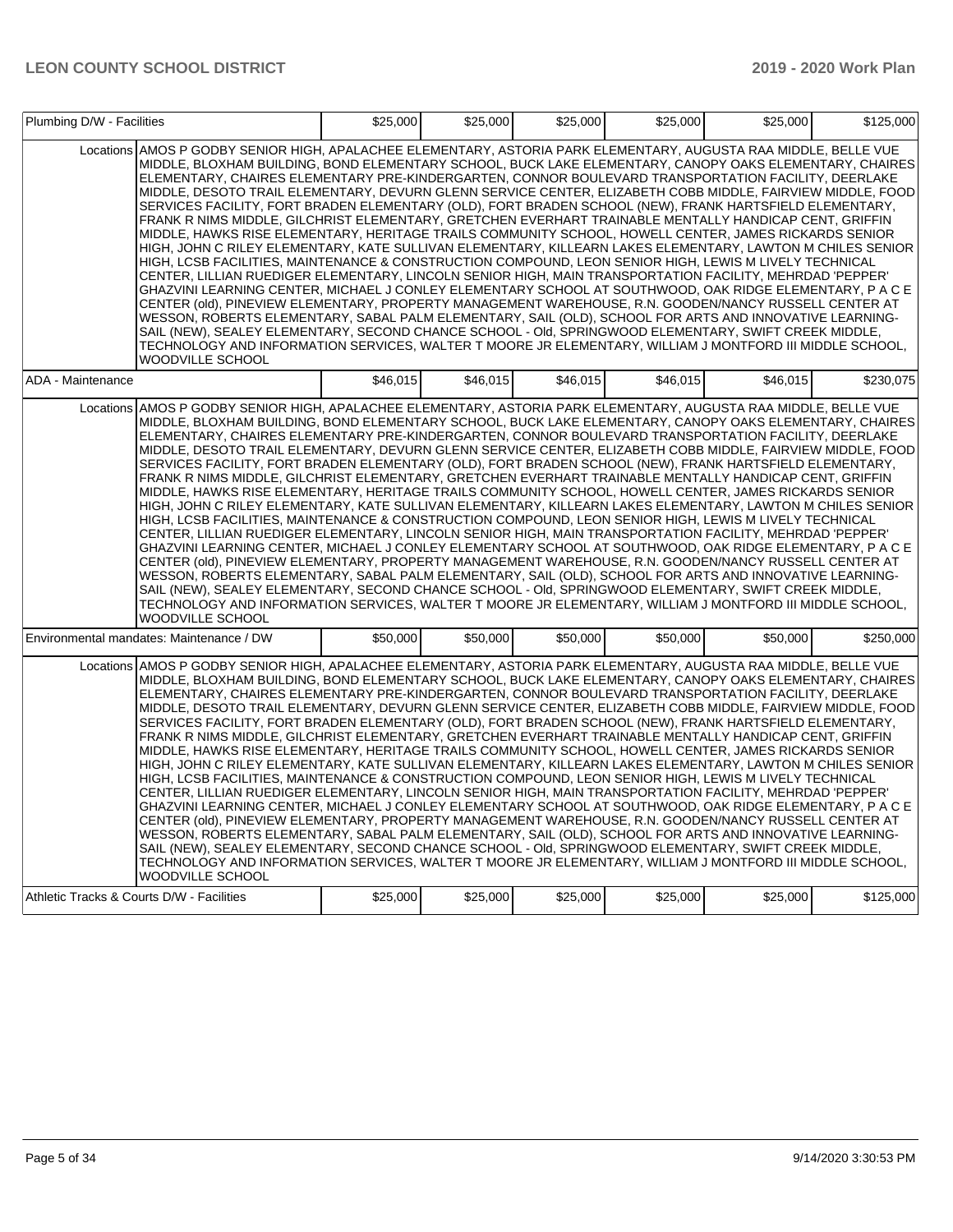| Locations AMOS P GODBY SENIOR HIGH, APALACHEE ELEMENTARY, ASTORIA PARK ELEMENTARY, AUGUSTA RAA MIDDLE, BELLE VUE<br>MIDDLE, BLOXHAM BUILDING, BOND ELEMENTARY SCHOOL, BUCK LAKE ELEMENTARY, CANOPY OAKS ELEMENTARY, CHAIRES<br>ELEMENTARY, CHAIRES ELEMENTARY PRE-KINDERGARTEN, CONNOR BOULEVARD TRANSPORTATION FACILITY, DEERLAKE<br>MIDDLE, DESOTO TRAIL ELEMENTARY, DEVURN GLENN SERVICE CENTER, ELIZABETH COBB MIDDLE, FAIRVIEW MIDDLE, FOOD<br>SERVICES FACILITY, FORT BRADEN ELEMENTARY (OLD), FORT BRADEN SCHOOL (NEW), FRANK HARTSFIELD ELEMENTARY,<br>FRANK R NIMS MIDDLE, GILCHRIST ELEMENTARY, GRETCHEN EVERHART TRAINABLE MENTALLY HANDICAP CENT, GRIFFIN<br>MIDDLE. HAWKS RISE ELEMENTARY. HERITAGE TRAILS COMMUNITY SCHOOL. HOWELL CENTER. JAMES RICKARDS SENIOR<br>HIGH, JOHN C RILEY ELEMENTARY, KATE SULLIVAN ELEMENTARY, KILLEARN LAKES ELEMENTARY, LAWTON M CHILES SENIOR<br>HIGH, LCSB FACILITIES, MAINTENANCE & CONSTRUCTION COMPOUND, LEON SENIOR HIGH, LEWIS M LIVELY TECHNICAL<br>CENTER, LILLIAN RUEDIGER ELEMENTARY, LINCOLN SENIOR HIGH, MAIN TRANSPORTATION FACILITY, MEHRDAD 'PEPPER'<br>GHAZVINI LEARNING CENTER, MICHAEL J CONLEY ELEMENTARY SCHOOL AT SOUTHWOOD, OAK RIDGE ELEMENTARY, P A C E<br>CENTER (old), PINEVIEW ELEMENTARY, PROPERTY MANAGEMENT WAREHOUSE, R.N. GOODEN/NANCY RUSSELL CENTER AT<br>WESSON, ROBERTS ELEMENTARY, SABAL PALM ELEMENTARY, SAIL (OLD), SCHOOL FOR ARTS AND INNOVATIVE LEARNING-<br>SAIL (NEW), SEALEY ELEMENTARY, SECOND CHANCE SCHOOL - OId, SPRINGWOOD ELEMENTARY, SWIFT CREEK MIDDLE,<br>TECHNOLOGY AND INFORMATION SERVICES, WALTER T MOORE JR ELEMENTARY, WILLIAM J MONTFORD III MIDDLE SCHOOL,<br><b>WOODVILLE SCHOOL</b> |           |           |           |           |           |           |
|----------------------------------------------------------------------------------------------------------------------------------------------------------------------------------------------------------------------------------------------------------------------------------------------------------------------------------------------------------------------------------------------------------------------------------------------------------------------------------------------------------------------------------------------------------------------------------------------------------------------------------------------------------------------------------------------------------------------------------------------------------------------------------------------------------------------------------------------------------------------------------------------------------------------------------------------------------------------------------------------------------------------------------------------------------------------------------------------------------------------------------------------------------------------------------------------------------------------------------------------------------------------------------------------------------------------------------------------------------------------------------------------------------------------------------------------------------------------------------------------------------------------------------------------------------------------------------------------------------------------------------------------------------------------------------------------------|-----------|-----------|-----------|-----------|-----------|-----------|
| Furniture Fixture & Equipment: Maintenance / DW                                                                                                                                                                                                                                                                                                                                                                                                                                                                                                                                                                                                                                                                                                                                                                                                                                                                                                                                                                                                                                                                                                                                                                                                                                                                                                                                                                                                                                                                                                                                                                                                                                                    | \$109,203 | \$109,203 | \$109,203 | \$109,203 | \$109,203 | \$546,015 |
| Locations AMOS P GODBY SENIOR HIGH, APALACHEE ELEMENTARY, ASTORIA PARK ELEMENTARY, AUGUSTA RAA MIDDLE, BELLE VUE<br>MIDDLE, BLOXHAM BUILDING, BOND ELEMENTARY SCHOOL, BUCK LAKE ELEMENTARY, CANOPY OAKS ELEMENTARY, CHAIRES<br>ELEMENTARY, CHAIRES ELEMENTARY PRE-KINDERGARTEN, CONNOR BOULEVARD TRANSPORTATION FACILITY, DEERLAKE<br>MIDDLE, DESOTO TRAIL ELEMENTARY, DEVURN GLENN SERVICE CENTER, ELIZABETH COBB MIDDLE, FAIRVIEW MIDDLE, FOOD<br>SERVICES FACILITY, FORT BRADEN ELEMENTARY (OLD), FORT BRADEN SCHOOL (NEW), FRANK HARTSFIELD ELEMENTARY,<br>FRANK R NIMS MIDDLE, GILCHRIST ELEMENTARY, GRETCHEN EVERHART TRAINABLE MENTALLY HANDICAP CENT, GRIFFIN<br>MIDDLE, HAWKS RISE ELEMENTARY, HERITAGE TRAILS COMMUNITY SCHOOL, HOWELL CENTER, JAMES RICKARDS SENIOR<br>HIGH, JOHN C RILEY ELEMENTARY, KATE SULLIVAN ELEMENTARY, KILLEARN LAKES ELEMENTARY, LAWTON M CHILES SENIOR<br>HIGH, LCSB FACILITIES, MAINTENANCE & CONSTRUCTION COMPOUND, LEON SENIOR HIGH, LEWIS M LIVELY TECHNICAL<br>CENTER, LILLIAN RUEDIGER ELEMENTARY, LINCOLN SENIOR HIGH, MAIN TRANSPORTATION FACILITY, MEHRDAD 'PEPPER'<br>GHAZVINI LEARNING CENTER, MICHAEL J CONLEY ELEMENTARY SCHOOL AT SOUTHWOOD, OAK RIDGE ELEMENTARY, P A C E<br>CENTER (old), PINEVIEW ELEMENTARY, PROPERTY MANAGEMENT WAREHOUSE, R.N. GOODEN/NANCY RUSSELL CENTER AT<br>WESSON, ROBERTS ELEMENTARY, SABAL PALM ELEMENTARY, SAIL (OLD), SCHOOL FOR ARTS AND INNOVATIVE LEARNING-<br>SAIL (NEW), SEALEY ELEMENTARY, SECOND CHANCE SCHOOL - OId, SPRINGWOOD ELEMENTARY, SWIFT CREEK MIDDLE,<br>TECHNOLOGY AND INFORMATION SERVICES, WALTER T MOORE JR ELEMENTARY, WILLIAM J MONTFORD III MIDDLE SCHOOL,<br><b>WOODVILLE SCHOOL</b> |           |           |           |           |           |           |
| Safety to Life - Fac                                                                                                                                                                                                                                                                                                                                                                                                                                                                                                                                                                                                                                                                                                                                                                                                                                                                                                                                                                                                                                                                                                                                                                                                                                                                                                                                                                                                                                                                                                                                                                                                                                                                               | \$100,000 | \$100,000 | \$100,000 | \$100,000 | \$100,000 | \$500,000 |
| AMOS P GODBY SENIOR HIGH, APALACHEE ELEMENTARY, ASTORIA PARK ELEMENTARY, AUGUSTA RAA MIDDLE, BELLE VUE<br>Locations<br>MIDDLE, BLOXHAM BUILDING, BOND ELEMENTARY SCHOOL, BUCK LAKE ELEMENTARY, CANOPY OAKS ELEMENTARY, CHAIRES<br>ELEMENTARY, CHAIRES ELEMENTARY PRE-KINDERGARTEN, CONNOR BOULEVARD TRANSPORTATION FACILITY, DEERLAKE<br>MIDDLE, DESOTO TRAIL ELEMENTARY, DEVURN GLENN SERVICE CENTER, ELIZABETH COBB MIDDLE, FAIRVIEW MIDDLE, FOOD<br>SERVICES FACILITY, FORT BRADEN ELEMENTARY (OLD), FORT BRADEN SCHOOL (NEW), FRANK HARTSFIELD ELEMENTARY,<br>FRANK R NIMS MIDDLE, GILCHRIST ELEMENTARY, GRETCHEN EVERHART TRAINABLE MENTALLY HANDICAP CENT, GRIFFIN<br>MIDDLE, HAWKS RISE ELEMENTARY, HERITAGE TRAILS COMMUNITY SCHOOL, HOWELL CENTER, JAMES RICKARDS SENIOR<br>HIGH. JOHN C RILEY ELEMENTARY. KATE SULLIVAN ELEMENTARY. KILLEARN LAKES ELEMENTARY. LAWTON M CHILES SENIOR<br>HIGH, LCSB FACILITIES, MAINTENANCE & CONSTRUCTION COMPOUND, LEON SENIOR HIGH, LEWIS M LIVELY TECHNICAL<br>CENTER, LILLIAN RUEDIGER ELEMENTARY, LINCOLN SENIOR HIGH, MAIN TRANSPORTATION FACILITY, MEHRDAD 'PEPPER'<br>GHAZVINI LEARNING CENTER, MICHAEL J CONLEY ELEMENTARY SCHOOL AT SOUTHWOOD, OAK RIDGE ELEMENTARY, P A C E<br>CENTER (old), PINEVIEW ELEMENTARY, PROPERTY MANAGEMENT WAREHOUSE, R.N. GOODEN/NANCY RUSSELL CENTER AT<br>WESSON, ROBERTS ELEMENTARY, SABAL PALM ELEMENTARY, SAIL (OLD), SCHOOL FOR ARTS AND INNOVATIVE LEARNING<br>SAIL (NEW), SEALEY ELEMENTARY, SECOND CHANCE SCHOOL - Old, SPRINGWOOD ELEMENTARY, SWIFT CREEK MIDDLE,<br>TECHNOLOGY AND INFORMATION SERVICES, WALTER T MOORE JR ELEMENTARY, WILLIAM J MONTFORD III MIDDLE SCHOOL,<br>WOODVILLE SCHOOL      |           |           |           |           |           |           |
| D/W Locks - Maintenance                                                                                                                                                                                                                                                                                                                                                                                                                                                                                                                                                                                                                                                                                                                                                                                                                                                                                                                                                                                                                                                                                                                                                                                                                                                                                                                                                                                                                                                                                                                                                                                                                                                                            | \$46,015  | \$46,015  | \$46,015  | \$46,015  | \$46,015  | \$230,075 |
| Locations AMOS P GODBY SENIOR HIGH, APALACHEE ELEMENTARY, ASTORIA PARK ELEMENTARY, AUGUSTA RAA MIDDLE, BELLE VUE<br>MIDDLE, BLOXHAM BUILDING, BOND ELEMENTARY SCHOOL, BUCK LAKE ELEMENTARY, CANOPY OAKS ELEMENTARY, CHAIRES<br>ELEMENTARY, CHAIRES ELEMENTARY PRE-KINDERGARTEN, CONNOR BOULEVARD TRANSPORTATION FACILITY, DEERLAKE <br>MIDDLE, DESOTO TRAIL ELEMENTARY, DEVURN GLENN SERVICE CENTER, ELIZABETH COBB MIDDLE, FAIRVIEW MIDDLE, FOOD<br>SERVICES FACILITY, FORT BRADEN ELEMENTARY (OLD), FORT BRADEN SCHOOL (NEW), FRANK HARTSFIELD ELEMENTARY,<br>FRANK R NIMS MIDDLE, GILCHRIST ELEMENTARY, GRETCHEN EVERHART TRAINABLE MENTALLY HANDICAP CENT, GRIFFIN<br>MIDDLE, HAWKS RISE ELEMENTARY, HERITAGE TRAILS COMMUNITY SCHOOL, HOWELL CENTER, JAMES RICKARDS SENIOR<br>HIGH, JOHN C RILEY ELEMENTARY, KATE SULLIVAN ELEMENTARY, KILLEARN LAKES ELEMENTARY, LAWTON M CHILES SENIOR<br>HIGH, LCSB FACILITIES, MAINTENANCE & CONSTRUCTION COMPOUND, LEON SENIOR HIGH, LEWIS M LIVELY TECHNICAL<br>CENTER, LILLIAN RUEDIGER ELEMENTARY, LINCOLN SENIOR HIGH, MAIN TRANSPORTATION FACILITY, MEHRDAD 'PEPPER'<br>GHAZVINI LEARNING CENTER, MICHAEL J CONLEY ELEMENTARY SCHOOL AT SOUTHWOOD, OAK RIDGE ELEMENTARY, P A C E<br>CENTER (old), PINEVIEW ELEMENTARY, PROPERTY MANAGEMENT WAREHOUSE, R.N. GOODEN/NANCY RUSSELL CENTER AT<br>WESSON, ROBERTS ELEMENTARY, SABAL PALM ELEMENTARY, SAIL (OLD), SCHOOL FOR ARTS AND INNOVATIVE LEARNING-<br>SAIL (NEW), SEALEY ELEMENTARY, SECOND CHANCE SCHOOL - OId, SPRINGWOOD ELEMENTARY, SWIFT CREEK MIDDLE,<br>TECHNOLOGY AND INFORMATION SERVICES, WALTER T MOORE JR ELEMENTARY, WILLIAM J MONTFORD III MIDDLE SCHOOL,<br>WOODVILLE SCHOOL       |           |           |           |           |           |           |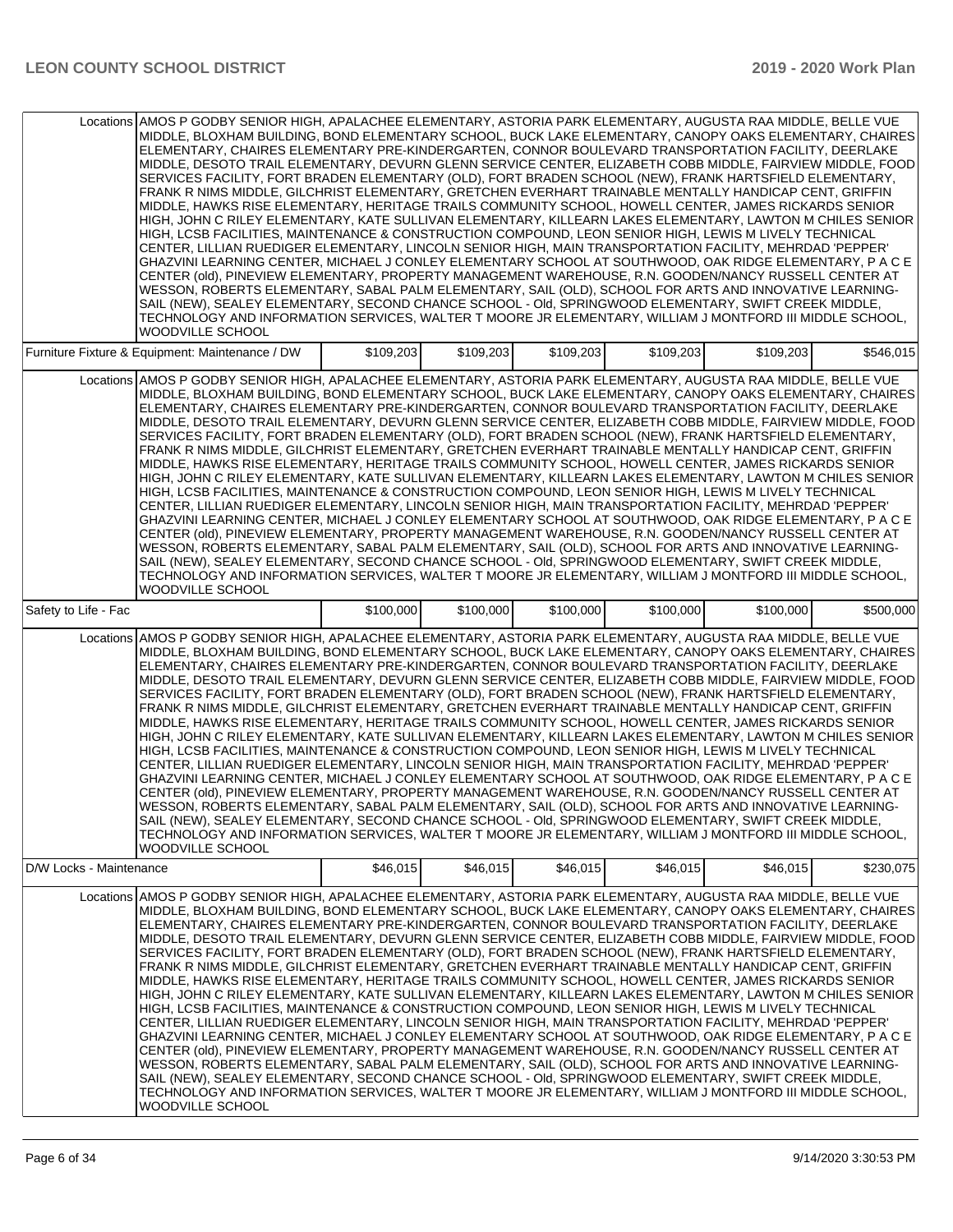| Roofs: Facilities / DW        |                                                                                                                                                                                                                                                                                                                                                                                                                                                                                                                                                                                                                                                                                                                                                                                                                                                                                                                                                                                                                                                                                                                                                                                                                                                                                                                                                                                                                                                                                                                                                                                                                                                                                                    | \$25,000  | \$25,000  | \$25,000  | \$25,000  | \$25,000  | \$125,000   |
|-------------------------------|----------------------------------------------------------------------------------------------------------------------------------------------------------------------------------------------------------------------------------------------------------------------------------------------------------------------------------------------------------------------------------------------------------------------------------------------------------------------------------------------------------------------------------------------------------------------------------------------------------------------------------------------------------------------------------------------------------------------------------------------------------------------------------------------------------------------------------------------------------------------------------------------------------------------------------------------------------------------------------------------------------------------------------------------------------------------------------------------------------------------------------------------------------------------------------------------------------------------------------------------------------------------------------------------------------------------------------------------------------------------------------------------------------------------------------------------------------------------------------------------------------------------------------------------------------------------------------------------------------------------------------------------------------------------------------------------------|-----------|-----------|-----------|-----------|-----------|-------------|
|                               | Locations AMOS P GODBY SENIOR HIGH. APALACHEE ELEMENTARY. ASTORIA PARK ELEMENTARY. AUGUSTA RAA MIDDLE. BELLE VUE<br>MIDDLE, BLOXHAM BUILDING, BOND ELEMENTARY SCHOOL, BUCK LAKE ELEMENTARY, CANOPY OAKS ELEMENTARY, CHAIRES<br>ELEMENTARY, CHAIRES ELEMENTARY PRE-KINDERGARTEN, CONNOR BOULEVARD TRANSPORTATION FACILITY, DEERLAKE<br>MIDDLE, DESOTO TRAIL ELEMENTARY, DEVURN GLENN SERVICE CENTER, ELIZABETH COBB MIDDLE, FAIRVIEW MIDDLE, FOOD<br>SERVICES FACILITY, FORT BRADEN ELEMENTARY (OLD), FORT BRADEN SCHOOL (NEW), FRANK HARTSFIELD ELEMENTARY,<br>FRANK R NIMS MIDDLE, GILCHRIST ELEMENTARY, GRETCHEN EVERHART TRAINABLE MENTALLY HANDICAP CENT, GRIFFIN<br>MIDDLE, HAWKS RISE ELEMENTARY, HERITAGE TRAILS COMMUNITY SCHOOL, HOWELL CENTER, JAMES RICKARDS SENIOR<br>HIGH, JOHN C RILEY ELEMENTARY, KATE SULLIVAN ELEMENTARY, KILLEARN LAKES ELEMENTARY, LAWTON M CHILES SENIOR<br>HIGH, LCSB FACILITIES, MAINTENANCE & CONSTRUCTION COMPOUND, LEON SENIOR HIGH, LEWIS M LIVELY TECHNICAL<br>CENTER, LILLIAN RUEDIGER ELEMENTARY, LINCOLN SENIOR HIGH, MAIN TRANSPORTATION FACILITY, MEHRDAD 'PEPPER'<br>GHAZVINI LEARNING CENTER, MICHAEL J CONLEY ELEMENTARY SCHOOL AT SOUTHWOOD, OAK RIDGE ELEMENTARY, P A C E<br>CENTER (old), PINEVIEW ELEMENTARY, PROPERTY MANAGEMENT WAREHOUSE, R.N. GOODEN/NANCY RUSSELL CENTER AT<br>WESSON, ROBERTS ELEMENTARY, SABAL PALM ELEMENTARY, SAIL (OLD), SCHOOL FOR ARTS AND INNOVATIVE LEARNING-<br>SAIL (NEW), SEALEY ELEMENTARY, SECOND CHANCE SCHOOL - OId, SPRINGWOOD ELEMENTARY, SWIFT CREEK MIDDLE,<br>TECHNOLOGY AND INFORMATION SERVICES, WALTER T MOORE JR ELEMENTARY, WILLIAM J MONTFORD III MIDDLE SCHOOL,<br><b>WOODVILLE SCHOOL</b> |           |           |           |           |           |             |
| Electrical D/W - Maintenance  |                                                                                                                                                                                                                                                                                                                                                                                                                                                                                                                                                                                                                                                                                                                                                                                                                                                                                                                                                                                                                                                                                                                                                                                                                                                                                                                                                                                                                                                                                                                                                                                                                                                                                                    | \$46.015  | \$46.015  | \$46,015  | \$46.015  | \$46.015  | \$230,075   |
|                               | Locations AMOS P GODBY SENIOR HIGH, APALACHEE ELEMENTARY, ASTORIA PARK ELEMENTARY, AUGUSTA RAA MIDDLE, BELLE VUE<br>MIDDLE, BLOXHAM BUILDING, BOND ELEMENTARY SCHOOL, BUCK LAKE ELEMENTARY, CANOPY OAKS ELEMENTARY, CHAIRES<br>ELEMENTARY, CHAIRES ELEMENTARY PRE-KINDERGARTEN, CONNOR BOULEVARD TRANSPORTATION FACILITY, DEERLAKE<br>MIDDLE, DESOTO TRAIL ELEMENTARY, DEVURN GLENN SERVICE CENTER, ELIZABETH COBB MIDDLE, FAIRVIEW MIDDLE, FOOD<br>SERVICES FACILITY, FORT BRADEN ELEMENTARY (OLD), FORT BRADEN SCHOOL (NEW), FRANK HARTSFIELD ELEMENTARY,<br>FRANK R NIMS MIDDLE, GILCHRIST ELEMENTARY, GRETCHEN EVERHART TRAINABLE MENTALLY HANDICAP CENT, GRIFFIN<br>MIDDLE, HAWKS RISE ELEMENTARY, HERITAGE TRAILS COMMUNITY SCHOOL, HOWELL CENTER, JAMES RICKARDS SENIOR<br>HIGH, JOHN C RILEY ELEMENTARY, KATE SULLIVAN ELEMENTARY, KILLEARN LAKES ELEMENTARY, LAWTON M CHILES SENIOR<br>HIGH, LCSB FACILITIES, MAINTENANCE & CONSTRUCTION COMPOUND, LEON SENIOR HIGH, LEWIS M LIVELY TECHNICAL<br>CENTER, LILLIAN RUEDIGER ELEMENTARY, LINCOLN SENIOR HIGH, MAIN TRANSPORTATION FACILITY, MEHRDAD 'PEPPER'<br>GHAZVINI LEARNING CENTER, MICHAEL J CONLEY ELEMENTARY SCHOOL AT SOUTHWOOD, OAK RIDGE ELEMENTARY, P A C E<br>CENTER (old), PINEVIEW ELEMENTARY, PROPERTY MANAGEMENT WAREHOUSE, R.N. GOODEN/NANCY RUSSELL CENTER AT<br>WESSON, ROBERTS ELEMENTARY, SABAL PALM ELEMENTARY, SAIL (OLD), SCHOOL FOR ARTS AND INNOVATIVE LEARNING-<br>SAIL (NEW), SEALEY ELEMENTARY, SECOND CHANCE SCHOOL - OId, SPRINGWOOD ELEMENTARY, SWIFT CREEK MIDDLE,<br>TECHNOLOGY AND INFORMATION SERVICES, WALTER T MOORE JR ELEMENTARY, WILLIAM J MONTFORD III MIDDLE SCHOOL,<br><b>WOODVILLE SCHOOL</b> |           |           |           |           |           |             |
| Relocatables: Facilities / DW |                                                                                                                                                                                                                                                                                                                                                                                                                                                                                                                                                                                                                                                                                                                                                                                                                                                                                                                                                                                                                                                                                                                                                                                                                                                                                                                                                                                                                                                                                                                                                                                                                                                                                                    | \$200,000 | \$200,000 | \$200,000 | \$200,000 | \$200,000 | \$1.000.000 |
|                               | Locations AMOS P GODBY SENIOR HIGH, APALACHEE ELEMENTARY, ASTORIA PARK ELEMENTARY, AUGUSTA RAA MIDDLE, BELLE VUE<br>MIDDLE, BLOXHAM BUILDING, BOND ELEMENTARY SCHOOL, BUCK LAKE ELEMENTARY, CANOPY OAKS ELEMENTARY, CHAIRES<br>ELEMENTARY, CHAIRES ELEMENTARY PRE-KINDERGARTEN, CONNOR BOULEVARD TRANSPORTATION FACILITY, DEERLAKE<br>MIDDLE, DESOTO TRAIL ELEMENTARY, DEVURN GLENN SERVICE CENTER, ELIZABETH COBB MIDDLE, FAIRVIEW MIDDLE, FOOD<br>SERVICES FACILITY, FORT BRADEN ELEMENTARY (OLD), FORT BRADEN SCHOOL (NEW), FRANK HARTSFIELD ELEMENTARY,<br>FRANK R NIMS MIDDLE, GILCHRIST ELEMENTARY, GRETCHEN EVERHART TRAINABLE MENTALLY HANDICAP CENT, GRIFFIN<br>MIDDLE, HAWKS RISE ELEMENTARY, HERITAGE TRAILS COMMUNITY SCHOOL, HOWELL CENTER, JAMES RICKARDS SENIOR<br>HIGH, JOHN C RILEY ELEMENTARY, KATE SULLIVAN ELEMENTARY, KILLEARN LAKES ELEMENTARY, LAWTON M CHILES SENIOR<br>HIGH, LCSB FACILITIES, MAINTENANCE & CONSTRUCTION COMPOUND, LEON SENIOR HIGH, LEWIS M LIVELY TECHNICAL<br>CENTER, LILLIAN RUEDIGER ELEMENTARY, LINCOLN SENIOR HIGH, MAIN TRANSPORTATION FACILITY, MEHRDAD 'PEPPER'<br>GHAZVINI LEARNING CENTER, MICHAEL J CONLEY ELEMENTARY SCHOOL AT SOUTHWOOD, OAK RIDGE ELEMENTARY, P A C E<br>CENTER (old), PINEVIEW ELEMENTARY, PROPERTY MANAGEMENT WAREHOUSE, R.N. GOODEN/NANCY RUSSELL CENTER AT<br>WESSON, ROBERTS ELEMENTARY, SABAL PALM ELEMENTARY, SAIL (OLD), SCHOOL FOR ARTS AND INNOVATIVE LEARNING-<br>SAIL (NEW), SEALEY ELEMENTARY, SECOND CHANCE SCHOOL - OId, SPRINGWOOD ELEMENTARY, SWIFT CREEK MIDDLE,<br>TECHNOLOGY AND INFORMATION SERVICES, WALTER T MOORE JR ELEMENTARY, WILLIAM J MONTFORD III MIDDLE SCHOOL,<br><b>WOODVILLE SCHOOL</b> |           |           |           |           |           |             |
|                               | DW Fac Fire Alarm/Safety to Life - Maint.                                                                                                                                                                                                                                                                                                                                                                                                                                                                                                                                                                                                                                                                                                                                                                                                                                                                                                                                                                                                                                                                                                                                                                                                                                                                                                                                                                                                                                                                                                                                                                                                                                                          | \$314,745 | \$314,745 | \$314,745 | \$314,745 | \$314,745 | \$1,573,725 |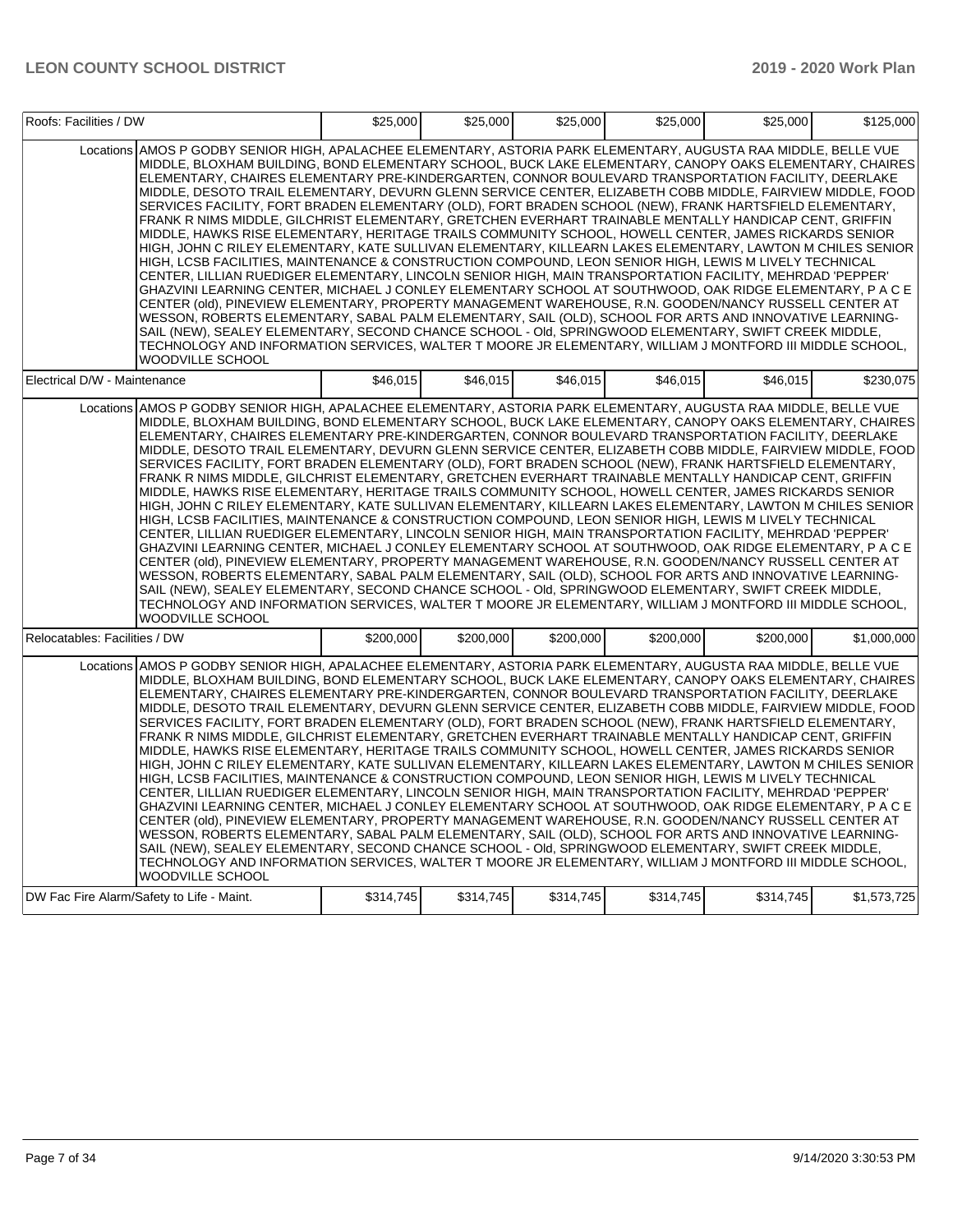|                                     | Locations AMOS P GODBY SENIOR HIGH, APALACHEE ELEMENTARY, ASTORIA PARK ELEMENTARY, AUGUSTA RAA MIDDLE, BELLE VUE<br>MIDDLE, BLOXHAM BUILDING, BOND ELEMENTARY SCHOOL, BUCK LAKE ELEMENTARY, CANOPY OAKS ELEMENTARY, CHAIRES<br>ELEMENTARY, CHAIRES ELEMENTARY PRE-KINDERGARTEN, CONNOR BOULEVARD TRANSPORTATION FACILITY, DEERLAKE<br>MIDDLE, DESOTO TRAIL ELEMENTARY, DEVURN GLENN SERVICE CENTER, ELIZABETH COBB MIDDLE, FAIRVIEW MIDDLE, FOOD<br>SERVICES FACILITY, FORT BRADEN ELEMENTARY (OLD), FORT BRADEN SCHOOL (NEW), FRANK HARTSFIELD ELEMENTARY,<br>FRANK R NIMS MIDDLE, GILCHRIST ELEMENTARY, GRETCHEN EVERHART TRAINABLE MENTALLY HANDICAP CENT, GRIFFIN<br>MIDDLE, HAWKS RISE ELEMENTARY, HERITAGE TRAILS COMMUNITY SCHOOL, HOWELL CENTER, JAMES RICKARDS SENIOR<br>HIGH, JOHN C RILEY ELEMENTARY, KATE SULLIVAN ELEMENTARY, KILLEARN LAKES ELEMENTARY, LAWTON M CHILES SENIOR<br>HIGH, LCSB FACILITIES, MAINTENANCE & CONSTRUCTION COMPOUND, LEON SENIOR HIGH, LEWIS M LIVELY TECHNICAL<br>CENTER, LILLIAN RUEDIGER ELEMENTARY, LINCOLN SENIOR HIGH, MAIN TRANSPORTATION FACILITY, MEHRDAD 'PEPPER'<br>GHAZVINI LEARNING CENTER, MICHAEL J CONLEY ELEMENTARY SCHOOL AT SOUTHWOOD, OAK RIDGE ELEMENTARY, P A C E<br>CENTER (old), PINEVIEW ELEMENTARY, PROPERTY MANAGEMENT WAREHOUSE, R.N. GOODEN/NANCY RUSSELL CENTER AT<br>WESSON, ROBERTS ELEMENTARY, SABAL PALM ELEMENTARY, SAIL (OLD), SCHOOL FOR ARTS AND INNOVATIVE LEARNING-<br>SAIL (NEW), SEALEY ELEMENTARY, SECOND CHANCE SCHOOL - OId, SPRINGWOOD ELEMENTARY, SWIFT CREEK MIDDLE,<br>TECHNOLOGY AND INFORMATION SERVICES, WALTER T MOORE JR ELEMENTARY, WILLIAM J MONTFORD III MIDDLE SCHOOL,<br>WOODVILLE SCHOOL |           |           |           |           |           |             |
|-------------------------------------|---------------------------------------------------------------------------------------------------------------------------------------------------------------------------------------------------------------------------------------------------------------------------------------------------------------------------------------------------------------------------------------------------------------------------------------------------------------------------------------------------------------------------------------------------------------------------------------------------------------------------------------------------------------------------------------------------------------------------------------------------------------------------------------------------------------------------------------------------------------------------------------------------------------------------------------------------------------------------------------------------------------------------------------------------------------------------------------------------------------------------------------------------------------------------------------------------------------------------------------------------------------------------------------------------------------------------------------------------------------------------------------------------------------------------------------------------------------------------------------------------------------------------------------------------------------------------------------------------------------------------------------------------------------------------------------------|-----------|-----------|-----------|-----------|-----------|-------------|
|                                     | Environmental Mandates - Facilities DW                                                                                                                                                                                                                                                                                                                                                                                                                                                                                                                                                                                                                                                                                                                                                                                                                                                                                                                                                                                                                                                                                                                                                                                                                                                                                                                                                                                                                                                                                                                                                                                                                                                      | \$50,000  | \$50,000  | \$50,000  | \$50,000  | \$50,000  | \$250,000   |
|                                     | Locations AMOS P GODBY SENIOR HIGH, APALACHEE ELEMENTARY, ASTORIA PARK ELEMENTARY, AUGUSTA RAA MIDDLE, BELLE VUE<br>MIDDLE, BLOXHAM BUILDING, BOND ELEMENTARY SCHOOL, BUCK LAKE ELEMENTARY, CANOPY OAKS ELEMENTARY, CHAIRES<br>ELEMENTARY, CHAIRES ELEMENTARY PRE-KINDERGARTEN, CONNOR BOULEVARD TRANSPORTATION FACILITY, DEERLAKE<br>MIDDLE, DESOTO TRAIL ELEMENTARY, DEVURN GLENN SERVICE CENTER, ELIZABETH COBB MIDDLE, FAIRVIEW MIDDLE, FOOD<br>SERVICES FACILITY, FORT BRADEN ELEMENTARY (OLD), FORT BRADEN SCHOOL (NEW), FRANK HARTSFIELD ELEMENTARY,<br>FRANK R NIMS MIDDLE, GILCHRIST ELEMENTARY, GRETCHEN EVERHART TRAINABLE MENTALLY HANDICAP CENT, GRIFFIN<br>MIDDLE, HAWKS RISE ELEMENTARY, HERITAGE TRAILS COMMUNITY SCHOOL, HOWELL CENTER, JAMES RICKARDS SENIOR<br>HIGH, JOHN C RILEY ELEMENTARY, KATE SULLIVAN ELEMENTARY, KILLEARN LAKES ELEMENTARY, LAWTON M CHILES SENIOR<br>HIGH, LCSB FACILITIES, MAINTENANCE & CONSTRUCTION COMPOUND, LEON SENIOR HIGH, LEWIS M LIVELY TECHNICAL<br>CENTER, LILLIAN RUEDIGER ELEMENTARY, LINCOLN SENIOR HIGH, MAIN TRANSPORTATION FACILITY, MEHRDAD 'PEPPER'<br>GHAZVINI LEARNING CENTER, MICHAEL J CONLEY ELEMENTARY SCHOOL AT SOUTHWOOD, OAK RIDGE ELEMENTARY, P A C E<br>CENTER (old), PINEVIEW ELEMENTARY, PROPERTY MANAGEMENT WAREHOUSE, R.N. GOODEN/NANCY RUSSELL CENTER AT<br>WESSON, ROBERTS ELEMENTARY, SABAL PALM ELEMENTARY, SAIL (OLD), SCHOOL FOR ARTS AND INNOVATIVE LEARNING-<br>SAIL (NEW), SEALEY ELEMENTARY, SECOND CHANCE SCHOOL - Old, SPRINGWOOD ELEMENTARY, SWIFT CREEK MIDDLE,<br>TECHNOLOGY AND INFORMATION SERVICES, WALTER T MOORE JR ELEMENTARY, WILLIAM J MONTFORD III MIDDLE SCHOOL,<br>WOODVILLE SCHOOL |           |           |           |           |           |             |
| Handicapped access: Facilities / DW |                                                                                                                                                                                                                                                                                                                                                                                                                                                                                                                                                                                                                                                                                                                                                                                                                                                                                                                                                                                                                                                                                                                                                                                                                                                                                                                                                                                                                                                                                                                                                                                                                                                                                             | \$300,000 | \$300,000 | \$300,000 | \$300,000 | \$300,000 | \$1,500,000 |
|                                     | Locations AMOS P GODBY SENIOR HIGH, APALACHEE ELEMENTARY, ASTORIA PARK ELEMENTARY, AUGUSTA RAA MIDDLE, BELLE VUE<br>MIDDLE, BLOXHAM BUILDING, BOND ELEMENTARY SCHOOL, BUCK LAKE ELEMENTARY, CANOPY OAKS ELEMENTARY, CHAIRES<br>ELEMENTARY, CHAIRES ELEMENTARY PRE-KINDERGARTEN, CONNOR BOULEVARD TRANSPORTATION FACILITY, DEERLAKE<br>MIDDLE, DESOTO TRAIL ELEMENTARY, DEVURN GLENN SERVICE CENTER, ELIZABETH COBB MIDDLE, FAIRVIEW MIDDLE, FOOD<br>SERVICES FACILITY, FORT BRADEN ELEMENTARY (OLD), FORT BRADEN SCHOOL (NEW), FRANK HARTSFIELD ELEMENTARY,<br>FRANK R NIMS MIDDLE, GILCHRIST ELEMENTARY, GRETCHEN EVERHART TRAINABLE MENTALLY HANDICAP CENT, GRIFFIN<br>MIDDLE, HAWKS RISE ELEMENTARY, HERITAGE TRAILS COMMUNITY SCHOOL, HOWELL CENTER, JAMES RICKARDS SENIOR<br>HIGH, JOHN C RILEY ELEMENTARY, KATE SULLIVAN ELEMENTARY, KILLEARN LAKES ELEMENTARY, LAWTON M CHILES SENIOR<br>HIGH, LCSB FACILITIES, MAINTENANCE & CONSTRUCTION COMPOUND, LEON SENIOR HIGH, LEWIS M LIVELY TECHNICAL<br>CENTER, LILLIAN RUEDIGER ELEMENTARY, LINCOLN SENIOR HIGH, MAIN TRANSPORTATION FACILITY, MEHRDAD 'PEPPER'<br>GHAZVINI LEARNING CENTER, MICHAEL J CONLEY ELEMENTARY SCHOOL AT SOUTHWOOD, OAK RIDGE ELEMENTARY, P A C E<br>CENTER (old), PINEVIEW ELEMENTARY, PROPERTY MANAGEMENT WAREHOUSE, R.N. GOODEN/NANCY RUSSELL CENTER AT<br>WESSON, ROBERTS ELEMENTARY, SABAL PALM ELEMENTARY, SAIL (OLD), SCHOOL FOR ARTS AND INNOVATIVE LEARNING-<br>SAIL (NEW), SEALEY ELEMENTARY, SECOND CHANCE SCHOOL - Old, SPRINGWOOD ELEMENTARY, SWIFT CREEK MIDDLE.<br>TECHNOLOGY AND INFORMATION SERVICES, WALTER T MOORE JR ELEMENTARY, WILLIAM J MONTFORD III MIDDLE SCHOOL,<br>WOODVILLE SCHOOL |           |           |           |           |           |             |
| Site acquisition: Facilities / DW   |                                                                                                                                                                                                                                                                                                                                                                                                                                                                                                                                                                                                                                                                                                                                                                                                                                                                                                                                                                                                                                                                                                                                                                                                                                                                                                                                                                                                                                                                                                                                                                                                                                                                                             | \$250,000 | \$250,000 | \$250,000 | \$250,000 | \$250.000 | \$1,250,000 |
| Locations                           | AMOS P GODBY SENIOR HIGH, APALACHEE ELEMENTARY, ASTORIA PARK ELEMENTARY, AUGUSTA RAA MIDDLE, BELLE VUE<br>MIDDLE, BLOXHAM BUILDING, BOND ELEMENTARY SCHOOL, BUCK LAKE ELEMENTARY, CANOPY OAKS ELEMENTARY, CHAIRES<br>ELEMENTARY, CHAIRES ELEMENTARY PRE-KINDERGARTEN, CONNOR BOULEVARD TRANSPORTATION FACILITY, DEERLAKE<br>MIDDLE, DESOTO TRAIL ELEMENTARY, DEVURN GLENN SERVICE CENTER, ELIZABETH COBB MIDDLE, FAIRVIEW MIDDLE, FOOD<br>SERVICES FACILITY, FORT BRADEN ELEMENTARY (OLD), FORT BRADEN SCHOOL (NEW), FRANK HARTSFIELD ELEMENTARY,<br>FRANK R NIMS MIDDLE, GILCHRIST ELEMENTARY, GRETCHEN EVERHART TRAINABLE MENTALLY HANDICAP CENT, GRIFFIN<br>MIDDLE, HAWKS RISE ELEMENTARY, HERITAGE TRAILS COMMUNITY SCHOOL, HOWELL CENTER, JAMES RICKARDS SENIOR<br>HIGH. JOHN C RILEY ELEMENTARY. KATE SULLIVAN ELEMENTARY. KILLEARN LAKES ELEMENTARY. LAWTON M CHILES SENIOR<br>HIGH, LCSB FACILITIES, MAINTENANCE & CONSTRUCTION COMPOUND, LEON SENIOR HIGH, LEWIS M LIVELY TECHNICAL<br>CENTER, LILLIAN RUEDIGER ELEMENTARY, LINCOLN SENIOR HIGH, MAIN TRANSPORTATION FACILITY, MEHRDAD 'PEPPER'<br>GHAZVINI LEARNING CENTER, MICHAEL J CONLEY ELEMENTARY SCHOOL AT SOUTHWOOD, OAK RIDGE ELEMENTARY, P A C E<br>CENTER (old), PINEVIEW ELEMENTARY, PROPERTY MANAGEMENT WAREHOUSE, R.N. GOODEN/NANCY RUSSELL CENTER AT<br>WESSON, ROBERTS ELEMENTARY, SABAL PALM ELEMENTARY, SAIL (OLD), SCHOOL FOR ARTS AND INNOVATIVE LEARNING-<br>SAIL (NEW), SEALEY ELEMENTARY, SECOND CHANCE SCHOOL - Old, SPRINGWOOD ELEMENTARY, SWIFT CREEK MIDDLE,<br>TECHNOLOGY AND INFORMATION SERVICES, WALTER T MOORE JR ELEMENTARY, WILLIAM J MONTFORD III MIDDLE SCHOOL,<br>WOODVILLE SCHOOL           |           |           |           |           |           |             |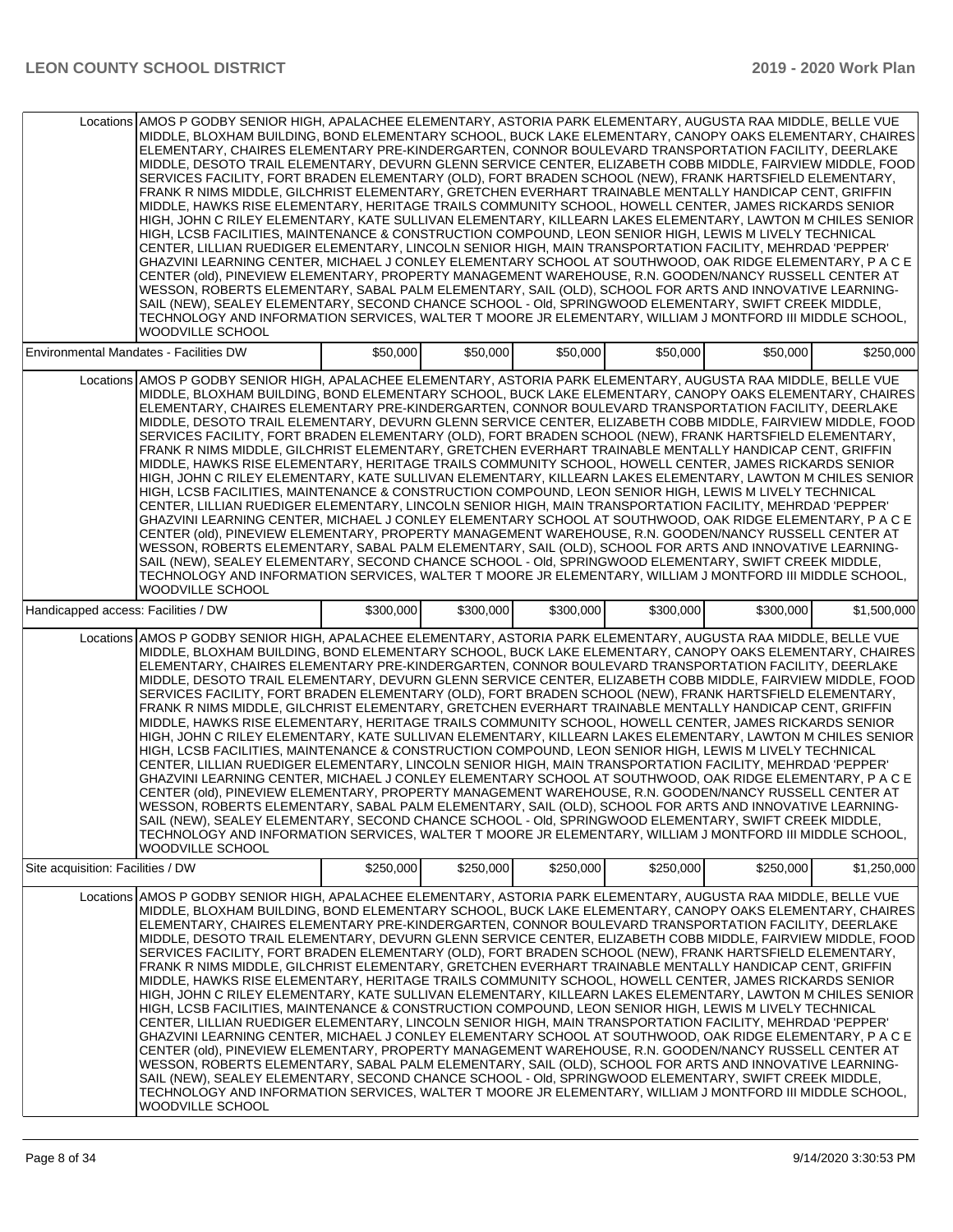|                                | Security Camera Replacements - Security Dept.                                                                                                                                                                                                                                                                                                                                                                                                                                                                                                                                                                                                                                                                                                                                                                                                                                                                                                                                                                                                                                                                                                                                                                                                                                                                                                                                                                                                                                                                                                                                                                                                                                               | \$100,000 | \$100,000 | \$100,000 | \$100,000 | \$100,000 | \$500,000   |
|--------------------------------|---------------------------------------------------------------------------------------------------------------------------------------------------------------------------------------------------------------------------------------------------------------------------------------------------------------------------------------------------------------------------------------------------------------------------------------------------------------------------------------------------------------------------------------------------------------------------------------------------------------------------------------------------------------------------------------------------------------------------------------------------------------------------------------------------------------------------------------------------------------------------------------------------------------------------------------------------------------------------------------------------------------------------------------------------------------------------------------------------------------------------------------------------------------------------------------------------------------------------------------------------------------------------------------------------------------------------------------------------------------------------------------------------------------------------------------------------------------------------------------------------------------------------------------------------------------------------------------------------------------------------------------------------------------------------------------------|-----------|-----------|-----------|-----------|-----------|-------------|
|                                | Locations AMOS P GODBY SENIOR HIGH, APALACHEE ELEMENTARY, ASTORIA PARK ELEMENTARY, AUGUSTA RAA MIDDLE, BELLE VUE<br>MIDDLE, BLOXHAM BUILDING, BOND ELEMENTARY SCHOOL, BUCK LAKE ELEMENTARY, CANOPY OAKS ELEMENTARY, CHAIRES<br>ELEMENTARY, CHAIRES ELEMENTARY PRE-KINDERGARTEN, CONNOR BOULEVARD TRANSPORTATION FACILITY, DEERLAKE<br>MIDDLE, DESOTO TRAIL ELEMENTARY, DEVURN GLENN SERVICE CENTER, ELIZABETH COBB MIDDLE, FAIRVIEW MIDDLE, FOOD<br>SERVICES FACILITY, FORT BRADEN ELEMENTARY (OLD), FORT BRADEN SCHOOL (NEW), FRANK HARTSFIELD ELEMENTARY,<br>FRANK R NIMS MIDDLE, GILCHRIST ELEMENTARY, GRETCHEN EVERHART TRAINABLE MENTALLY HANDICAP CENT, GRIFFIN<br>MIDDLE, HAWKS RISE ELEMENTARY, HERITAGE TRAILS COMMUNITY SCHOOL, HOWELL CENTER, JAMES RICKARDS SENIOR<br>HIGH, JOHN C RILEY ELEMENTARY, KATE SULLIVAN ELEMENTARY, KILLEARN LAKES ELEMENTARY, LAWTON M CHILES SENIOR<br>HIGH, LCSB FACILITIES, MAINTENANCE & CONSTRUCTION COMPOUND, LEON SENIOR HIGH, LEWIS M LIVELY TECHNICAL<br>CENTER, LILLIAN RUEDIGER ELEMENTARY, LINCOLN SENIOR HIGH, MAIN TRANSPORTATION FACILITY, MEHRDAD 'PEPPER'<br>GHAZVINI LEARNING CENTER, MICHAEL J CONLEY ELEMENTARY SCHOOL AT SOUTHWOOD, OAK RIDGE ELEMENTARY, P A C E<br>CENTER (old), PINEVIEW ELEMENTARY, PROPERTY MANAGEMENT WAREHOUSE, R.N. GOODEN/NANCY RUSSELL CENTER AT<br>WESSON, RÓBERTS ELEMENTARY, SABAL PALM ELEMENTARY, SAIL (OLD), SCHOOL FOR ARTS AND INNOVATIVE LEARNING-<br>SAIL (NEW), SEALEY ELEMENTARY, SECOND CHANCE SCHOOL - Old, SPRINGWOOD ELEMENTARY, SWIFT CREEK MIDDLE,<br>TECHNOLOGY AND INFORMATION SERVICES, WALTER T MOORE JR ELEMENTARY, WILLIAM J MONTFORD III MIDDLE SCHOOL,<br>WOODVILLE SCHOOL |           |           |           |           |           |             |
|                                | Emergency maintenance: Maintenance / DW                                                                                                                                                                                                                                                                                                                                                                                                                                                                                                                                                                                                                                                                                                                                                                                                                                                                                                                                                                                                                                                                                                                                                                                                                                                                                                                                                                                                                                                                                                                                                                                                                                                     | \$327,609 | \$327.609 | \$327,609 | \$327,609 | \$327,609 | \$1,638,045 |
|                                | Locations AMOS P GODBY SENIOR HIGH, APALACHEE ELEMENTARY, ASTORIA PARK ELEMENTARY, AUGUSTA RAA MIDDLE, BELLE VUE<br>MIDDLE, BLOXHAM BUILDING, BOND ELEMENTARY SCHOOL, BUCK LAKE ELEMENTARY, CANOPY OAKS ELEMENTARY, CHAIRES<br>ELEMENTARY, CHAIRES ELEMENTARY PRE-KINDERGARTEN, CONNOR BOULEVARD TRANSPORTATION FACILITY, DEERLAKE<br>MIDDLE, DESOTO TRAIL ELEMENTARY, DEVURN GLENN SERVICE CENTER, ELIZABETH COBB MIDDLE, FAIRVIEW MIDDLE, FOOD<br>SERVICES FACILITY, FORT BRADEN ELEMENTARY (OLD), FORT BRADEN SCHOOL (NEW), FRANK HARTSFIELD ELEMENTARY,<br>FRANK R NIMS MIDDLE, GILCHRIST ELEMENTARY, GRETCHEN EVERHART TRAINABLE MENTALLY HANDICAP CENT, GRIFFIN<br>MIDDLE, HAWKS RISE ELEMENTARY, HERITAGE TRAILS COMMUNITY SCHOOL, HOWELL CENTER, JAMES RICKARDS SENIOR<br>HIGH, JOHN C RILEY ELEMENTARY, KATE SULLIVAN ELEMENTARY, KILLEARN LAKES ELEMENTARY, LAWTON M CHILES SENIOR<br>HIGH, LCSB FACILITIES, MAINTENANCE & CONSTRUCTION COMPOUND, LEON SENIOR HIGH, LEWIS M LIVELY TECHNICAL<br>CENTER, LILLIAN RUEDIGER ELEMENTARY, LINCOLN SENIOR HIGH, MAIN TRANSPORTATION FACILITY, MEHRDAD 'PEPPER'<br>GHAZVINI LEARNING CENTER, MICHAEL J CONLEY ELEMENTARY SCHOOL AT SOUTHWOOD, OAK RIDGE ELEMENTARY, P A C E<br>CENTER (old), PINEVIEW ELEMENTARY, PROPERTY MANAGEMENT WAREHOUSE, R.N. GOODEN/NANCY RUSSELL CENTER AT<br>WESSON, ROBERTS ELEMENTARY, SABAL PALM ELEMENTARY, SAIL (OLD), SCHOOL FOR ARTS AND INNOVATIVE LEARNING-<br>SAIL (NEW), SEALEY ELEMENTARY, SECOND CHANCE SCHOOL - Old, SPRINGWOOD ELEMENTARY, SWIFT CREEK MIDDLE,<br>TECHNOLOGY AND INFORMATION SERVICES, WALTER T MOORE JR ELEMENTARY, WILLIAM J MONTFORD III MIDDLE SCHOOL,<br>WOODVILLE SCHOOL |           |           |           |           |           |             |
| Plumbing: Maintenance / DW     |                                                                                                                                                                                                                                                                                                                                                                                                                                                                                                                                                                                                                                                                                                                                                                                                                                                                                                                                                                                                                                                                                                                                                                                                                                                                                                                                                                                                                                                                                                                                                                                                                                                                                             | \$23.008  | \$23,008  | \$23,008  | \$23,008  | \$23.008  | \$115.040   |
|                                | Locations AMOS P GODBY SENIOR HIGH, APALACHEE ELEMENTARY, ASTORIA PARK ELEMENTARY, AUGUSTA RAA MIDDLE, BELLE VUE<br>MIDDLE, BLOXHAM BUILDING, BOND ELEMENTARY SCHOOL, BUCK LAKE ELEMENTARY, CANOPY OAKS ELEMENTARY, CHAIRES<br>ELEMENTARY, CHAIRES ELEMENTARY PRE-KINDERGARTEN, CONNOR BOULEVARD TRANSPORTATION FACILITY, DEERLAKE<br>MIDDLE, DESOTO TRAIL ELEMENTARY, DEVURN GLENN SERVICE CENTER, ELIZABETH COBB MIDDLE, FAIRVIEW MIDDLE, FOOD<br>SERVICES FACILITY, FORT BRADEN ELEMENTARY (OLD), FORT BRADEN SCHOOL (NEW), FRANK HARTSFIELD ELEMENTARY,<br>FRANK R NIMS MIDDLE, GILCHRIST ELEMENTARY, GRETCHEN EVERHART TRAINABLE MENTALLY HANDICAP CENT, GRIFFIN<br>MIDDLE, HAWKS RISE ELEMENTARY, HERITAGE TRAILS COMMUNITY SCHOOL, HOWELL CENTER, JAMES RICKARDS SENIOR<br>HIGH, JOHN C RILEY ELEMENTARY, KATE SULLIVAN ELEMENTARY, KILLEARN LAKES ELEMENTARY, LAWTON M CHILES SENIOR<br>HIGH, LCSB FACILITIES, MAINTENANCE & CONSTRUCTION COMPOUND, LEON SENIOR HIGH, LEWIS M LIVELY TECHNICAL<br>CENTER, LILLIAN RUEDIGER ELEMENTARY, LINCOLN SENIOR HIGH, MAIN TRANSPORTATION FACILITY, MEHRDAD 'PEPPER'<br>GHAZVINI LEARNING CENTER, MICHAEL J CONLEY ELEMENTARY SCHOOL AT SOUTHWOOD, OAK RIDGE ELEMENTARY, P A C E<br>CENTER (old), PINEVIEW ELEMENTARY, PROPERTY MANAGEMENT WAREHOUSE, R.N. GOODEN/NANCY RUSSELL CENTER AT<br>WESSON, ROBERTS ELEMENTARY, SABAL PALM ELEMENTARY, SAIL (OLD), SCHOOL FOR ARTS AND INNOVATIVE LEARNING-<br>SAIL (NEW), SEALEY ELEMENTARY, SECOND CHANCE SCHOOL - Old, SPRINGWOOD ELEMENTARY, SWIFT CREEK MIDDLE,<br>TECHNOLOGY AND INFORMATION SERVICES, WALTER T MOORE JR ELEMENTARY, WILLIAM J MONTFORD III MIDDLE SCHOOL,<br>WOODVILLE SCHOOL |           |           |           |           |           |             |
| <b>Electrical - Facilities</b> |                                                                                                                                                                                                                                                                                                                                                                                                                                                                                                                                                                                                                                                                                                                                                                                                                                                                                                                                                                                                                                                                                                                                                                                                                                                                                                                                                                                                                                                                                                                                                                                                                                                                                             | \$25,000  | \$25,000  | \$25,000  | \$25,000  | \$25,000  | \$125,000   |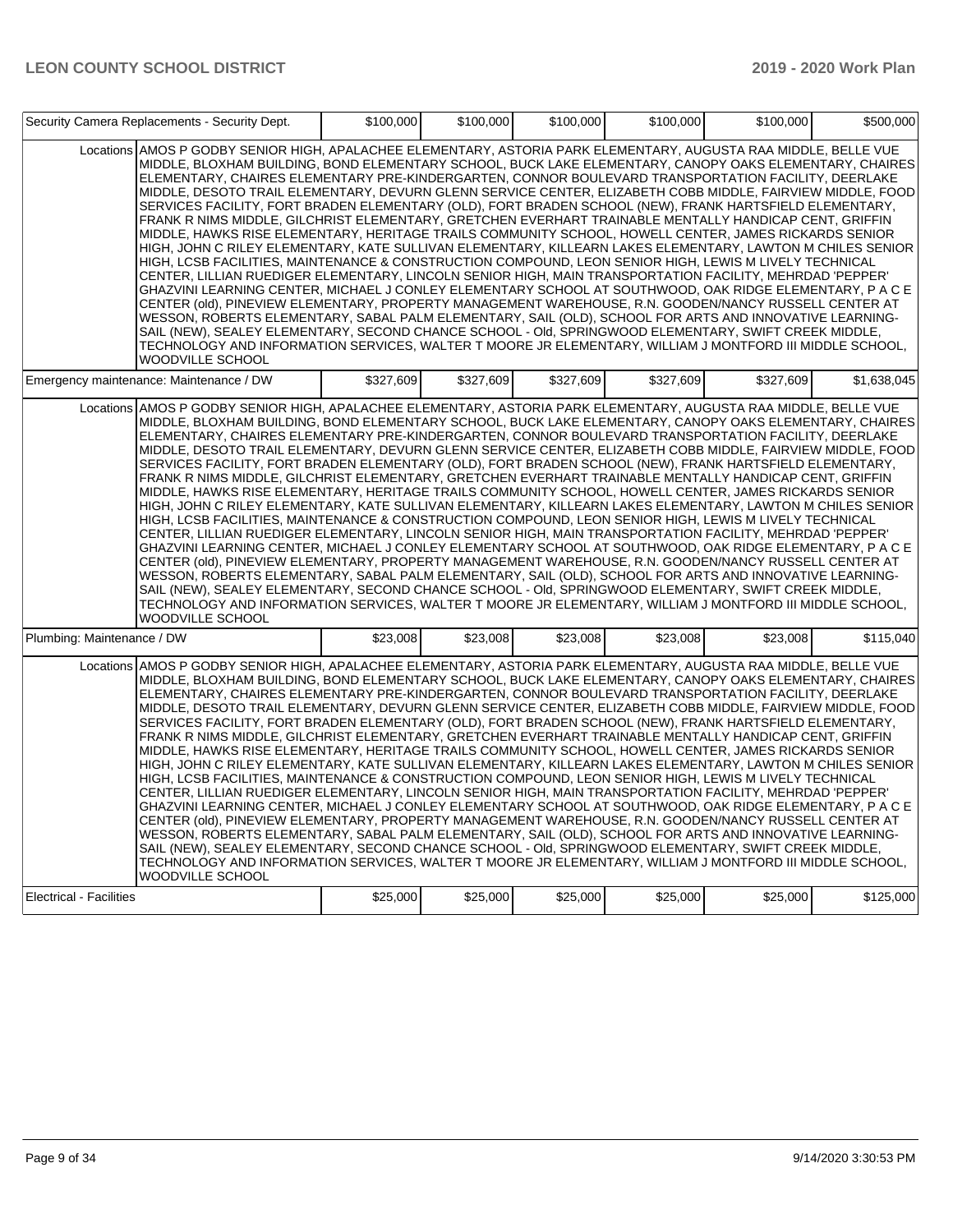|                                | Locations AMOS P GODBY SENIOR HIGH, APALACHEE ELEMENTARY, ASTORIA PARK ELEMENTARY, AUGUSTA RAA MIDDLE, BELLE VUE<br>MIDDLE, BLOXHAM BUILDING, BOND ELEMENTARY SCHOOL, BUCK LAKE ELEMENTARY, CANOPY OAKS ELEMENTARY, CHAIRES<br>ELEMENTARY, CHAIRES ELEMENTARY PRE-KINDERGARTEN, CONNOR BOULEVARD TRANSPORTATION FACILITY, DEERLAKE<br>MIDDLE, DESOTO TRAIL ELEMENTARY, DEVURN GLENN SERVICE CENTER, ELIZABETH COBB MIDDLE, FAIRVIEW MIDDLE, FOOD<br>SERVICES FACILITY, FORT BRADEN ELEMENTARY (OLD), FORT BRADEN SCHOOL (NEW), FRANK HARTSFIELD ELEMENTARY.<br>FRANK R NIMS MIDDLE, GILCHRIST ELEMENTARY, GRETCHEN EVERHART TRAINABLE MENTALLY HANDICAP CENT, GRIFFIN<br>MIDDLE, HAWKS RISE ELEMENTARY, HERITAGE TRAILS COMMUNITY SCHOOL, HOWELL CENTER, JAMES RICKARDS SENIOR<br>HIGH, JOHN C RILEY ELEMENTARY, KATE SULLIVAN ELEMENTARY, KILLEARN LAKES ELEMENTARY, LAWTON M CHILES SENIOR<br>HIGH, LCSB FACILITIES, MAINTENANCE & CONSTRUCTION COMPOUND, LEON SENIOR HIGH, LEWIS M LIVELY TECHNICAL<br>CENTER, LILLIAN RUEDIGER ELEMENTARY, LINCOLN SENIOR HIGH, MAIN TRANSPORTATION FACILITY, MEHRDAD 'PEPPER'<br>GHAZVINI LEARNING CENTER, MICHAEL J CONLEY ELEMENTARY SCHOOL AT SOUTHWOOD, OAK RIDGE ELEMENTARY, P A C E<br>CENTER (old), PINEVIEW ELEMENTARY, PROPERTY MANAGEMENT WAREHOUSE, R.N. GOODEN/NANCY RUSSELL CENTER AT<br>WESSON, ROBERTS ELEMENTARY, SABAL PALM ELEMENTARY, SAIL (OLD), SCHOOL FOR ARTS AND INNOVATIVE LEARNING-<br>SAIL (NEW), SEALEY ELEMENTARY, SECOND CHANCE SCHOOL - OId, SPRINGWOOD ELEMENTARY, SWIFT CREEK MIDDLE,<br>TECHNOLOGY AND INFORMATION SERVICES, WALTER T MOORE JR ELEMENTARY, WILLIAM J MONTFORD III MIDDLE SCHOOL,<br>WOODVILLE SCHOOL |           |           |           |           |           |           |
|--------------------------------|---------------------------------------------------------------------------------------------------------------------------------------------------------------------------------------------------------------------------------------------------------------------------------------------------------------------------------------------------------------------------------------------------------------------------------------------------------------------------------------------------------------------------------------------------------------------------------------------------------------------------------------------------------------------------------------------------------------------------------------------------------------------------------------------------------------------------------------------------------------------------------------------------------------------------------------------------------------------------------------------------------------------------------------------------------------------------------------------------------------------------------------------------------------------------------------------------------------------------------------------------------------------------------------------------------------------------------------------------------------------------------------------------------------------------------------------------------------------------------------------------------------------------------------------------------------------------------------------------------------------------------------------------------------------------------------------|-----------|-----------|-----------|-----------|-----------|-----------|
| D/W HVAC - Facilities          |                                                                                                                                                                                                                                                                                                                                                                                                                                                                                                                                                                                                                                                                                                                                                                                                                                                                                                                                                                                                                                                                                                                                                                                                                                                                                                                                                                                                                                                                                                                                                                                                                                                                                             | \$25,000  | \$25,000  | \$25,000  | \$25,000  | \$25,000  | \$125,000 |
|                                | Locations AMOS P GODBY SENIOR HIGH, APALACHEE ELEMENTARY, ASTORIA PARK ELEMENTARY, AUGUSTA RAA MIDDLE, BELLE VUE<br>MIDDLE, BLOXHAM BUILDING, BOND ELEMENTARY SCHOOL, BUCK LAKE ELEMENTARY, CANOPY OAKS ELEMENTARY, CHAIRES<br>ELEMENTARY, CHAIRES ELEMENTARY PRE-KINDERGARTEN, CONNOR BOULEVARD TRANSPORTATION FACILITY, DEERLAKE<br>MIDDLE, DESOTO TRAIL ELEMENTARY, DEVURN GLENN SERVICE CENTER, ELIZABETH COBB MIDDLE, FAIRVIEW MIDDLE, FOOD<br>SERVICES FACILITY, FORT BRADEN ELEMENTARY (OLD), FORT BRADEN SCHOOL (NEW), FRANK HARTSFIELD ELEMENTARY,<br>FRANK R NIMS MIDDLE, GILCHRIST ELEMENTARY, GRETCHEN EVERHART TRAINABLE MENTALLY HANDICAP CENT, GRIFFIN<br>MIDDLE, HAWKS RISE ELEMENTARY, HERITAGE TRAILS COMMUNITY SCHOOL, HOWELL CENTER, JAMES RICKARDS SENIOR<br>HIGH, JOHN C RILEY ELEMENTARY, KATE SULLIVAN ELEMENTARY, KILLEARN LAKES ELEMENTARY, LAWTON M CHILES SENIOR<br>HIGH, LCSB FACILITIES, MAINTENANCE & CONSTRUCTION COMPOUND, LEON SENIOR HIGH, LEWIS M LIVELY TECHNICAL<br>CENTER, LILLIAN RUEDIGER ELEMENTARY, LINCOLN SENIOR HIGH, MAIN TRANSPORTATION FACILITY, MEHRDAD 'PEPPER'<br>GHAZVINI LEARNING CENTER, MICHAEL J CONLEY ELEMENTARY SCHOOL AT SOUTHWOOD, OAK RIDGE ELEMENTARY, P A C E<br>CENTER (old). PINEVIEW ELEMENTARY, PROPERTY MANAGEMENT WAREHOUSE, R.N. GOODEN/NANCY RUSSELL CENTER AT<br>WESSON, ROBERTS ELEMENTARY, SABAL PALM ELEMENTARY, SAIL (OLD), SCHOOL FOR ARTS AND INNOVATIVE LEARNING-<br>SAIL (NEW), SEALEY ELEMENTARY, SECOND CHANCE SCHOOL - Old, SPRINGWOOD ELEMENTARY, SWIFT CREEK MIDDLE,<br>TECHNOLOGY AND INFORMATION SERVICES, WALTER T MOORE JR ELEMENTARY, WILLIAM J MONTFORD III MIDDLE SCHOOL,<br>WOODVILLE SCHOOL |           |           |           |           |           |           |
| <b>HVAC - Maintenance</b>      |                                                                                                                                                                                                                                                                                                                                                                                                                                                                                                                                                                                                                                                                                                                                                                                                                                                                                                                                                                                                                                                                                                                                                                                                                                                                                                                                                                                                                                                                                                                                                                                                                                                                                             | \$92,000  | \$92,000  | \$92,000  | \$92,000  | \$92,000  | \$460,000 |
|                                | Locations AMOS P GODBY SENIOR HIGH, APALACHEE ELEMENTARY, ASTORIA PARK ELEMENTARY, AUGUSTA RAA MIDDLE, BELLE VUE<br>MIDDLE, BLOXHAM BUILDING, BOND ELEMENTARY SCHOOL, BUCK LAKE ELEMENTARY, CANOPY OAKS ELEMENTARY, CHAIRES<br>ELEMENTARY, CHAIRES ELEMENTARY PRE-KINDERGARTEN, CONNOR BOULEVARD TRANSPORTATION FACILITY, DEERLAKE<br>MIDDLE, DESOTO TRAIL ELEMENTARY, DEVURN GLENN SERVICE CENTER, ELIZABETH COBB MIDDLE, FAIRVIEW MIDDLE, FOOD<br>SERVICES FACILITY, FORT BRADEN ELEMENTARY (OLD), FORT BRADEN SCHOOL (NEW), FRANK HARTSFIELD ELEMENTARY,<br>FRANK R NIMS MIDDLE, GILCHRIST ELEMENTARY, GRETCHEN EVERHART TRAINABLE MENTALLY HANDICAP CENT, GRIFFIN<br>MIDDLE, HAWKS RISE ELEMENTARY, HERITAGE TRAILS COMMUNITY SCHOOL, HOWELL CENTER, JAMES RICKARDS SENIOR<br>HIGH, JOHN C RILEY ELEMENTARY, KATE SULLIVAN ELEMENTARY, KILLEARN LAKES ELEMENTARY, LAWTON M CHILES SENIOR<br>HIGH, LCSB FACILITIES, MAINTENANCE & CONSTRUCTION COMPOUND, LEON SENIOR HIGH, LEWIS M LIVELY TECHNICAL<br>CENTER, LILLIAN RUEDIGER ELEMENTARY, LINCOLN SENIOR HIGH, MAIN TRANSPORTATION FACILITY, MEHRDAD 'PEPPER'<br>GHAZVINI LEARNING CENTER, MICHAEL J CONLEY ELEMENTARY SCHOOL AT SOUTHWOOD, OAK RIDGE ELEMENTARY, P A C E<br>CENTER (old), PINEVIEW ELEMENTARY, PROPERTY MANAGEMENT WAREHOUSE, R.N. GOODEN/NANCY RUSSELL CENTER AT<br>WESSON, ROBERTS ELEMENTARY, SABAL PALM ELEMENTARY, SAIL (OLD), SCHOOL FOR ARTS AND INNOVATIVE LEARNING-<br>SAIL (NEW), SEALEY ELEMENTARY, SECOND CHANCE SCHOOL - OId, SPRINGWOOD ELEMENTARY, SWIFT CREEK MIDDLE.<br>TECHNOLOGY AND INFORMATION SERVICES, WALTER T MOORE JR ELEMENTARY, WILLIAM J MONTFORD III MIDDLE SCHOOL,<br>WOODVILLE SCHOOL |           |           |           |           |           |           |
| Access Control - Security Dept |                                                                                                                                                                                                                                                                                                                                                                                                                                                                                                                                                                                                                                                                                                                                                                                                                                                                                                                                                                                                                                                                                                                                                                                                                                                                                                                                                                                                                                                                                                                                                                                                                                                                                             | \$100,000 | \$100,000 | \$100,000 | \$100,000 | \$100,000 | \$500,000 |
|                                | Locations AMOS P GODBY SENIOR HIGH. APALACHEE ELEMENTARY. ASTORIA PARK ELEMENTARY. AUGUSTA RAA MIDDLE. BELLE VUE<br>MIDDLE, BLOXHAM BUILDING, BOND ELEMENTARY SCHOOL, BUCK LAKE ELEMENTARY, CANOPY OAKS ELEMENTARY, CHAIRES<br>ELEMENTARY, CHAIRES ELEMENTARY PRE-KINDERGARTEN, CONNOR BOULEVARD TRANSPORTATION FACILITY, DEERLAKE<br>MIDDLE, DESOTO TRAIL ELEMENTARY, DEVURN GLENN SERVICE CENTER, ELIZABETH COBB MIDDLE, FAIRVIEW MIDDLE, FOOD<br>SERVICES FACILITY. FORT BRADEN ELEMENTARY (OLD). FORT BRADEN SCHOOL (NEW). FRANK HARTSFIELD ELEMENTARY.<br>FRANK R NIMS MIDDLE, GILCHRIST ELEMENTARY, GRETCHEN EVERHART TRAINABLE MENTALLY HANDICAP CENT, GRIFFIN<br>MIDDLE. HAWKS RISE ELEMENTARY. HERITAGE TRAILS COMMUNITY SCHOOL. HOWELL CENTER. JAMES RICKARDS SENIOR<br>HIGH, JOHN C RILEY ELEMENTARY, KATE SULLIVAN ELEMENTARY, KILLEARN LAKES ELEMENTARY, LAWTON M CHILES SENIOR<br>HIGH, LCSB FACILITIES, MAINTENANCE & CONSTRUCTION COMPOUND, LEON SENIOR HIGH, LEWIS M LIVELY TECHNICAL<br>CENTER, LILLIAN RUEDIGER ELEMENTARY, LINCOLN SENIOR HIGH, MAIN TRANSPORTATION FACILITY, MEHRDAD 'PEPPER'<br>GHAZVINI LEARNING CENTER, MICHAEL J CONLEY ELEMENTARY SCHOOL AT SOUTHWOOD, OAK RIDGE ELEMENTARY, P A C E<br>CENTER (old), PINEVIEW ELEMENTARY, PROPERTY MANAGEMENT WAREHOUSE, R.N. GOODEN/NANCY RUSSELL CENTER AT<br>WESSON, ROBERTS ELEMENTARY, SABAL PALM ELEMENTARY, SAIL (OLD), SCHOOL FOR ARTS AND INNOVATIVE LEARNING-<br>SAIL (NEW), SEALEY ELEMENTARY, SECOND CHANCE SCHOOL - Old, SPRINGWOOD ELEMENTARY, SWIFT CREEK MIDDLE,<br>TECHNOLOGY AND INFORMATION SERVICES, WALTER T MOORE JR ELEMENTARY, WILLIAM J MONTFORD III MIDDLE SCHOOL,<br>WOODVILLE SCHOOL |           |           |           |           |           |           |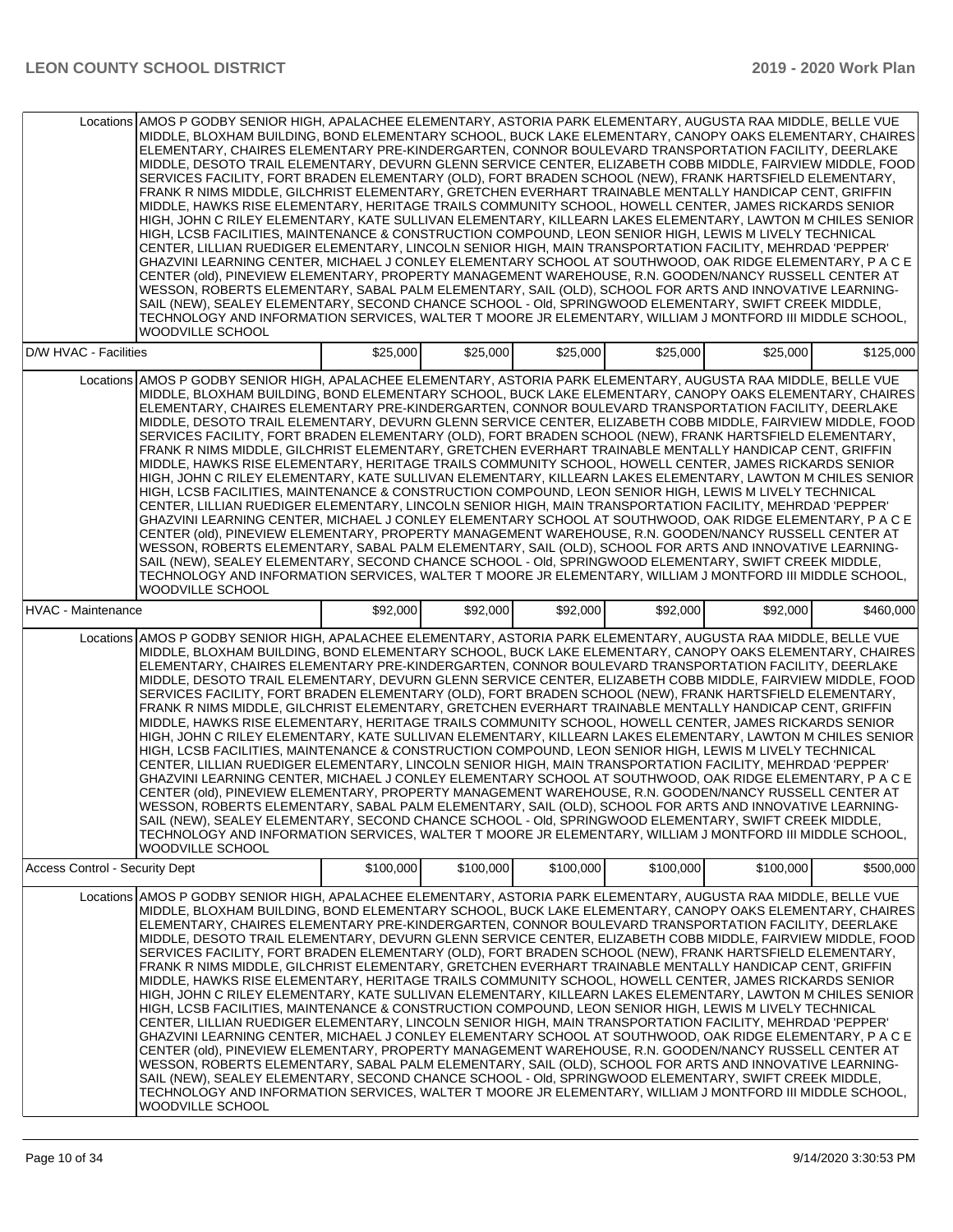| Relocatables: Maintenance / DW   |                                                                                                                                                                                                                                                                                                                                                                                                                                                                                                                                                                                                                                                                                                                                                                                                                                                                                                                                                                                                                                                                                                                                                                                                                                                                                                                                                                                                                                                                                                                                                                                                                                                                                                    | \$69.023  | \$69,023  | \$69,023  | \$69,023  | \$69,023  | \$345,115   |
|----------------------------------|----------------------------------------------------------------------------------------------------------------------------------------------------------------------------------------------------------------------------------------------------------------------------------------------------------------------------------------------------------------------------------------------------------------------------------------------------------------------------------------------------------------------------------------------------------------------------------------------------------------------------------------------------------------------------------------------------------------------------------------------------------------------------------------------------------------------------------------------------------------------------------------------------------------------------------------------------------------------------------------------------------------------------------------------------------------------------------------------------------------------------------------------------------------------------------------------------------------------------------------------------------------------------------------------------------------------------------------------------------------------------------------------------------------------------------------------------------------------------------------------------------------------------------------------------------------------------------------------------------------------------------------------------------------------------------------------------|-----------|-----------|-----------|-----------|-----------|-------------|
|                                  | Locations AMOS P GODBY SENIOR HIGH, APALACHEE ELEMENTARY, ASTORIA PARK ELEMENTARY, AUGUSTA RAA MIDDLE, BELLE VUE<br>MIDDLE, BLOXHAM BUILDING, BOND ELEMENTARY SCHOOL, BUCK LAKE ELEMENTARY, CANOPY OAKS ELEMENTARY, CHAIRES<br>ELEMENTARY, CHAIRES ELEMENTARY PRE-KINDERGARTEN, CONNOR BOULEVARD TRANSPORTATION FACILITY, DEERLAKE<br>MIDDLE, DESOTO TRAIL ELEMENTARY, DEVURN GLENN SERVICE CENTER, ELIZABETH COBB MIDDLE, FAIRVIEW MIDDLE, FOOD<br>SERVICES FACILITY, FORT BRADEN ELEMENTARY (OLD), FORT BRADEN SCHOOL (NEW), FRANK HARTSFIELD ELEMENTARY,<br>FRANK R NIMS MIDDLE, GILCHRIST ELEMENTARY, GRETCHEN EVERHART TRAINABLE MENTALLY HANDICAP CENT, GRIFFIN<br>MIDDLE, HAWKS RISE ELEMENTARY, HERITAGE TRAILS COMMUNITY SCHOOL, HOWELL CENTER, JAMES RICKARDS SENIOR<br>HIGH, JOHN C RILEY ELEMENTARY, KATE SULLIVAN ELEMENTARY, KILLEARN LAKES ELEMENTARY, LAWTON M CHILES SENIOR<br>HIGH, LCSB FACILITIES, MAINTENANCE & CONSTRUCTION COMPOUND, LEON SENIOR HIGH, LEWIS M LIVELY TECHNICAL<br>CENTER, LILLIAN RUEDIGER ELEMENTARY, LINCOLN SENIOR HIGH, MAIN TRANSPORTATION FACILITY, MEHRDAD 'PEPPER'<br>GHAZVINI LEARNING CENTER, MICHAEL J CONLEY ELEMENTARY SCHOOL AT SOUTHWOOD, OAK RIDGE ELEMENTARY, P A C E<br>CENTER (old), PINEVIEW ELEMENTARY, PROPERTY MANAGEMENT WAREHOUSE, R.N. GOODEN/NANCY RUSSELL CENTER AT<br>WESSON, ROBERTS ELEMENTARY, SABAL PALM ELEMENTARY, SAIL (OLD), SCHOOL FOR ARTS AND INNOVATIVE LEARNING-<br>SAIL (NEW), SEALEY ELEMENTARY, SECOND CHANCE SCHOOL - OId, SPRINGWOOD ELEMENTARY, SWIFT CREEK MIDDLE,<br>TECHNOLOGY AND INFORMATION SERVICES, WALTER T MOORE JR ELEMENTARY, WILLIAM J MONTFORD III MIDDLE SCHOOL,<br>WOODVILLE SCHOOL        |           |           |           |           |           |             |
| Floor covering: Maintenance / DW |                                                                                                                                                                                                                                                                                                                                                                                                                                                                                                                                                                                                                                                                                                                                                                                                                                                                                                                                                                                                                                                                                                                                                                                                                                                                                                                                                                                                                                                                                                                                                                                                                                                                                                    | \$500,000 | \$500,000 | \$500,000 | \$500,000 | \$500,000 | \$2,500,000 |
|                                  | Locations AMOS P GODBY SENIOR HIGH, APALACHEE ELEMENTARY, ASTORIA PARK ELEMENTARY, AUGUSTA RAA MIDDLE, BELLE VUE<br>MIDDLE, BLOXHAM BUILDING, BOND ELEMENTARY SCHOOL, BUCK LAKE ELEMENTARY, CANOPY OAKS ELEMENTARY, CHAIRES<br>ELEMENTARY, CHAIRES ELEMENTARY PRE-KINDERGARTEN, CONNOR BOULEVARD TRANSPORTATION FACILITY, DEERLAKE<br>MIDDLE, DESOTO TRAIL ELEMENTARY, DEVURN GLENN SERVICE CENTER, ELIZABETH COBB MIDDLE, FAIRVIEW MIDDLE, FOOD<br>SERVICES FACILITY, FORT BRADEN ELEMENTARY (OLD), FORT BRADEN SCHOOL (NEW), FRANK HARTSFIELD ELEMENTARY,<br>FRANK R NIMS MIDDLE, GILCHRIST ELEMENTARY, GRETCHEN EVERHART TRAINABLE MENTALLY HANDICAP CENT, GRIFFIN<br>MIDDLE, HAWKS RISE ELEMENTARY, HERITAGE TRAILS COMMUNITY SCHOOL, HOWELL CENTER, JAMES RICKARDS SENIOR<br>HIGH, JOHN C RILEY ELEMENTARY, KATE SULLIVAN ELEMENTARY, KILLEARN LAKES ELEMENTARY, LAWTON M CHILES SENIOR<br>HIGH, LCSB FACILITIES, MAINTENANCE & CONSTRUCTION COMPOUND, LEON SENIOR HIGH, LEWIS M LIVELY TECHNICAL<br>CENTER, LILLIAN RUEDIGER ELEMENTARY, LINCOLN SENIOR HIGH, MAIN TRANSPORTATION FACILITY, MEHRDAD 'PEPPER'<br>GHAZVINI LEARNING CENTER, MICHAEL J CONLEY ELEMENTARY SCHOOL AT SOUTHWOOD, OAK RIDGE ELEMENTARY, P A C E<br>CENTER (old), PINEVIEW ELEMENTARY, PROPERTY MANAGEMENT WAREHOUSE, R.N. GOODEN/NANCY RUSSELL CENTER AT<br>WESSON, ROBERTS ELEMENTARY, SABAL PALM ELEMENTARY, SAIL (OLD), SCHOOL FOR ARTS AND INNOVATIVE LEARNING-<br>SAIL (NEW), SEALEY ELEMENTARY, SECOND CHANCE SCHOOL - Old, SPRINGWOOD ELEMENTARY, SWIFT CREEK MIDDLE,<br>TECHNOLOGY AND INFORMATION SERVICES, WALTER T MOORE JR ELEMENTARY, WILLIAM J MONTFORD III MIDDLE SCHOOL,<br><b>WOODVILLE SCHOOL</b> |           |           |           |           |           |             |
| Sitework: Maintenence / DW       |                                                                                                                                                                                                                                                                                                                                                                                                                                                                                                                                                                                                                                                                                                                                                                                                                                                                                                                                                                                                                                                                                                                                                                                                                                                                                                                                                                                                                                                                                                                                                                                                                                                                                                    | \$50,000  | \$50,000  | \$50,000  | \$50,000  | \$50,000  | \$250,000   |
|                                  | Locations AMOS P GODBY SENIOR HIGH, APALACHEE ELEMENTARY, ASTORIA PARK ELEMENTARY, AUGUSTA RAA MIDDLE, BELLE VUE<br>MIDDLE, BLOXHAM BUILDING, BOND ELEMENTARY SCHOOL, BUCK LAKE ELEMENTARY, CANOPY OAKS ELEMENTARY, CHAIRES<br>ELEMENTARY, CHAIRES ELEMENTARY PRE-KINDERGARTEN, CONNOR BOULEVARD TRANSPORTATION FACILITY, DEERLAKE<br>MIDDLE, DESOTO TRAIL ELEMENTARY, DEVURN GLENN SERVICE CENTER, ELIZABETH COBB MIDDLE, FAIRVIEW MIDDLE, FOOD<br>SERVICES FACILITY, FORT BRADEN ELEMENTARY (OLD), FORT BRADEN SCHOOL (NEW), FRANK HARTSFIELD ELEMENTARY,<br>FRANK R NIMS MIDDLE, GILCHRIST ELEMENTARY, GRETCHEN EVERHART TRAINABLE MENTALLY HANDICAP CENT, GRIFFIN<br>MIDDLE, HAWKS RISE ELEMENTARY, HERITAGE TRAILS COMMUNITY SCHOOL, HOWELL CENTER, JAMES RICKARDS SENIOR<br>HIGH, JOHN C RILEY ELEMENTARY, KATE SULLIVAN ELEMENTARY, KILLEARN LAKES ELEMENTARY, LAWTON M CHILES SENIOR<br>HIGH, LCSB FACILITIES, MAINTENANCE & CONSTRUCTION COMPOUND, LEON SENIOR HIGH, LEWIS M LIVELY TECHNICAL<br>'CENTER, LILLIAN RUEDIGER ELEMENTARY, LINCOLN SENIOR HIGH, MAIN TRANSPORTATION FACILITY, MEHRDAD 'PEPPER<br>GHAZVINI LEARNING CENTER, MICHAEL J CONLEY ELEMENTARY SCHOOL AT SOUTHWOOD, OAK RIDGE ELEMENTARY, P A C E<br>CENTER (old), PINEVIEW ELEMENTARY, PROPERTY MANAGEMENT WAREHOUSE, R.N. GOODEN/NANCY RUSSELL CENTER AT<br>WESSON, ROBERTS ELEMENTARY, SABAL PALM ELEMENTARY, SAIL (OLD), SCHOOL FOR ARTS AND INNOVATIVE LEARNING-<br>SAIL (NEW), SEALEY ELEMENTARY, SECOND CHANCE SCHOOL - OId, SPRINGWOOD ELEMENTARY, SWIFT CREEK MIDDLE,<br>TECHNOLOGY AND INFORMATION SERVICES. WALTER T MOORE JR ELEMENTARY, WILLIAM J MONTFORD III MIDDLE SCHOOL,<br>WOODVILLE SCHOOL        |           |           |           |           |           |             |
| HVAC controls: Maintenance / DW  |                                                                                                                                                                                                                                                                                                                                                                                                                                                                                                                                                                                                                                                                                                                                                                                                                                                                                                                                                                                                                                                                                                                                                                                                                                                                                                                                                                                                                                                                                                                                                                                                                                                                                                    | \$247,800 | \$247,800 | \$247,800 | \$247,800 | \$247.800 | \$1,239,000 |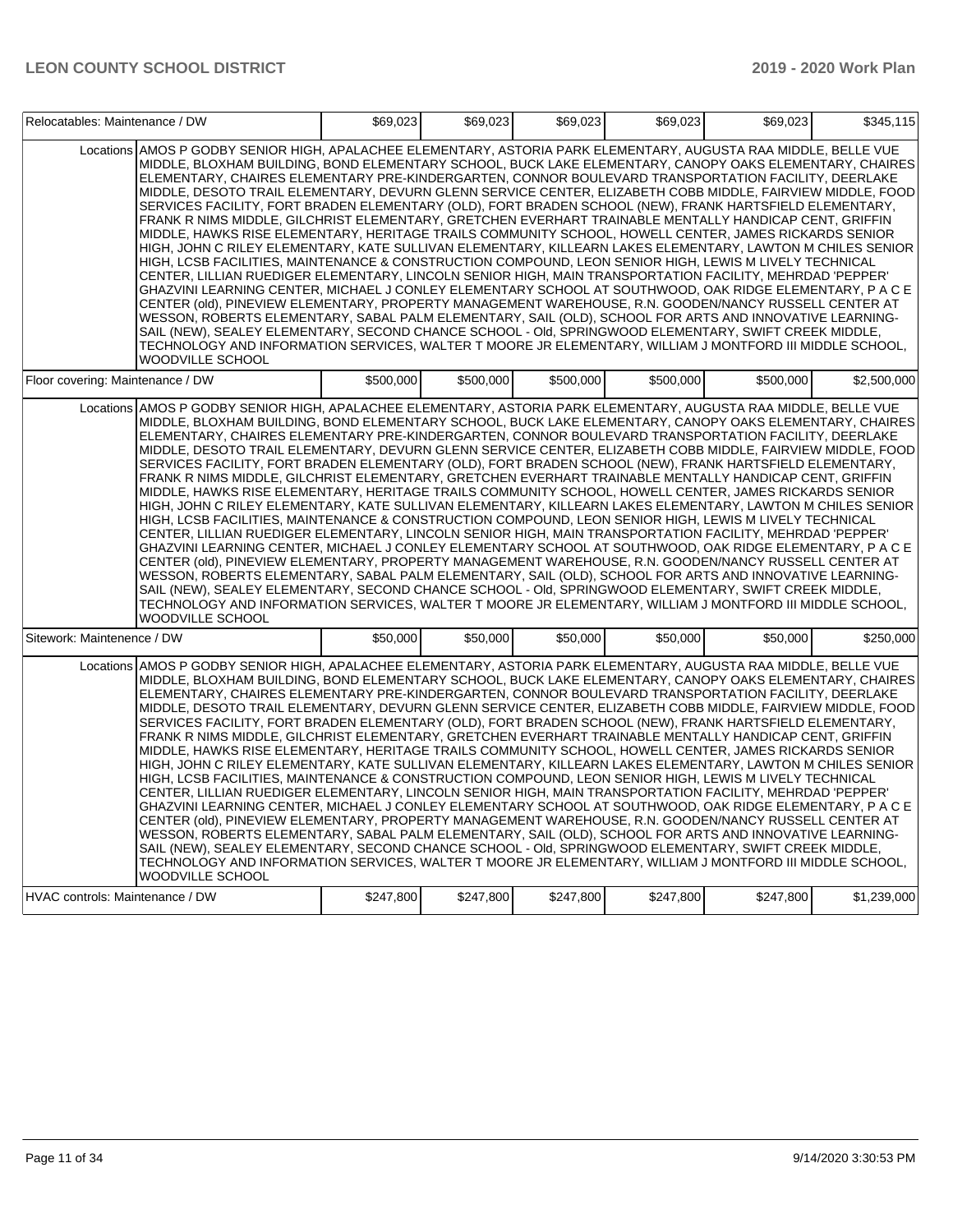|                                      | Locations AMOS P GODBY SENIOR HIGH, APALACHEE ELEMENTARY, ASTORIA PARK ELEMENTARY, AUGUSTA RAA MIDDLE, BELLE VUE<br>MIDDLE, BLOXHAM BUILDING, BOND ELEMENTARY SCHOOL, BUCK LAKE ELEMENTARY, CANOPY OAKS ELEMENTARY, CHAIRES<br>ELEMENTARY, CHAIRES ELEMENTARY PRE-KINDERGARTEN, CONNOR BOULEVARD TRANSPORTATION FACILITY, DEERLAKE<br>MIDDLE, DESOTO TRAIL ELEMENTARY, DEVURN GLENN SERVICE CENTER, ELIZABETH COBB MIDDLE, FAIRVIEW MIDDLE, FOOD<br>SERVICES FACILITY, FORT BRADEN ELEMENTARY (OLD), FORT BRADEN SCHOOL (NEW), FRANK HARTSFIELD ELEMENTARY,<br>FRANK R NIMS MIDDLE, GILCHRIST ELEMENTARY, GRETCHEN EVERHART TRAINABLE MENTALLY HANDICAP CENT, GRIFFIN<br>MIDDLE, HAWKS RISE ELEMENTARY, HERITAGE TRAILS COMMUNITY SCHOOL, HOWELL CENTER, JAMES RICKARDS SENIOR<br>HIGH, JOHN C RILEY ELEMENTARY, KATE SULLIVAN ELEMENTARY, KILLEARN LAKES ELEMENTARY, LAWTON M CHILES SENIOR<br>HIGH, LCSB FACILITIES, MAINTENANCE & CONSTRUCTION COMPOUND, LEON SENIOR HIGH, LEWIS M LIVELY TECHNICAL<br>'CENTER, LILLIAN RUEDIGER ELEMENTARY, LINCOLN SENIOR HIGH, MAIN TRANSPORTATION FACILITY, MEHRDAD 'PEPPER<br>GHAZVINI LEARNING CENTER, MICHAEL J CONLEY ELEMENTARY SCHOOL AT SOUTHWOOD, OAK RIDGE ELEMENTARY, P A C E<br>CENTER (old), PINEVIEW ELEMENTARY, PROPERTY MANAGEMENT WAREHOUSE, R.N. GOODEN/NANCY RUSSELL CENTER AT<br>WESSON, ROBERTS ELEMENTARY, SABAL PALM ELEMENTARY, SAIL (OLD), SCHOOL FOR ARTS AND INNOVATIVE LEARNING-<br>SAIL (NEW), SEALEY ELEMENTARY, SECOND CHANCE SCHOOL - Old, SPRINGWOOD ELEMENTARY, SWIFT CREEK MIDDLE,<br>TECHNOLOGY AND INFORMATION SERVICES, WALTER T MOORE JR ELEMENTARY, WILLIAM J MONTFORD III MIDDLE SCHOOL,<br>WOODVILLE SCHOOL        |           |           |           |           |           |             |
|--------------------------------------|----------------------------------------------------------------------------------------------------------------------------------------------------------------------------------------------------------------------------------------------------------------------------------------------------------------------------------------------------------------------------------------------------------------------------------------------------------------------------------------------------------------------------------------------------------------------------------------------------------------------------------------------------------------------------------------------------------------------------------------------------------------------------------------------------------------------------------------------------------------------------------------------------------------------------------------------------------------------------------------------------------------------------------------------------------------------------------------------------------------------------------------------------------------------------------------------------------------------------------------------------------------------------------------------------------------------------------------------------------------------------------------------------------------------------------------------------------------------------------------------------------------------------------------------------------------------------------------------------------------------------------------------------------------------------------------------------|-----------|-----------|-----------|-----------|-----------|-------------|
| Intercoms & clocks: Maintenance / DW |                                                                                                                                                                                                                                                                                                                                                                                                                                                                                                                                                                                                                                                                                                                                                                                                                                                                                                                                                                                                                                                                                                                                                                                                                                                                                                                                                                                                                                                                                                                                                                                                                                                                                                    | \$41,414  | \$41,414  | \$41,414  | \$41,414  | \$41,414  | \$207,070   |
|                                      | Locations AMOS P GODBY SENIOR HIGH, APALACHEE ELEMENTARY, ASTORIA PARK ELEMENTARY, AUGUSTA RAA MIDDLE, BELLE VUE<br>MIDDLE, BLOXHAM BUILDING, BOND ELEMENTARY SCHOOL, BUCK LAKE ELEMENTARY, CANOPY OAKS ELEMENTARY, CHAIRES<br>ELEMENTARY, CHAIRES ELEMENTARY PRE-KINDERGARTEN, CONNOR BOULEVARD TRANSPORTATION FACILITY, DEERLAKE<br>MIDDLE, DESOTO TRAIL ELEMENTARY, DEVURN GLENN SERVICE CENTER, ELIZABETH COBB MIDDLE, FAIRVIEW MIDDLE, FOOD<br>SERVICES FACILITY, FORT BRADEN ELEMENTARY (OLD), FORT BRADEN SCHOOL (NEW), FRANK HARTSFIELD ELEMENTARY,<br>FRANK R NIMS MIDDLE, GILCHRIST ELEMENTARY, GRETCHEN EVERHART TRAINABLE MENTALLY HANDICAP CENT, GRIFFIN<br>MIDDLE, HAWKS RISE ELEMENTARY, HERITAGE TRAILS COMMUNITY SCHOOL, HOWELL CENTER, JAMES RICKARDS SENIOR<br>HIGH, JOHN C RILEY ELEMENTARY, KATE SULLIVAN ELEMENTARY, KILLEARN LAKES ELEMENTARY, LAWTON M CHILES SENIOR<br>HIGH, LCSB FACILITIES, MAINTENANCE & CONSTRUCTION COMPOUND, LEON SENIOR HIGH, LEWIS M LIVELY TECHNICAL<br>CENTER, LILLIAN RUEDIGER ELEMENTARY, LINCOLN SENIOR HIGH, MAIN TRANSPORTATION FACILITY, MEHRDAD 'PEPPER'<br>GHAZVINI LEARNING CENTER, MICHAEL J CONLEY ELEMENTARY SCHOOL AT SOUTHWOOD, OAK RIDGE ELEMENTARY, P A C E<br>CENTER (old), PINEVIEW ELEMENTARY, PROPERTY MANAGEMENT WAREHOUSE, R.N. GOODEN/NANCY RUSSELL CENTER AT<br>WESSON, ROBERTS ELEMENTARY, SABAL PALM ELEMENTARY, SAIL (OLD), SCHOOL FOR ARTS AND INNOVATIVE LEARNING-<br>SAIL (NEW), SEALEY ELEMENTARY, SECOND CHANCE SCHOOL - Old, SPRINGWOOD ELEMENTARY, SWIFT CREEK MIDDLE,<br>TECHNOLOGY AND INFORMATION SERVICES, WALTER T MOORE JR ELEMENTARY, WILLIAM J MONTFORD III MIDDLE SCHOOL,<br><b>WOODVILLE SCHOOL</b> |           |           |           |           |           |             |
| Carpet/Flooring D/W - Facilities     |                                                                                                                                                                                                                                                                                                                                                                                                                                                                                                                                                                                                                                                                                                                                                                                                                                                                                                                                                                                                                                                                                                                                                                                                                                                                                                                                                                                                                                                                                                                                                                                                                                                                                                    | \$25,000  | \$25,000  | \$25,000  | \$25,000  | \$25,000  | \$125,000   |
|                                      | Locations AMOS P GODBY SENIOR HIGH, APALACHEE ELEMENTARY, ASTORIA PARK ELEMENTARY, AUGUSTA RAA MIDDLE, BELLE VUE<br>MIDDLE, BLOXHAM BUILDING, BOND ELEMENTARY SCHOOL, BUCK LAKE ELEMENTARY, CANOPY OAKS ELEMENTARY, CHAIRES<br>ELEMENTARY, CHAIRES ELEMENTARY PRE-KINDERGARTEN, CONNOR BOULEVARD TRANSPORTATION FACILITY, DEERLAKE<br>MIDDLE, DESOTO TRAIL ELEMENTARY, DEVURN GLENN SERVICE CENTER, ELIZABETH COBB MIDDLE, FAIRVIEW MIDDLE, FOOD<br>SERVICES FACILITY, FORT BRADEN ELEMENTARY (OLD), FORT BRADEN SCHOOL (NEW), FRANK HARTSFIELD ELEMENTARY,<br>FRANK R NIMS MIDDLE, GILCHRIST ELEMENTARY, GRETCHEN EVERHART TRAINABLE MENTALLY HANDICAP CENT, GRIFFIN<br>MIDDLE, HAWKS RISE ELEMENTARY, HERITAGE TRAILS COMMUNITY SCHOOL, HOWELL CENTER, JAMES RICKARDS SENIOR<br>HIGH, JOHN C RILEY ELEMENTARY, KATE SULLIVAN ELEMENTARY, KILLEARN LAKES ELEMENTARY, LAWTON M CHILES SENIOR<br>HIGH, LCSB FACILITIES, MAINTENANCE & CONSTRUCTION COMPOUND, LEON SENIOR HIGH, LEWIS M LIVELY TECHNICAL<br>CENTER, LILLIAN RUEDIGER ELEMENTARY, LINCOLN SENIOR HIGH, MAIN TRANSPORTATION FACILITY, MEHRDAD 'PEPPER'<br>GHAZVINI LEARNING CENTER, MICHAEL J CONLEY ELEMENTARY SCHOOL AT SOUTHWOOD, OAK RIDGE ELEMENTARY, P A C E<br>CENTER (old), PINEVIEW ELEMENTARY, PROPERTY MANAGEMENT WAREHOUSE, R.N. GOODEN/NANCY RUSSELL CENTER AT<br>WESSON, ROBERTS ELEMENTARY, SABAL PALM ELEMENTARY, SAIL (OLD), SCHOOL FOR ARTS AND INNOVATIVE LEARNING-<br>SAIL (NEW), SEALEY ELEMENTARY, SECOND CHANCE SCHOOL - OId, SPRINGWOOD ELEMENTARY, SWIFT CREEK MIDDLE,<br>TECHNOLOGY AND INFORMATION SERVICES, WALTER T MOORE JR ELEMENTARY, WILLIAM J MONTFORD III MIDDLE SCHOOL,<br><b>WOODVILLE SCHOOL</b> |           |           |           |           |           |             |
| Passenger Vans - Transportation      |                                                                                                                                                                                                                                                                                                                                                                                                                                                                                                                                                                                                                                                                                                                                                                                                                                                                                                                                                                                                                                                                                                                                                                                                                                                                                                                                                                                                                                                                                                                                                                                                                                                                                                    | \$500,000 | \$500,000 | \$500,000 | \$500,000 | \$500,000 | \$2,500,000 |
|                                      | Locations AMOS P GODBY SENIOR HIGH, APALACHEE ELEMENTARY, ASTORIA PARK ELEMENTARY, AUGUSTA RAA MIDDLE, BELLE VUE<br>MIDDLE, BLOXHAM BUILDING, BOND ELEMENTARY SCHOOL, BUCK LAKE ELEMENTARY, CANOPY OAKS ELEMENTARY, CHAIRES<br>ELEMENTARY, CHAIRES ELEMENTARY PRE-KINDERGARTEN, CONNOR BOULEVARD TRANSPORTATION FACILITY, DEERLAKE <br>MIDDLE, DESOTO TRAIL ELEMENTARY, DEVURN GLENN SERVICE CENTER, ELIZABETH COBB MIDDLE, FAIRVIEW MIDDLE, FOOD<br>SERVICES FACILITY, FORT BRADEN ELEMENTARY (OLD), FORT BRADEN SCHOOL (NEW), FRANK HARTSFIELD ELEMENTARY,<br>FRANK R NIMS MIDDLE, GILCHRIST ELEMENTARY, GRETCHEN EVERHART TRAINABLE MENTALLY HANDICAP CENT, GRIFFIN<br>MIDDLE, HAWKS RISE ELEMENTARY, HERITAGE TRAILS COMMUNITY SCHOOL, HOWELL CENTER, JAMES RICKARDS SENIOR<br>HIGH, JOHN C RILEY ELEMENTARY, KATE SULLIVAN ELEMENTARY, KILLEARN LAKES ELEMENTARY, LAWTON M CHILES SENIOR<br>HIGH, LCSB FACILITIES, MAINTENANCE & CONSTRUCTION COMPOUND, LEON SENIOR HIGH, LEWIS M LIVELY TECHNICAL<br>'CENTER, LILLIAN RUEDIGER ELEMENTARY, LINCOLN SENIOR HIGH, MAIN TRANSPORTATION FACILITY, MEHRDAD 'PEPPER<br>GHAZVINI LEARNING CENTER, MICHAEL J CONLEY ELEMENTARY SCHOOL AT SOUTHWOOD, OAK RIDGE ELEMENTARY, P A C E<br>CENTER (old), PINEVIEW ELEMENTARY, PROPERTY MANAGEMENT WAREHOUSE, R.N. GOODEN/NANCY RUSSELL CENTER AT<br>WESSON, ROBERTS ELEMENTARY, SABAL PALM ELEMENTARY, SAIL (OLD), SCHOOL FOR ARTS AND INNOVATIVE LEARNING-<br>SAIL (NEW), SEALEY ELEMENTARY, SECOND CHANCE SCHOOL - Old, SPRINGWOOD ELEMENTARY, SWIFT CREEK MIDDLE,<br>TECHNOLOGY AND INFORMATION SERVICES, WALTER T MOORE JR ELEMENTARY, WILLIAM J MONTFORD III MIDDLE SCHOOL,<br>WOODVILLE SCHOOL       |           |           |           |           |           |             |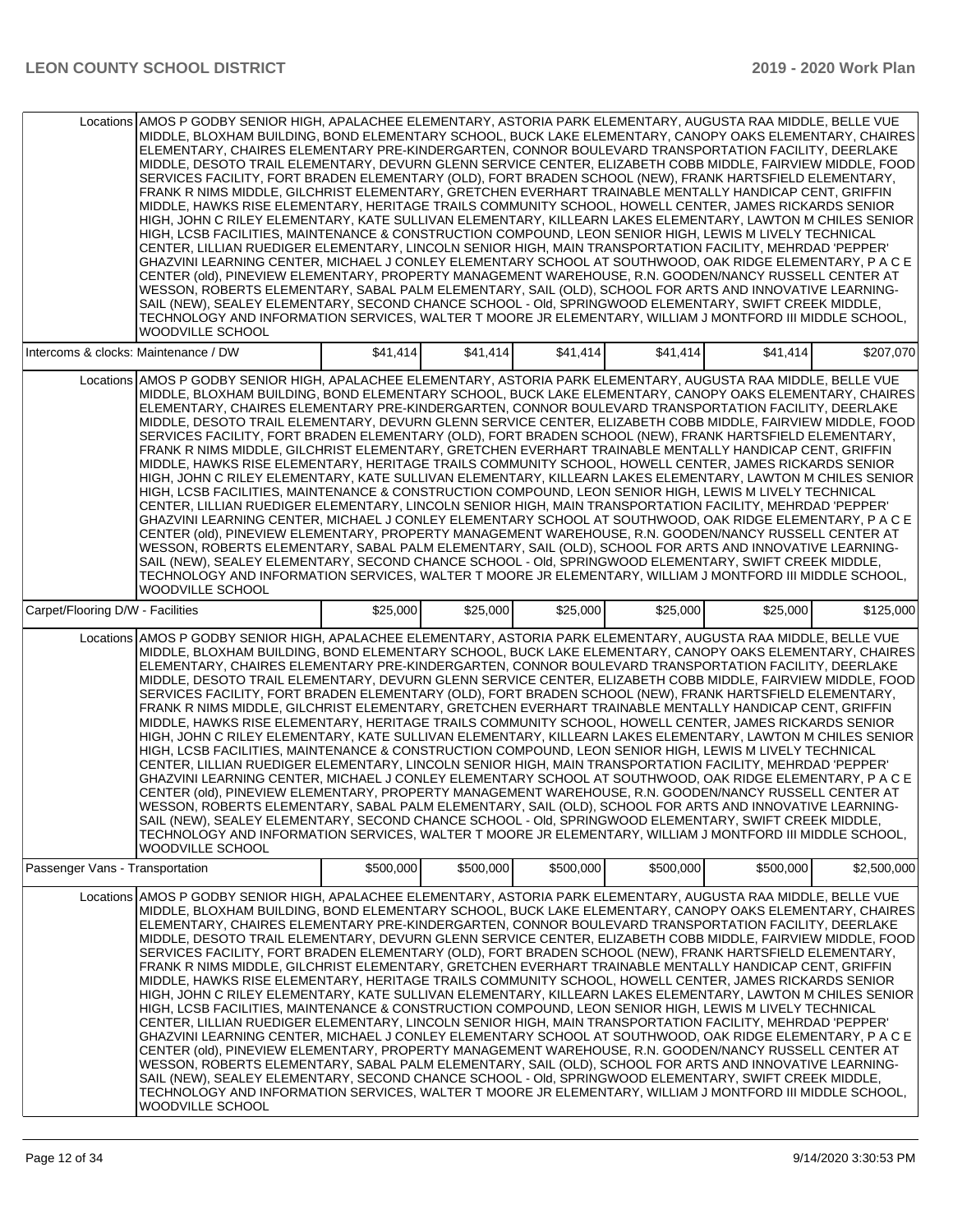| Roof PM program: Maintenance / DW    |                                                                                                                                                                                                                                                                                                                                                                                                                                                                                                                                                                                                                                                                                                                                                                                                                                                                                                                                                                                                                                                                                                                                                                                                                                                                                                                                                                                                                                                                                                                                                                                                                                                                                                    | \$700,000 | \$700,000 | \$700,000 | \$700,000 | \$700,000 | \$3,500,000 |
|--------------------------------------|----------------------------------------------------------------------------------------------------------------------------------------------------------------------------------------------------------------------------------------------------------------------------------------------------------------------------------------------------------------------------------------------------------------------------------------------------------------------------------------------------------------------------------------------------------------------------------------------------------------------------------------------------------------------------------------------------------------------------------------------------------------------------------------------------------------------------------------------------------------------------------------------------------------------------------------------------------------------------------------------------------------------------------------------------------------------------------------------------------------------------------------------------------------------------------------------------------------------------------------------------------------------------------------------------------------------------------------------------------------------------------------------------------------------------------------------------------------------------------------------------------------------------------------------------------------------------------------------------------------------------------------------------------------------------------------------------|-----------|-----------|-----------|-----------|-----------|-------------|
|                                      | Locations AMOS P GODBY SENIOR HIGH. APALACHEE ELEMENTARY. ASTORIA PARK ELEMENTARY. AUGUSTA RAA MIDDLE. BELLE VUE<br>MIDDLE, BLOXHAM BUILDING, BOND ELEMENTARY SCHOOL, BUCK LAKE ELEMENTARY, CANOPY OAKS ELEMENTARY, CHAIRES<br>ELEMENTARY, CHAIRES ELEMENTARY PRE-KINDERGARTEN, CONNOR BOULEVARD TRANSPORTATION FACILITY, DEERLAKE<br>MIDDLE, DESOTO TRAIL ELEMENTARY, DEVURN GLENN SERVICE CENTER, ELIZABETH COBB MIDDLE, FAIRVIEW MIDDLE, FOOD<br>SERVICES FACILITY, FORT BRADEN ELEMENTARY (OLD), FORT BRADEN SCHOOL (NEW), FRANK HARTSFIELD ELEMENTARY,<br>FRANK R NIMS MIDDLE, GILCHRIST ELEMENTARY, GRETCHEN EVERHART TRAINABLE MENTALLY HANDICAP CENT, GRIFFIN<br>MIDDLE, HAWKS RISE ELEMENTARY, HERITAGE TRAILS COMMUNITY SCHOOL, HOWELL CENTER, JAMES RICKARDS SENIOR<br>HIGH, JOHN C RILEY ELEMENTARY, KATE SULLIVAN ELEMENTARY, KILLEARN LAKES ELEMENTARY, LAWTON M CHILES SENIOR<br>HIGH, LCSB FACILITIES, MAINTENANCE & CONSTRUCTION COMPOUND, LEON SENIOR HIGH, LEWIS M LIVELY TECHNICAL<br>CENTER, LILLIAN RUEDIGER ELEMENTARY, LINCOLN SENIOR HIGH, MAIN TRANSPORTATION FACILITY, MEHRDAD 'PEPPER'<br>GHAZVINI LEARNING CENTER, MICHAEL J CONLEY ELEMENTARY SCHOOL AT SOUTHWOOD, OAK RIDGE ELEMENTARY, P A C E<br>CENTER (old), PINEVIEW ELEMENTARY, PROPERTY MANAGEMENT WAREHOUSE, R.N. GOODEN/NANCY RUSSELL CENTER AT<br>WESSON, ROBERTS ELEMENTARY, SABAL PALM ELEMENTARY, SAIL (OLD), SCHOOL FOR ARTS AND INNOVATIVE LEARNING-<br>SAIL (NEW), SEALEY ELEMENTARY, SECOND CHANCE SCHOOL - Old, SPRINGWOOD ELEMENTARY, SWIFT CREEK MIDDLE,<br>TECHNOLOGY AND INFORMATION SERVICES, WALTER T MOORE JR ELEMENTARY, WILLIAM J MONTFORD III MIDDLE SCHOOL,<br>WOODVILLE SCHOOL        |           |           |           |           |           |             |
| Structural: Facilities / DW          |                                                                                                                                                                                                                                                                                                                                                                                                                                                                                                                                                                                                                                                                                                                                                                                                                                                                                                                                                                                                                                                                                                                                                                                                                                                                                                                                                                                                                                                                                                                                                                                                                                                                                                    | \$25,000  | \$25,000  | \$25,000  | \$25,000  | \$25,000  | \$125,000   |
|                                      | Locations AMOS P GODBY SENIOR HIGH, APALACHEE ELEMENTARY, ASTORIA PARK ELEMENTARY, AUGUSTA RAA MIDDLE, BELLE VUE<br>MIDDLE, BLOXHAM BUILDING, BOND ELEMENTARY SCHOOL, BUCK LAKE ELEMENTARY, CANOPY OAKS ELEMENTARY, CHAIRES<br>ELEMENTARY, CHAIRES ELEMENTARY PRE-KINDERGARTEN, CONNOR BOULEVARD TRANSPORTATION FACILITY, DEERLAKE<br>MIDDLE, DESOTO TRAIL ELEMENTARY, DEVURN GLENN SERVICE CENTER, ELIZABETH COBB MIDDLE, FAIRVIEW MIDDLE, FOOD<br>SERVICES FACILITY, FORT BRADEN ELEMENTARY (OLD), FORT BRADEN SCHOOL (NEW), FRANK HARTSFIELD ELEMENTARY,<br>FRANK R NIMS MIDDLE, GILCHRIST ELEMENTARY, GRETCHEN EVERHART TRAINABLE MENTALLY HANDICAP CENT, GRIFFIN<br>MIDDLE, HAWKS RISE ELEMENTARY, HERITAGE TRAILS COMMUNITY SCHOOL, HOWELL CENTER, JAMES RICKARDS SENIOR<br>HIGH, JOHN C RILEY ELEMENTARY, KATE SULLIVAN ELEMENTARY, KILLEARN LAKES ELEMENTARY, LAWTON M CHILES SENIOR<br>HIGH, LCSB FACILITIES, MAINTENANCE & CONSTRUCTION COMPOUND, LEON SENIOR HIGH, LEWIS M LIVELY TECHNICAL<br>CENTER, LILLIAN RUEDIGER ELEMENTARY, LINCOLN SENIOR HIGH, MAIN TRANSPORTATION FACILITY, MEHRDAD 'PEPPER'<br>GHAZVINI LEARNING CENTER, MICHAEL J CONLEY ELEMENTARY SCHOOL AT SOUTHWOOD, OAK RIDGE ELEMENTARY, P A C E<br>CENTER (old), PINEVIEW ELEMENTARY, PROPERTY MANAGEMENT WAREHOUSE, R.N. GOODEN/NANCY RUSSELL CENTER AT<br>WESSON, ROBERTS ELEMENTARY, SABAL PALM ELEMENTARY, SAIL (OLD), SCHOOL FOR ARTS AND INNOVATIVE LEARNING-<br>SAIL (NEW), SEALEY ELEMENTARY, SECOND CHANCE SCHOOL - Old, SPRINGWOOD ELEMENTARY, SWIFT CREEK MIDDLE,<br>TECHNOLOGY AND INFORMATION SERVICES. WALTER T MOORE JR ELEMENTARY, WILLIAM J MONTFORD III MIDDLE SCHOOL,<br><b>WOODVILLE SCHOOL</b> |           |           |           |           |           |             |
| Fire alarm: Facilities/ DW           |                                                                                                                                                                                                                                                                                                                                                                                                                                                                                                                                                                                                                                                                                                                                                                                                                                                                                                                                                                                                                                                                                                                                                                                                                                                                                                                                                                                                                                                                                                                                                                                                                                                                                                    | \$25,000  | \$25,000  | \$25,000  | \$25,000  | \$25,000  | \$125,000   |
|                                      | Locations AMOS P GODBY SENIOR HIGH, APALACHEE ELEMENTARY, ASTORIA PARK ELEMENTARY, AUGUSTA RAA MIDDLE, BELLE VUE<br>MIDDLE, BLOXHAM BUILDING, BOND ELEMENTARY SCHOOL, BUCK LAKE ELEMENTARY, CANOPY OAKS ELEMENTARY, CHAIRES<br>ELEMENTARY, CHAIRES ELEMENTARY PRE-KINDERGARTEN, CONNOR BOULEVARD TRANSPORTATION FACILITY, DEERLAKE<br>MIDDLE, DESOTO TRAIL ELEMENTARY, DEVURN GLENN SERVICE CENTER, ELIZABETH COBB MIDDLE, FAIRVIEW MIDDLE, FOOD<br>SERVICES FACILITY, FORT BRADEN ELEMENTARY (OLD), FORT BRADEN SCHOOL (NEW), FRANK HARTSFIELD ELEMENTARY,<br>FRANK R NIMS MIDDLE, GILCHRIST ELEMENTARY, GRETCHEN EVERHART TRAINABLE MENTALLY HANDICAP CENT, GRIFFIN<br>MIDDLE, HAWKS RISE ELEMENTARY, HERITAGE TRAILS COMMUNITY SCHOOL, HOWELL CENTER, JAMES RICKARDS SENIOR<br>HIGH, JOHN C RILEY ELEMENTARY, KATE SULLIVAN ELEMENTARY, KILLEARN LAKES ELEMENTARY, LAWTON M CHILES SENIOR<br>HIGH, LCSB FACILITIES, MAINTENANCE & CONSTRUCTION COMPOUND, LEON SENIOR HIGH, LEWIS M LIVELY TECHNICAL<br>CENTER, LILLIAN RUEDIGER ELEMENTARY, LINCOLN SENIOR HIGH, MAIN TRANSPORTATION FACILITY, MEHRDAD 'PEPPER'<br>GHAZVINI LEARNING CENTER, MICHAEL J CONLEY ELEMENTARY SCHOOL AT SOUTHWOOD, OAK RIDGE ELEMENTARY, P A C E<br>CENTER (old), PINEVIEW ELEMENTARY, PROPERTY MANAGEMENT WAREHOUSE, R.N. GOODEN/NANCY RUSSELL CENTER AT<br>WESSON, ROBERTS ELEMENTARY, SABAL PALM ELEMENTARY, SAIL (OLD), SCHOOL FOR ARTS AND INNOVATIVE LEARNING-<br>SAIL (NEW), SEALEY ELEMENTARY, SECOND CHANCE SCHOOL - Old, SPRINGWOOD ELEMENTARY, SWIFT CREEK MIDDLE,<br>TECHNOLOGY AND INFORMATION SERVICES. WALTER T MOORE JR ELEMENTARY, WILLIAM J MONTFORD III MIDDLE SCHOOL,<br>WOODVILLE SCHOOL        |           |           |           |           |           |             |
| <b>Security Systems - Facilities</b> |                                                                                                                                                                                                                                                                                                                                                                                                                                                                                                                                                                                                                                                                                                                                                                                                                                                                                                                                                                                                                                                                                                                                                                                                                                                                                                                                                                                                                                                                                                                                                                                                                                                                                                    | \$25,000  | \$25,000  | \$25,000  | \$25,000  | \$25,000  | \$125,000   |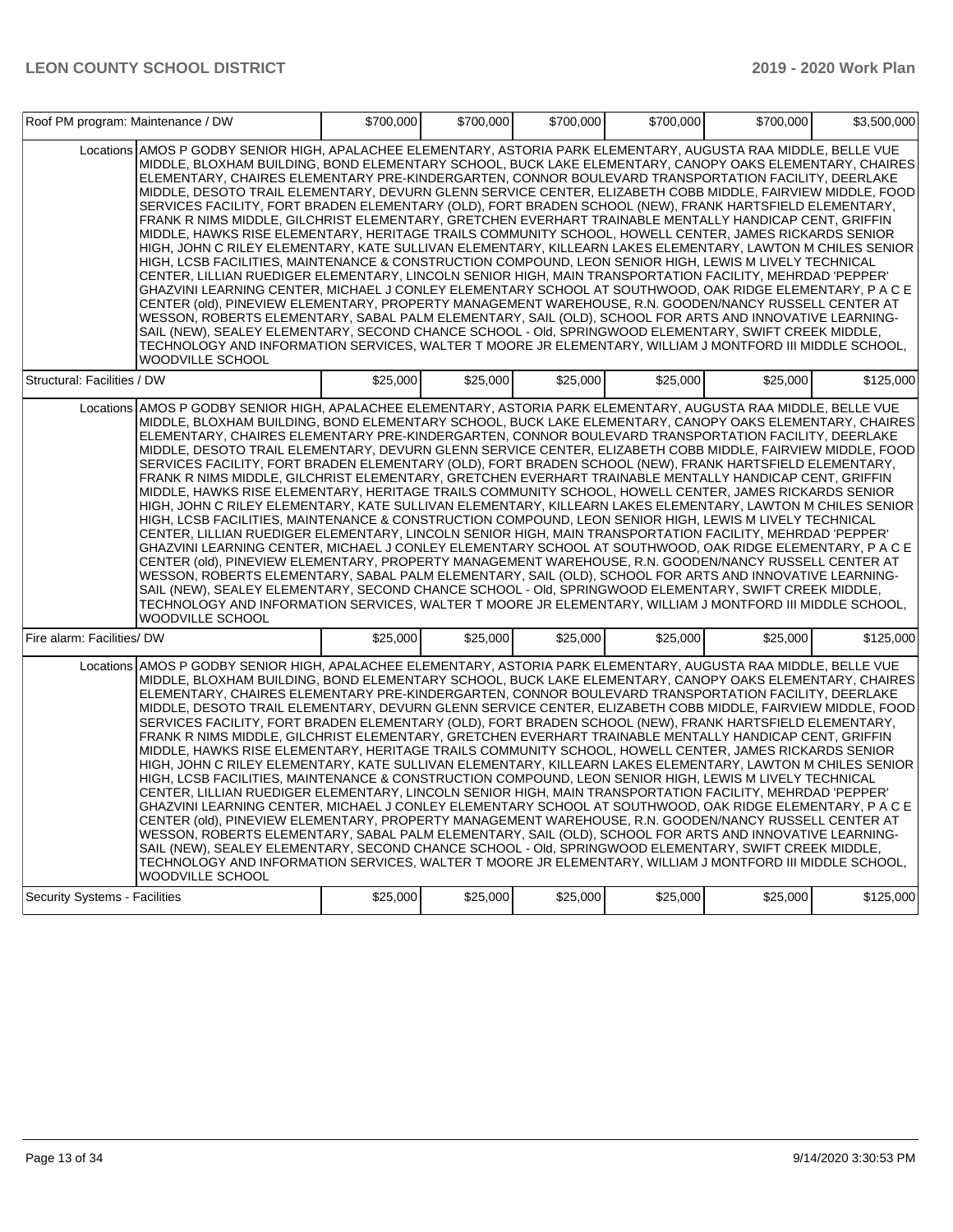|                                    | Locations AMOS P GODBY SENIOR HIGH, APALACHEE ELEMENTARY, ASTORIA PARK ELEMENTARY, AUGUSTA RAA MIDDLE, BELLE VUE<br>MIDDLE, BLOXHAM BUILDING, BOND ELEMENTARY SCHOOL, BUCK LAKE ELEMENTARY, CANOPY OAKS ELEMENTARY, CHAIRES<br>ELEMENTARY, CHAIRES ELEMENTARY PRE-KINDERGARTEN, CONNOR BOULEVARD TRANSPORTATION FACILITY, DEERLAKE<br>MIDDLE, DESOTO TRAIL ELEMENTARY, DEVURN GLENN SERVICE CENTER, ELIZABETH COBB MIDDLE, FAIRVIEW MIDDLE, FOOD<br>SERVICES FACILITY, FORT BRADEN ELEMENTARY (OLD), FORT BRADEN SCHOOL (NEW), FRANK HARTSFIELD ELEMENTARY,<br>FRANK R NIMS MIDDLE, GILCHRIST ELEMENTARY, GRETCHEN EVERHART TRAINABLE MENTALLY HANDICAP CENT, GRIFFIN<br>MIDDLE, HAWKS RISE ELEMENTARY, HERITAGE TRAILS COMMUNITY SCHOOL, HOWELL CENTER, JAMES RICKARDS SENIOR<br>HIGH, JOHN C RILEY ELEMENTARY, KATE SULLIVAN ELEMENTARY, KILLEARN LAKES ELEMENTARY, LAWTON M CHILES SENIOR<br>HIGH, LCSB FACILITIES, MAINTENANCE & CONSTRUCTION COMPOUND, LEON SENIOR HIGH, LEWIS M LIVELY TECHNICAL<br>CENTER, LILLIAN RUEDIGER ELEMENTARY, LINCOLN SENIOR HIGH, MAIN TRANSPORTATION FACILITY, MEHRDAD 'PEPPER'<br>GHAZVINI LEARNING CENTER, MICHAEL J CONLEY ELEMENTARY SCHOOL AT SOUTHWOOD, OAK RIDGE ELEMENTARY, P A C E<br>CENTER (old), PINEVIEW ELEMENTARY, PROPERTY MANAGEMENT WAREHOUSE, R.N. GOODEN/NANCY RUSSELL CENTER AT<br>WESSON, ROBERTS ELEMENTARY, SABAL PALM ELEMENTARY, SAIL (OLD), SCHOOL FOR ARTS AND INNOVATIVE LEARNING-<br>SAIL (NEW), SEALEY ELEMENTARY, SECOND CHANCE SCHOOL - Old, SPRINGWOOD ELEMENTARY, SWIFT CREEK MIDDLE,<br>TECHNOLOGY AND INFORMATION SERVICES, WALTER T MOORE JR ELEMENTARY, WILLIAM J MONTFORD III MIDDLE SCHOOL,<br><b>WOODVILLE SCHOOL</b> |           |           |           |           |           |           |
|------------------------------------|----------------------------------------------------------------------------------------------------------------------------------------------------------------------------------------------------------------------------------------------------------------------------------------------------------------------------------------------------------------------------------------------------------------------------------------------------------------------------------------------------------------------------------------------------------------------------------------------------------------------------------------------------------------------------------------------------------------------------------------------------------------------------------------------------------------------------------------------------------------------------------------------------------------------------------------------------------------------------------------------------------------------------------------------------------------------------------------------------------------------------------------------------------------------------------------------------------------------------------------------------------------------------------------------------------------------------------------------------------------------------------------------------------------------------------------------------------------------------------------------------------------------------------------------------------------------------------------------------------------------------------------------------------------------------------------------------|-----------|-----------|-----------|-----------|-----------|-----------|
|                                    | Security Camera Maint - D/W - Maintenance                                                                                                                                                                                                                                                                                                                                                                                                                                                                                                                                                                                                                                                                                                                                                                                                                                                                                                                                                                                                                                                                                                                                                                                                                                                                                                                                                                                                                                                                                                                                                                                                                                                          | \$46,015  | \$46,015  | \$46,015  | \$46,015  | \$46,015  | \$230,075 |
|                                    | Locations AMOS P GODBY SENIOR HIGH, APALACHEE ELEMENTARY, ASTORIA PARK ELEMENTARY, AUGUSTA RAA MIDDLE, BELLE VUE<br>MIDDLE, BLOXHAM BUILDING, BOND ELEMENTARY SCHOOL, BUCK LAKE ELEMENTARY, CANOPY OAKS ELEMENTARY, CHAIRES<br>ELEMENTARY, CHAIRES ELEMENTARY PRE-KINDERGARTEN, CONNOR BOULEVARD TRANSPORTATION FACILITY, DEERLAKE<br>MIDDLE, DESOTO TRAIL ELEMENTARY, DEVURN GLENN SERVICE CENTER, ELIZABETH COBB MIDDLE, FAIRVIEW MIDDLE, FOOD<br>SERVICES FACILITY, FORT BRADEN ELEMENTARY (OLD), FORT BRADEN SCHOOL (NEW), FRANK HARTSFIELD ELEMENTARY,<br>FRANK R NIMS MIDDLE, GILCHRIST ELEMENTARY, GRETCHEN EVERHART TRAINABLE MENTALLY HANDICAP CENT, GRIFFIN<br>MIDDLE, HAWKS RISE ELEMENTARY, HERITAGE TRAILS COMMUNITY SCHOOL, HOWELL CENTER, JAMES RICKARDS SENIOR<br>HIGH, JOHN C RILEY ELEMENTARY, KATE SULLIVAN ELEMENTARY, KILLEARN LAKES ELEMENTARY, LAWTON M CHILES SENIOR<br>HIGH, LCSB FACILITIES, MAINTENANCE & CONSTRUCTION COMPOUND, LEON SENIOR HIGH, LEWIS M LIVELY TECHNICAL<br>CENTER, LILLIAN RUEDIGER ELEMENTARY, LINCOLN SENIOR HIGH, MAIN TRANSPORTATION FACILITY, MEHRDAD 'PEPPER'<br>GHAZVINI LEARNING CENTER, MICHAEL J CONLEY ELEMENTARY SCHOOL AT SOUTHWOOD, OAK RIDGE ELEMENTARY, P A C E<br>CENTER (old), PINEVIEW ELEMENTARY, PROPERTY MANAGEMENT WAREHOUSE, R.N. GOODEN/NANCY RUSSELL CENTER AT<br>WESSON, ROBERTS ELEMENTARY, SABAL PALM ELEMENTARY, SAIL (OLD), SCHOOL FOR ARTS AND INNOVATIVE LEARNING-<br>SAIL (NEW), SEALEY ELEMENTARY, SECOND CHANCE SCHOOL - Old, SPRINGWOOD ELEMENTARY, SWIFT CREEK MIDDLE,<br>TECHNOLOGY AND INFORMATION SERVICES, WALTER T MOORE JR ELEMENTARY, WILLIAM J MONTFORD III MIDDLE SCHOOL,<br><b>WOODVILLE SCHOOL</b> |           |           |           |           |           |           |
| Sitework: Facilities / DW          |                                                                                                                                                                                                                                                                                                                                                                                                                                                                                                                                                                                                                                                                                                                                                                                                                                                                                                                                                                                                                                                                                                                                                                                                                                                                                                                                                                                                                                                                                                                                                                                                                                                                                                    | \$100,000 | \$100,000 | \$100,000 | \$100,000 | \$100,000 | \$500,000 |
|                                    | Locations AMOS P GODBY SENIOR HIGH, APALACHEE ELEMENTARY, ASTORIA PARK ELEMENTARY, AUGUSTA RAA MIDDLE, BELLE VUE<br>MIDDLE, BLOXHAM BUILDING, BOND ELEMENTARY SCHOOL, BUCK LAKE ELEMENTARY, CANOPY OAKS ELEMENTARY, CHAIRES<br>ELEMENTARY, CHAIRES ELEMENTARY PRE-KINDERGARTEN, CONNOR BOULEVARD TRANSPORTATION FACILITY, DEERLAKE<br>MIDDLE, DESOTO TRAIL ELEMENTARY, DEVURN GLENN SERVICE CENTER, ELIZABETH COBB MIDDLE, FAIRVIEW MIDDLE, FOOD<br>SERVICES FACILITY, FORT BRADEN ELEMENTARY (OLD), FORT BRADEN SCHOOL (NEW), FRANK HARTSFIELD ELEMENTARY,<br>FRANK R NIMS MIDDLE, GILCHRIST ELEMENTARY, GRETCHEN EVERHART TRAINABLE MENTALLY HANDICAP CENT, GRIFFIN<br>MIDDLE, HAWKS RISE ELEMENTARY, HERITAGE TRAILS COMMUNITY SCHOOL, HOWELL CENTER, JAMES RICKARDS SENIOR<br>HIGH, JOHN C RILEY ELEMENTARY, KATE SULLIVAN ELEMENTARY, KILLEARN LAKES ELEMENTARY, LAWTON M CHILES SENIOR<br>HIGH, LCSB FACILITIES, MAINTENANCE & CONSTRUCTION COMPOUND, LEON SENIOR HIGH, LEWIS M LIVELY TECHNICAL<br>CENTER, LILLIAN RUEDIGER ELEMENTARY, LINCOLN SENIOR HIGH, MAIN TRANSPORTATION FACILITY, MEHRDAD 'PEPPER'<br>GHAZVINI LEARNING CENTER, MICHAEL J CONLEY ELEMENTARY SCHOOL AT SOUTHWOOD, OAK RIDGE ELEMENTARY, P A C E<br>CENTER (old), PINEVIEW ELEMENTARY, PROPERTY MANAGEMENT WAREHOUSE, R.N. GOODEN/NANCY RUSSELL CENTER AT<br>WESSON, ROBERTS ELEMENTARY, SABAL PALM ELEMENTARY, SAIL (OLD), SCHOOL FOR ARTS AND INNOVATIVE LEARNING-<br>SAIL (NEW), SEALEY ELEMENTARY, SECOND CHANCE SCHOOL - Old, SPRINGWOOD ELEMENTARY, SWIFT CREEK MIDDLE,<br>TECHNOLOGY AND INFORMATION SERVICES, WALTER T MOORE JR ELEMENTARY, WILLIAM J MONTFORD III MIDDLE SCHOOL.<br><b>WOODVILLE SCHOOL</b> |           |           |           |           |           |           |
| Asphalt/Drainage: Maintenance / DW |                                                                                                                                                                                                                                                                                                                                                                                                                                                                                                                                                                                                                                                                                                                                                                                                                                                                                                                                                                                                                                                                                                                                                                                                                                                                                                                                                                                                                                                                                                                                                                                                                                                                                                    | \$50,000  | \$50,000  | \$50,000  | \$50,000  | \$50,000  | \$250,000 |
|                                    | Locations AMOS P GODBY SENIOR HIGH, APALACHEE ELEMENTARY, ASTORIA PARK ELEMENTARY, AUGUSTA RAA MIDDLE, BELLE VUE<br>MIDDLE, BLOXHAM BUILDING, BOND ELEMENTARY SCHOOL, BUCK LAKE ELEMENTARY, CANOPY OAKS ELEMENTARY, CHAIRES<br>ELEMENTARY, CHAIRES ELEMENTARY PRE-KINDERGARTEN, CONNOR BOULEVARD TRANSPORTATION FACILITY, DEERLAKE<br>MIDDLE, DESOTO TRAIL ELEMENTARY, DEVURN GLENN SERVICE CENTER, ELIZABETH COBB MIDDLE, FAIRVIEW MIDDLE, FOOD<br>SERVICES FACILITY, FORT BRADEN ELEMENTARY (OLD), FORT BRADEN SCHOOL (NEW), FRANK HARTSFIELD ELEMENTARY,<br>FRANK R NIMS MIDDLE, GILCHRIST ELEMENTARY, GRETCHEN EVERHART TRAINABLE MENTALLY HANDICAP CENT, GRIFFIN<br>MIDDLE, HAWKS RISE ELEMENTARY, HERITAGE TRAILS COMMUNITY SCHOOL, HOWELL CENTER, JAMES RICKARDS SENIOR<br>HIGH, JOHN C RILEY ELEMENTARY, KATE SULLIVAN ELEMENTARY, KILLEARN LAKES ELEMENTARY, LAWTON M CHILES SENIOR<br>HIGH, LCSB FACILITIES, MAINTENANCE & CONSTRUCTION COMPOUND, LEON SENIOR HIGH, LEWIS M LIVELY TECHNICAL<br>CENTER, LILLIAN RUEDIGER ELEMENTARY, LINCOLN SENIOR HIGH, MAIN TRANSPORTATION FACILITY, MEHRDAD 'PEPPER'<br>GHAZVINI LEARNING CENTER, MICHAEL J CONLEY ELEMENTARY SCHOOL AT SOUTHWOOD, OAK RIDGE ELEMENTARY, P A C E<br>CENTER (old), PINEVIEW ELEMENTARY, PROPERTY MANAGEMENT WAREHOUSE, R.N. GOODEN/NANCY RUSSELL CENTER AT<br>WESSON, ROBERTS ELEMENTARY, SABAL PALM ELEMENTARY, SAIL (OLD), SCHOOL FOR ARTS AND INNOVATIVE LEARNING-<br>SAIL (NEW), SEALEY ELEMENTARY, SECOND CHANCE SCHOOL - Old, SPRINGWOOD ELEMENTARY, SWIFT CREEK MIDDLE,<br>TECHNOLOGY AND INFORMATION SERVICES, WALTER T MOORE JR ELEMENTARY, WILLIAM J MONTFORD III MIDDLE SCHOOL,<br>WOODVILLE SCHOOL        |           |           |           |           |           |           |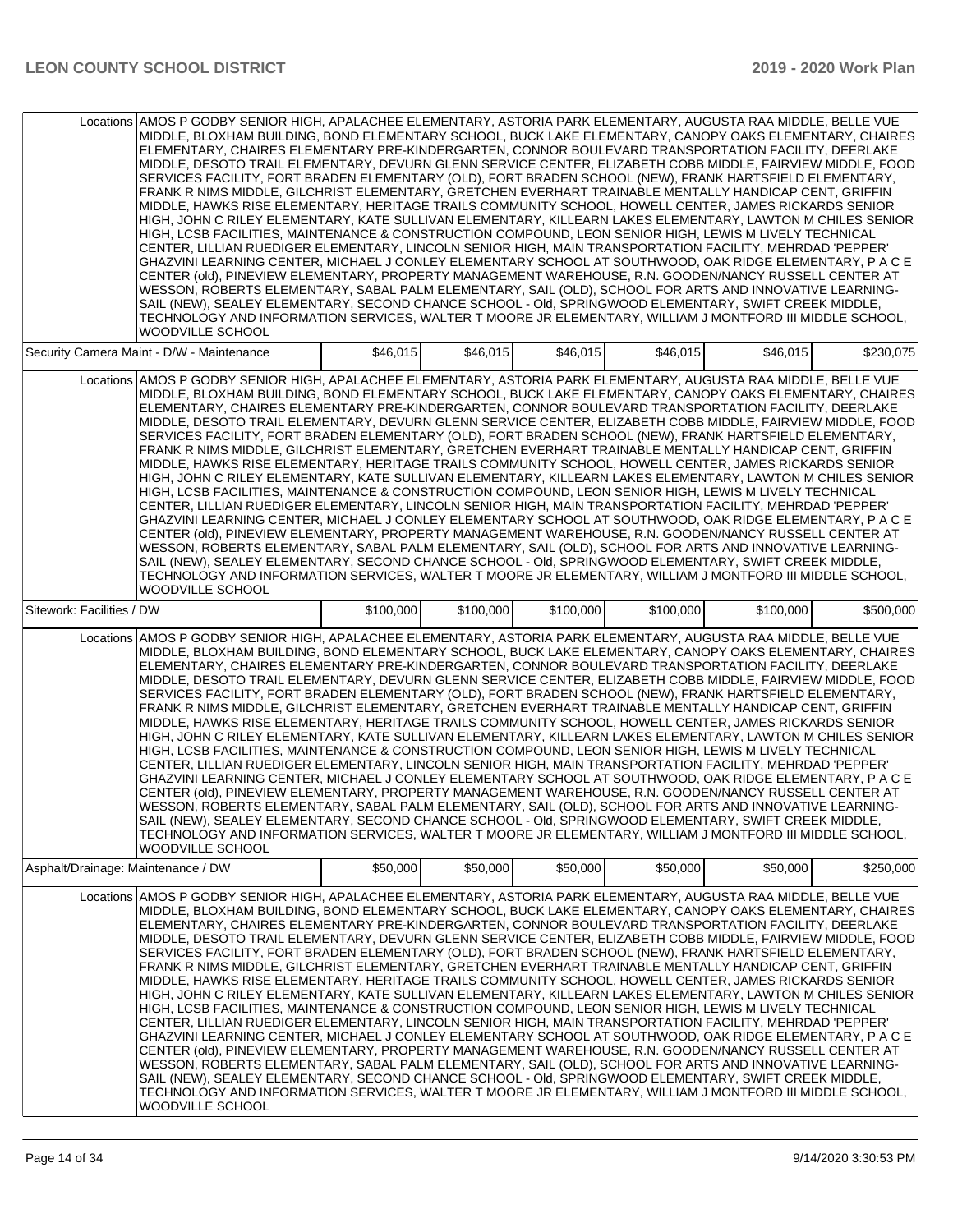| Controls: Facilities / DW             |                                                                                                                                                                                                                                                                                                                                                                                                                                                                                                                                                                                                                                                                                                                                                                                                                                                                                                                                                                                                                                                                                                                                                                                                                                                                                                                                                                                                                                                                                                                                                                                                                                                                                                    | \$25,000  | \$25,000  | \$25,000  | \$25,000  | \$25,000  | \$125,000   |
|---------------------------------------|----------------------------------------------------------------------------------------------------------------------------------------------------------------------------------------------------------------------------------------------------------------------------------------------------------------------------------------------------------------------------------------------------------------------------------------------------------------------------------------------------------------------------------------------------------------------------------------------------------------------------------------------------------------------------------------------------------------------------------------------------------------------------------------------------------------------------------------------------------------------------------------------------------------------------------------------------------------------------------------------------------------------------------------------------------------------------------------------------------------------------------------------------------------------------------------------------------------------------------------------------------------------------------------------------------------------------------------------------------------------------------------------------------------------------------------------------------------------------------------------------------------------------------------------------------------------------------------------------------------------------------------------------------------------------------------------------|-----------|-----------|-----------|-----------|-----------|-------------|
|                                       | Locations AMOS P GODBY SENIOR HIGH. APALACHEE ELEMENTARY. ASTORIA PARK ELEMENTARY. AUGUSTA RAA MIDDLE. BELLE VUE<br>MIDDLE, BLOXHAM BUILDING, BOND ELEMENTARY SCHOOL, BUCK LAKE ELEMENTARY, CANOPY OAKS ELEMENTARY, CHAIRES<br>ELEMENTARY, CHAIRES ELEMENTARY PRE-KINDERGARTEN, CONNOR BOULEVARD TRANSPORTATION FACILITY, DEERLAKE<br>MIDDLE, DESOTO TRAIL ELEMENTARY, DEVURN GLENN SERVICE CENTER, ELIZABETH COBB MIDDLE, FAIRVIEW MIDDLE, FOOD<br>SERVICES FACILITY, FORT BRADEN ELEMENTARY (OLD), FORT BRADEN SCHOOL (NEW), FRANK HARTSFIELD ELEMENTARY,<br>FRANK R NIMS MIDDLE, GILCHRIST ELEMENTARY, GRETCHEN EVERHART TRAINABLE MENTALLY HANDICAP CENT, GRIFFIN<br>MIDDLE, HAWKS RISE ELEMENTARY, HERITAGE TRAILS COMMUNITY SCHOOL, HOWELL CENTER, JAMES RICKARDS SENIOR<br>HIGH, JOHN C RILEY ELEMENTARY, KATE SULLIVAN ELEMENTARY, KILLEARN LAKES ELEMENTARY, LAWTON M CHILES SENIOR<br>HIGH, LCSB FACILITIES, MAINTENANCE & CONSTRUCTION COMPOUND, LEON SENIOR HIGH, LEWIS M LIVELY TECHNICAL<br>CENTER, LILLIAN RUEDIGER ELEMENTARY, LINCOLN SENIOR HIGH, MAIN TRANSPORTATION FACILITY, MEHRDAD 'PEPPER'<br>GHAZVINI LEARNING CENTER, MICHAEL J CONLEY ELEMENTARY SCHOOL AT SOUTHWOOD, OAK RIDGE ELEMENTARY, P A C E<br>CENTER (old), PINEVIEW ELEMENTARY, PROPERTY MANAGEMENT WAREHOUSE, R.N. GOODEN/NANCY RUSSELL CENTER AT<br>WESSON, ROBERTS ELEMENTARY, SABAL PALM ELEMENTARY, SAIL (OLD), SCHOOL FOR ARTS AND INNOVATIVE LEARNING-<br>SAIL (NEW), SEALEY ELEMENTARY, SECOND CHANCE SCHOOL - Old, SPRINGWOOD ELEMENTARY, SWIFT CREEK MIDDLE,<br>TECHNOLOGY AND INFORMATION SERVICES, WALTER T MOORE JR ELEMENTARY, WILLIAM J MONTFORD III MIDDLE SCHOOL,<br><b>WOODVILLE SCHOOL</b> |           |           |           |           |           |             |
| Security systems: Maintenance / DW    |                                                                                                                                                                                                                                                                                                                                                                                                                                                                                                                                                                                                                                                                                                                                                                                                                                                                                                                                                                                                                                                                                                                                                                                                                                                                                                                                                                                                                                                                                                                                                                                                                                                                                                    | \$23,008  | \$23,008  | \$23.008  | \$23.008  | \$23.008  | \$115,040   |
|                                       | Locations AMOS P GODBY SENIOR HIGH, APALACHEE ELEMENTARY, ASTORIA PARK ELEMENTARY, AUGUSTA RAA MIDDLE, BELLE VUE<br>MIDDLE, BLOXHAM BUILDING, BOND ELEMENTARY SCHOOL, BUCK LAKE ELEMENTARY, CANOPY OAKS ELEMENTARY, CHAIRES<br>ELEMENTARY, CHAIRES ELEMENTARY PRE-KINDERGARTEN, CONNOR BOULEVARD TRANSPORTATION FACILITY, DEERLAKE<br>MIDDLE, DESOTO TRAIL ELEMENTARY, DEVURN GLENN SERVICE CENTER, ELIZABETH COBB MIDDLE, FAIRVIEW MIDDLE, FOOD<br>SERVICES FACILITY, FORT BRADEN ELEMENTARY (OLD), FORT BRADEN SCHOOL (NEW), FRANK HARTSFIELD ELEMENTARY,<br>FRANK R NIMS MIDDLE, GILCHRIST ELEMENTARY, GRETCHEN EVERHART TRAINABLE MENTALLY HANDICAP CENT, GRIFFIN<br>MIDDLE, HAWKS RISE ELEMENTARY, HERITAGE TRAILS COMMUNITY SCHOOL, HOWELL CENTER, JAMES RICKARDS SENIOR<br>HIGH, JOHN C RILEY ELEMENTARY, KATE SULLIVAN ELEMENTARY, KILLEARN LAKES ELEMENTARY, LAWTON M CHILES SENIOR<br>HIGH, LCSB FACILITIES, MAINTENANCE & CONSTRUCTION COMPOUND, LEON SENIOR HIGH, LEWIS M LIVELY TECHNICAL<br>CENTER, LILLIAN RUEDIGER ELEMENTARY, LINCOLN SENIOR HIGH, MAIN TRANSPORTATION FACILITY, MEHRDAD 'PEPPER'<br>GHAZVINI LEARNING CENTER, MICHAEL J CONLEY ELEMENTARY SCHOOL AT SOUTHWOOD, OAK RIDGE ELEMENTARY, P A C E<br>CENTER (old), PINEVIEW ELEMENTARY, PROPERTY MANAGEMENT WAREHOUSE, R.N. GOODEN/NANCY RUSSELL CENTER AT<br>WESSON, ROBERTS ELEMENTARY, SABAL PALM ELEMENTARY, SAIL (OLD), SCHOOL FOR ARTS AND INNOVATIVE LEARNING-<br>SAIL (NEW), SEALEY ELEMENTARY, SECOND CHANCE SCHOOL - Old, SPRINGWOOD ELEMENTARY, SWIFT CREEK MIDDLE,<br>TECHNOLOGY AND INFORMATION SERVICES, WALTER T MOORE JR ELEMENTARY, WILLIAM J MONTFORD III MIDDLE SCHOOL,<br><b>WOODVILLE SCHOOL</b> |           |           |           |           |           |             |
| Structural: Maintenance / DW          |                                                                                                                                                                                                                                                                                                                                                                                                                                                                                                                                                                                                                                                                                                                                                                                                                                                                                                                                                                                                                                                                                                                                                                                                                                                                                                                                                                                                                                                                                                                                                                                                                                                                                                    | \$200,000 | \$200,000 | \$200,000 | \$200,000 | \$200,000 | \$1,000,000 |
|                                       | Locations AMOS P GODBY SENIOR HIGH, APALACHEE ELEMENTARY, ASTORIA PARK ELEMENTARY, AUGUSTA RAA MIDDLE, BELLE VUE<br>MIDDLE, BLOXHAM BUILDING, BOND ELEMENTARY SCHOOL, BUCK LAKE ELEMENTARY, CANOPY OAKS ELEMENTARY, CHAIRES<br>ELEMENTARY, CHAIRES ELEMENTARY PRE-KINDERGARTEN, CONNOR BOULEVARD TRANSPORTATION FACILITY, DEERLAKE<br>MIDDLE, DESOTO TRAIL ELEMENTARY, DEVURN GLENN SERVICE CENTER, ELIZABETH COBB MIDDLE, FAIRVIEW MIDDLE, FOOD<br>SERVICES FACILITY, FORT BRADEN ELEMENTARY (OLD), FORT BRADEN SCHOOL (NEW), FRANK HARTSFIELD ELEMENTARY,<br>FRANK R NIMS MIDDLE, GILCHRIST ELEMENTARY, GRETCHEN EVERHART TRAINABLE MENTALLY HANDICAP CENT, GRIFFIN<br>MIDDLE, HAWKS RISE ELEMENTARY, HERITAGE TRAILS COMMUNITY SCHOOL, HOWELL CENTER, JAMES RICKARDS SENIOR<br>HIGH, JOHN C RILEY ELEMENTARY, KATE SULLIVAN ELEMENTARY, KILLEARN LAKES ELEMENTARY, LAWTON M CHILES SENIOR<br>HIGH, LCSB FACILITIES, MAINTENANCE & CONSTRUCTION COMPOUND, LEON SENIOR HIGH, LEWIS M LIVELY TECHNICAL<br>CENTER, LILLIAN RUEDIGER ELEMENTARY, LINCOLN SENIOR HIGH, MAIN TRANSPORTATION FACILITY, MEHRDAD 'PEPPER'<br>GHAZVINI LEARNING CENTER, MICHAEL J CONLEY ELEMENTARY SCHOOL AT SOUTHWOOD, OAK RIDGE ELEMENTARY, P A C E<br>CENTER (old), PINEVIEW ELEMENTARY, PROPERTY MANAGEMENT WAREHOUSE, R.N. GOODEN/NANCY RUSSELL CENTER AT<br>WESSON, ROBERTS ELEMENTARY, SABAL PALM ELEMENTARY, SAIL (OLD), SCHOOL FOR ARTS AND INNOVATIVE LEARNING-<br>SAIL (NEW), SEALEY ELEMENTARY, SECOND CHANCE SCHOOL - OId, SPRINGWOOD ELEMENTARY, SWIFT CREEK MIDDLE,<br>TECHNOLOGY AND INFORMATION SERVICES, WALTER T MOORE JR ELEMENTARY, WILLIAM J MONTFORD III MIDDLE SCHOOL,<br>WOODVILLE SCHOOL        |           |           |           |           |           |             |
| Small engine repair: Maintenance / DW |                                                                                                                                                                                                                                                                                                                                                                                                                                                                                                                                                                                                                                                                                                                                                                                                                                                                                                                                                                                                                                                                                                                                                                                                                                                                                                                                                                                                                                                                                                                                                                                                                                                                                                    | \$12,000  | \$12,000  | \$12,000  | \$12,000  | \$12,000  | \$60,000    |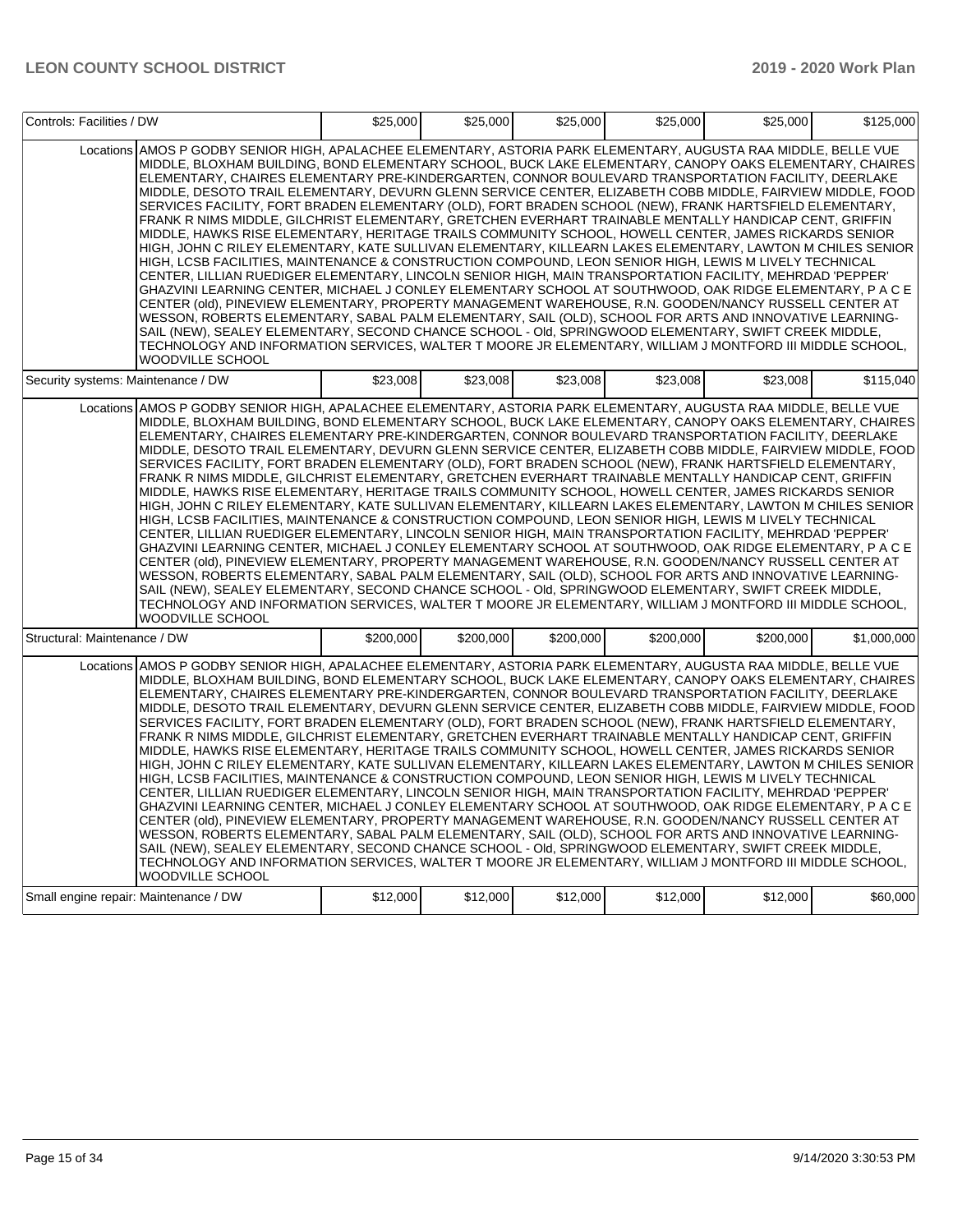|                                   | Locations AMOS P GODBY SENIOR HIGH, APALACHEE ELEMENTARY, ASTORIA PARK ELEMENTARY, AUGUSTA RAA MIDDLE, BELLE VUE<br>MIDDLE, BLOXHAM BUILDING, BOND ELEMENTARY SCHOOL, BUCK LAKE ELEMENTARY, CANOPY OAKS ELEMENTARY, CHAIRES<br>ELEMENTARY, CHAIRES ELEMENTARY PRE-KINDERGARTEN, CONNOR BOULEVARD TRANSPORTATION FACILITY, DEERLAKE<br>MIDDLE, DESOTO TRAIL ELEMENTARY, DEVURN GLENN SERVICE CENTER, ELIZABETH COBB MIDDLE, FAIRVIEW MIDDLE, FOOD<br>SERVICES FACILITY, FORT BRADEN ELEMENTARY (OLD), FORT BRADEN SCHOOL (NEW), FRANK HARTSFIELD ELEMENTARY,<br>FRANK R NIMS MIDDLE, GILCHRIST ELEMENTARY, GRETCHEN EVERHART TRAINABLE MENTALLY HANDICAP CENT, GRIFFIN<br>MIDDLE, HAWKS RISE ELEMENTARY, HERITAGE TRAILS COMMUNITY SCHOOL, HOWELL CENTER, JAMES RICKARDS SENIOR<br>HIGH, JOHN C RILEY ELEMENTARY, KATE SULLIVAN ELEMENTARY, KILLEARN LAKES ELEMENTARY, LAWTON M CHILES SENIOR<br>HIGH, LCSB FACILITIES, MAINTENANCE & CONSTRUCTION COMPOUND, LEON SENIOR HIGH, LEWIS M LIVELY TECHNICAL<br>CENTER, LILLIAN RUEDIGER ELEMENTARY, LINCOLN SENIOR HIGH, MAIN TRANSPORTATION FACILITY, MEHRDAD 'PEPPER'<br>GHAZVINI LEARNING CENTER, MICHAEL J CONLEY ELEMENTARY SCHOOL AT SOUTHWOOD, OAK RIDGE ELEMENTARY, P A C E<br>CENTER (old), PINEVIEW ELEMENTARY, PROPERTY MANAGEMENT WAREHOUSE, R.N. GOODEN/NANCY RUSSELL CENTER AT<br>WESSON, ROBERTS ELEMENTARY, SABAL PALM ELEMENTARY, SAIL (OLD), SCHOOL FOR ARTS AND INNOVATIVE LEARNING-<br>SAIL (NEW), SEALEY ELEMENTARY, SECOND CHANCE SCHOOL - OId, SPRINGWOOD ELEMENTARY, SWIFT CREEK MIDDLE,<br>TECHNOLOGY AND INFORMATION SERVICES, WALTER T MOORE JR ELEMENTARY, WILLIAM J MONTFORD III MIDDLE SCHOOL,<br><b>WOODVILLE SCHOOL</b>  |           |           |           |           |           |             |
|-----------------------------------|-----------------------------------------------------------------------------------------------------------------------------------------------------------------------------------------------------------------------------------------------------------------------------------------------------------------------------------------------------------------------------------------------------------------------------------------------------------------------------------------------------------------------------------------------------------------------------------------------------------------------------------------------------------------------------------------------------------------------------------------------------------------------------------------------------------------------------------------------------------------------------------------------------------------------------------------------------------------------------------------------------------------------------------------------------------------------------------------------------------------------------------------------------------------------------------------------------------------------------------------------------------------------------------------------------------------------------------------------------------------------------------------------------------------------------------------------------------------------------------------------------------------------------------------------------------------------------------------------------------------------------------------------------------------------------------------------------|-----------|-----------|-----------|-----------|-----------|-------------|
| Painting: Maintenance / DW        |                                                                                                                                                                                                                                                                                                                                                                                                                                                                                                                                                                                                                                                                                                                                                                                                                                                                                                                                                                                                                                                                                                                                                                                                                                                                                                                                                                                                                                                                                                                                                                                                                                                                                                     | \$322,107 | \$322,107 | \$322,107 | \$322,107 | \$322,107 | \$1,610,535 |
|                                   | Locations AMOS P GODBY SENIOR HIGH, APALACHEE ELEMENTARY, ASTORIA PARK ELEMENTARY, AUGUSTA RAA MIDDLE, BELLE VUE<br>MIDDLE, BLOXHAM BUILDING, BOND ELEMENTARY SCHOOL, BUCK LAKE ELEMENTARY, CANOPY OAKS ELEMENTARY, CHAIRES<br>ELEMENTARY, CHAIRES ELEMENTARY PRE-KINDERGARTEN, CONNOR BOULEVARD TRANSPORTATION FACILITY, DEERLAKE<br>MIDDLE, DESOTO TRAIL ELEMENTARY, DEVURN GLENN SERVICE CENTER, ELIZABETH COBB MIDDLE, FAIRVIEW MIDDLE, FOOD<br>SERVICES FACILITY, FORT BRADEN ELEMENTARY (OLD), FORT BRADEN SCHOOL (NEW), FRANK HARTSFIELD ELEMENTARY,<br>FRANK R NIMS MIDDLE, GILCHRIST ELEMENTARY, GRETCHEN EVERHART TRAINABLE MENTALLY HANDICAP CENT, GRIFFIN<br>MIDDLE, HAWKS RISE ELEMENTARY, HERITAGE TRAILS COMMUNITY SCHOOL, HOWELL CENTER, JAMES RICKARDS SENIOR<br>HIGH, JOHN C RILEY ELEMENTARY, KATE SULLIVAN ELEMENTARY, KILLEARN LAKES ELEMENTARY, LAWTON M CHILES SENIOR<br>HIGH, LCSB FACILITIES, MAINTENANCE & CONSTRUCTION COMPOUND, LEON SENIOR HIGH, LEWIS M LIVELY TECHNICAL<br>CENTER, LILLIAN RUEDIGER ELEMENTARY, LINCOLN SENIOR HIGH, MAIN TRANSPORTATION FACILITY, MEHRDAD 'PEPPER'<br>GHAZVINI LEARNING CENTER, MICHAEL J CONLEY ELEMENTARY SCHOOL AT SOUTHWOOD, OAK RIDGE ELEMENTARY, P A C E<br>CENTER (old), PINEVIEW ELEMENTARY, PROPERTY MANAGEMENT WAREHOUSE, R.N. GOODEN/NANCY RUSSELL CENTER AT<br>WESSON, ROBERTS ELEMENTARY, SABAL PALM ELEMENTARY, SAIL (OLD), SCHOOL FOR ARTS AND INNOVATIVE LEARNING-<br>SAIL (NEW), SEALEY ELEMENTARY, SECOND CHANCE SCHOOL - Old, SPRINGWOOD ELEMENTARY, SWIFT CREEK MIDDLE,<br>TECHNOLOGY AND INFORMATION SERVICES, WALTER T MOORE JR ELEMENTARY, WILLIAM J MONTFORD III MIDDLE SCHOOL,<br><b>WOODVILLE SCHOOL</b>  |           |           |           |           |           |             |
| Preventative Maintenance - Maint. |                                                                                                                                                                                                                                                                                                                                                                                                                                                                                                                                                                                                                                                                                                                                                                                                                                                                                                                                                                                                                                                                                                                                                                                                                                                                                                                                                                                                                                                                                                                                                                                                                                                                                                     | \$500,000 | \$500,000 | \$500,000 | \$500,000 | \$500,000 | \$2,500,000 |
|                                   | Locations AMOS P GODBY SENIOR HIGH, APALACHEE ELEMENTARY, ASTORIA PARK ELEMENTARY, AUGUSTA RAA MIDDLE, BELLE VUE<br>MIDDLE, BLOXHAM BUILDING, BOND ELEMENTARY SCHOOL, BUCK LAKE ELEMENTARY, CANOPY OAKS ELEMENTARY, CHAIRES<br>ELEMENTARY, CHAIRES ELEMENTARY PRE-KINDERGARTEN, CONNOR BOULEVARD TRANSPORTATION FACILITY, DEERLAKE<br>MIDDLE, DESOTO TRAIL ELEMENTARY, DEVURN GLENN SERVICE CENTER, ELIZABETH COBB MIDDLE, FAIRVIEW MIDDLE, FOOD<br>SERVICES FACILITY, FORT BRADEN ELEMENTARY (OLD), FORT BRADEN SCHOOL (NEW), FRANK HARTSFIELD ELEMENTARY,<br>FRANK R NIMS MIDDLE, GILCHRIST ELEMENTARY, GRETCHEN EVERHART TRAINABLE MENTALLY HANDICAP CENT, GRIFFIN<br>MIDDLE, HAWKS RISE ELEMENTARY, HERITAGE TRAILS COMMUNITY SCHOOL, HOWELL CENTER, JAMES RICKARDS SENIOR<br>HIGH, JOHN C RILEY ELEMENTARY, KATE SULLIVAN ELEMENTARY, KILLEARN LAKES ELEMENTARY, LAWTON M CHILES SENIOR<br>HIGH, LCSB FACILITIES, MAINTENANCE & CONSTRUCTION COMPOUND, LEON SENIOR HIGH, LEWIS M LIVELY TECHNICAL<br>CENTER, LILLIAN RUEDIGER ELEMENTARY, LINCOLN SENIOR HIGH, MAIN TRANSPORTATION FACILITY, MEHRDAD 'PEPPER'<br>GHAZVINI LEARNING CENTER, MICHAEL J CONLEY ELEMENTARY SCHOOL AT SOUTHWOOD, OAK RIDGE ELEMENTARY, P A C E<br>CENTER (old), PINEVIEW ELEMENTARY, PROPERTY MANAGEMENT WAREHOUSE, R.N. GOODEN/NANCY RUSSELL CENTER AT<br>WESSON, ROBERTS ELEMENTARY, SABAL PALM ELEMENTARY, SAIL (OLD), SCHOOL FOR ARTS AND INNOVATIVE LEARNING-<br>SAIL (NEW), SEALEY ELEMENTARY, SECOND CHANCE SCHOOL - Old, SPRINGWOOD ELEMENTARY, SWIFT CREEK MIDDLE,<br>TECHNOLOGY AND INFORMATION SERVICES, WALTER T MOORE JR ELEMENTARY, WILLIAM J MONTFORD III MIDDLE SCHOOL,<br><b>WOODVILLE SCHOOL</b>  |           |           |           |           |           |             |
| Maintenance Fire Code - Code Dept |                                                                                                                                                                                                                                                                                                                                                                                                                                                                                                                                                                                                                                                                                                                                                                                                                                                                                                                                                                                                                                                                                                                                                                                                                                                                                                                                                                                                                                                                                                                                                                                                                                                                                                     | \$80,000  | \$80,000  | \$80,000  | \$80,000  | \$80,000  | \$400,000   |
|                                   | Locations AMOS P GODBY SENIOR HIGH, APALACHEE ELEMENTARY, ASTORIA PARK ELEMENTARY, AUGUSTA RAA MIDDLE, BELLE VUE<br>MIDDLE, BLOXHAM BUILDING, BOND ELEMENTARY SCHOOL, BUCK LAKE ELEMENTARY, CANOPY OAKS ELEMENTARY, CHAIRES<br>ELEMENTARY, CHAIRES ELEMENTARY PRE-KINDERGARTEN, CONNOR BOULEVARD TRANSPORTATION FACILITY, DEERLAKE <br>MIDDLE, DESOTO TRAIL ELEMENTARY, DEVURN GLENN SERVICE CENTER, ELIZABETH COBB MIDDLE, FAIRVIEW MIDDLE, FOOD<br>SERVICES FACILITY, FORT BRADEN ELEMENTARY (OLD), FORT BRADEN SCHOOL (NEW), FRANK HARTSFIELD ELEMENTARY,<br>FRANK R NIMS MIDDLE, GILCHRIST ELEMENTARY, GRETCHEN EVERHART TRAINABLE MENTALLY HANDICAP CENT, GRIFFIN<br>MIDDLE, HAWKS RISE ELEMENTARY, HERITAGE TRAILS COMMUNITY SCHOOL, HOWELL CENTER, JAMES RICKARDS SENIOR<br>HIGH, JOHN C RILEY ELEMENTARY, KATE SULLIVAN ELEMENTARY, KILLEARN LAKES ELEMENTARY, LAWTON M CHILES SENIOR<br>HIGH, LCSB FACILITIES, MAINTENANCE & CONSTRUCTION COMPOUND, LEON SENIOR HIGH, LEWIS M LIVELY TECHNICAL<br>CENTER, LILLIAN RUEDIGER ELEMENTARY, LINCOLN SENIOR HIGH, MAIN TRANSPORTATION FACILITY, MEHRDAD 'PEPPER'<br>GHAZVINI LEARNING CENTER, MICHAEL J CONLEY ELEMENTARY SCHOOL AT SOUTHWOOD, OAK RIDGE ELEMENTARY, P A C E<br>CENTER (old), PINEVIEW ELEMENTARY, PROPERTY MANAGEMENT WAREHOUSE, R.N. GOODEN/NANCY RUSSELL CENTER AT<br>WESSON, ROBERTS ELEMENTARY, SABAL PALM ELEMENTARY, SAIL (OLD), SCHOOL FOR ARTS AND INNOVATIVE LEARNING-<br>SAIL (NEW), SEALEY ELEMENTARY, SECOND CHANCE SCHOOL - OId, SPRINGWOOD ELEMENTARY, SWIFT CREEK MIDDLE,<br>TECHNOLOGY AND INFORMATION SERVICES, WALTER T MOORE JR ELEMENTARY, WILLIAM J MONTFORD III MIDDLE SCHOOL,<br><b>WOODVILLE SCHOOL</b> |           |           |           |           |           |             |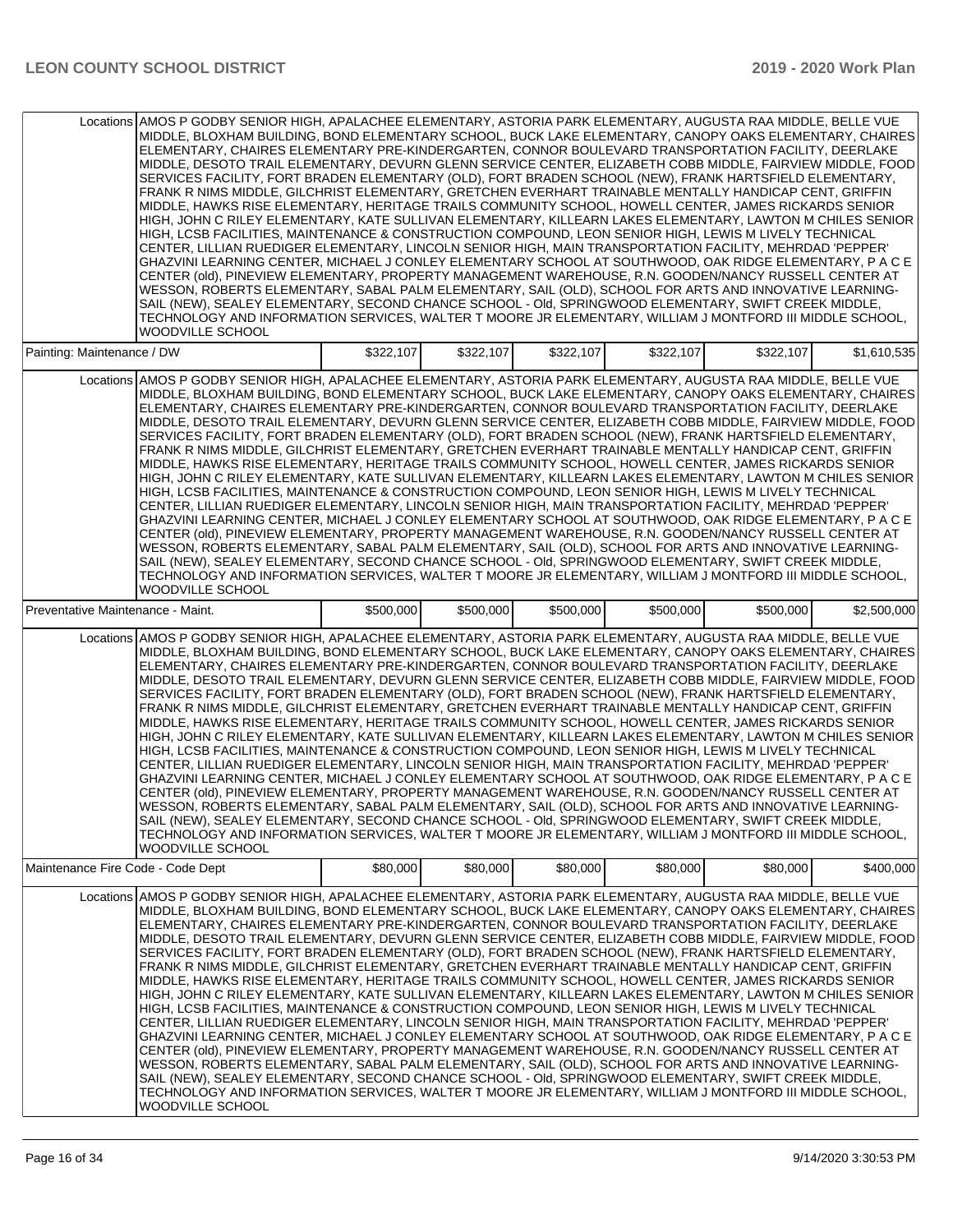| Envioronmental Mandates - Code Dept     |                                                                                                                                                                                                                                                                                                                                                                                                                                                                                                                                                                                                                                                                                                                                                                                                                                                                                                                                                                                                                                                                                                                                                                                                                                                                                                                                                                                                                                                                                                                                                                                                                                                                                                    | \$120,000    | \$120,000    | \$120,000    | \$120,000    | \$120,000    | \$600,000    |
|-----------------------------------------|----------------------------------------------------------------------------------------------------------------------------------------------------------------------------------------------------------------------------------------------------------------------------------------------------------------------------------------------------------------------------------------------------------------------------------------------------------------------------------------------------------------------------------------------------------------------------------------------------------------------------------------------------------------------------------------------------------------------------------------------------------------------------------------------------------------------------------------------------------------------------------------------------------------------------------------------------------------------------------------------------------------------------------------------------------------------------------------------------------------------------------------------------------------------------------------------------------------------------------------------------------------------------------------------------------------------------------------------------------------------------------------------------------------------------------------------------------------------------------------------------------------------------------------------------------------------------------------------------------------------------------------------------------------------------------------------------|--------------|--------------|--------------|--------------|--------------|--------------|
|                                         | Locations AMOS P GODBY SENIOR HIGH, APALACHEE ELEMENTARY, ASTORIA PARK ELEMENTARY, AUGUSTA RAA MIDDLE, BELLE VUE<br>MIDDLE, BLOXHAM BUILDING, BOND ELEMENTARY SCHOOL, BUCK LAKE ELEMENTARY, CANOPY OAKS ELEMENTARY, CHAIRES<br>ELEMENTARY, CHAIRES ELEMENTARY PRE-KINDERGARTEN, CONNOR BOULEVARD TRANSPORTATION FACILITY, DEERLAKE<br>MIDDLE, DESOTO TRAIL ELEMENTARY, DEVURN GLENN SERVICE CENTER, ELIZABETH COBB MIDDLE, FAIRVIEW MIDDLE, FOOD<br>SERVICES FACILITY, FORT BRADEN ELEMENTARY (OLD), FORT BRADEN SCHOOL (NEW), FRANK HARTSFIELD ELEMENTARY,<br>FRANK R NIMS MIDDLE, GILCHRIST ELEMENTARY, GRETCHEN EVERHART TRAINABLE MENTALLY HANDICAP CENT, GRIFFIN<br>MIDDLE, HAWKS RISE ELEMENTARY, HERITAGE TRAILS COMMUNITY SCHOOL, HOWELL CENTER, JAMES RICKARDS SENIOR<br>HIGH, JOHN C RILEY ELEMENTARY, KATE SULLIVAN ELEMENTARY, KILLEARN LAKES ELEMENTARY, LAWTON M CHILES SENIOR<br>HIGH, LCSB FACILITIES, MAINTENANCE & CONSTRUCTION COMPOUND, LEON SENIOR HIGH, LEWIS M LIVELY TECHNICAL<br>CENTER, LILLIAN RUEDIGER ELEMENTARY, LINCOLN SENIOR HIGH, MAIN TRANSPORTATION FACILITY, MEHRDAD 'PEPPER'<br>GHAZVINI LEARNING CENTER, MICHAEL J CONLEY ELEMENTARY SCHOOL AT SOUTHWOOD, OAK RIDGE ELEMENTARY, P A C E<br>CENTER (old), PINEVIEW ELEMENTARY, PROPERTY MANAGEMENT WAREHOUSE, R.N. GOODEN/NANCY RUSSELL CENTER AT<br>WESSON, ROBERTS ELEMENTARY, SABAL PALM ELEMENTARY, SAIL (OLD), SCHOOL FOR ARTS AND INNOVATIVE LEARNING-<br>SAIL (NEW), SEALEY ELEMENTARY, SECOND CHANCE SCHOOL - OId, SPRINGWOOD ELEMENTARY, SWIFT CREEK MIDDLE,<br>TECHNOLOGY AND INFORMATION SERVICES, WALTER T MOORE JR ELEMENTARY, WILLIAM J MONTFORD III MIDDLE SCHOOL,<br><b>WOODVILLE SCHOOL</b> |              |              |              |              |              |              |
| Safety-To-Life Asbestos - Code Dept     |                                                                                                                                                                                                                                                                                                                                                                                                                                                                                                                                                                                                                                                                                                                                                                                                                                                                                                                                                                                                                                                                                                                                                                                                                                                                                                                                                                                                                                                                                                                                                                                                                                                                                                    | \$50,000     | \$50,000     | \$50,000     | \$50,000     | \$50,000     | \$250,000    |
|                                         | Locations AMOS P GODBY SENIOR HIGH, APALACHEE ELEMENTARY, ASTORIA PARK ELEMENTARY, AUGUSTA RAA MIDDLE, BELLE VUE<br>MIDDLE, BLOXHAM BUILDING, BOND ELEMENTARY SCHOOL, BUCK LAKE ELEMENTARY, CANOPY OAKS ELEMENTARY, CHAIRES<br>ELEMENTARY, CHAIRES ELEMENTARY PRE-KINDERGARTEN, CONNOR BOULEVARD TRANSPORTATION FACILITY, DEERLAKE<br>MIDDLE, DESOTO TRAIL ELEMENTARY, DEVURN GLENN SERVICE CENTER, ELIZABETH COBB MIDDLE, FAIRVIEW MIDDLE, FOOD<br>SERVICES FACILITY, FORT BRADEN ELEMENTARY (OLD), FORT BRADEN SCHOOL (NEW), FRANK HARTSFIELD ELEMENTARY,<br>FRANK R NIMS MIDDLE, GILCHRIST ELEMENTARY, GRETCHEN EVERHART TRAINABLE MENTALLY HANDICAP CENT, GRIFFIN<br>MIDDLE, HAWKS RISE ELEMENTARY, HERITAGE TRAILS COMMUNITY SCHOOL, HOWELL CENTER, JAMES RICKARDS SENIOR<br>HIGH, JOHN C RILEY ELEMENTARY, KATE SULLIVAN ELEMENTARY, KILLEARN LAKES ELEMENTARY, LAWTON M CHILES SENIOR<br>HIGH, LCSB FACILITIES, MAINTENANCE & CONSTRUCTION COMPOUND, LEON SENIOR HIGH, LEWIS M LIVELY TECHNICAL<br>CENTER, LILLIAN RUEDIGER ELEMENTARY, LINCOLN SENIOR HIGH, MAIN TRANSPORTATION FACILITY, MEHRDAD 'PEPPER'<br>GHAZVINI LEARNING CENTER, MICHAEL J CONLEY ELEMENTARY SCHOOL AT SOUTHWOOD, OAK RIDGE ELEMENTARY, P A C E<br>CENTER (old), PINEVIEW ELEMENTARY, PROPERTY MANAGEMENT WAREHOUSE, R.N. GOODEN/NANCY RUSSELL CENTER AT<br>WESSON, ROBERTS ELEMENTARY, SABAL PALM ELEMENTARY, SAIL (OLD), SCHOOL FOR ARTS AND INNOVATIVE LEARNING-<br>SAIL (NEW), SEALEY ELEMENTARY, SECOND CHANCE SCHOOL - OId, SPRINGWOOD ELEMENTARY, SWIFT CREEK MIDDLE,<br>TECHNOLOGY AND INFORMATION SERVICES, WALTER T MOORE JR ELEMENTARY, WILLIAM J MONTFORD III MIDDLE SCHOOL,<br>WOODVILLE SCHOOL        |              |              |              |              |              |              |
| <b>Furniture Fixtures and Equipment</b> |                                                                                                                                                                                                                                                                                                                                                                                                                                                                                                                                                                                                                                                                                                                                                                                                                                                                                                                                                                                                                                                                                                                                                                                                                                                                                                                                                                                                                                                                                                                                                                                                                                                                                                    | \$1,000,000  | \$1,000,000  | \$1,000,000  | \$1.000.000  | \$1,000,000  | \$5,000,000  |
|                                         | Locations AMOS P GODBY SENIOR HIGH, APALACHEE ELEMENTARY, ASTORIA PARK ELEMENTARY, AUGUSTA RAA MIDDLE, BELLE VUE<br>MIDDLE, BLOXHAM BUILDING, BOND ELEMENTARY SCHOOL, BUCK LAKE ELEMENTARY, CANOPY OAKS ELEMENTARY, CHAIRES<br>ELEMENTARY, CHAIRES ELEMENTARY PRE-KINDERGARTEN, CONNOR BOULEVARD TRANSPORTATION FACILITY, DEERLAKE<br>MIDDLE, DESOTO TRAIL ELEMENTARY, DEVURN GLENN SERVICE CENTER, ELIZABETH COBB MIDDLE, FAIRVIEW MIDDLE, FOOD<br>SERVICES FACILITY, FORT BRADEN ELEMENTARY (OLD), FORT BRADEN SCHOOL (NEW), FRANK HARTSFIELD ELEMENTARY,<br>FRANK R NIMS MIDDLE, GILCHRIST ELEMENTARY, GRETCHEN EVERHART TRAINABLE MENTALLY HANDICAP CENT, GRIFFIN<br>MIDDLE, HAWKS RISE ELEMENTARY, HERITAGE TRAILS COMMUNITY SCHOOL, HOWELL CENTER, JAMES RICKARDS SENIOR<br>HIGH, JOHN C RILEY ELEMENTARY, KATE SULLIVAN ELEMENTARY, KILLEARN LAKES ELEMENTARY, LAWTON M CHILES SENIOR<br>HIGH, LCSB FACILITIES, MAINTENANCE & CONSTRUCTION COMPOUND, LEON SENIOR HIGH, LEWIS M LIVELY TECHNICAL<br>CENTER, LILLIAN RUEDIGER ELEMENTARY, LINCOLN SENIOR HIGH, MAIN TRANSPORTATION FACILITY, MEHRDAD 'PEPPER'<br>GHAZVINI LEARNING CENTER, MICHAEL J CONLEY ELEMENTARY SCHOOL AT SOUTHWOOD, OAK RIDGE ELEMENTARY, P A C E<br>CENTER (old), PINEVIEW ELEMENTARY, PROPERTY MANAGEMENT WAREHOUSE, R.N. GOODEN/NANCY RUSSELL CENTER AT<br>WESSON, ROBERTS ELEMENTARY, SABAL PALM ELEMENTARY, SAIL (OLD), SCHOOL FOR ARTS AND INNOVATIVE LEARNING-<br>SAIL (NEW), SEALEY ELEMENTARY, SECOND CHANCE SCHOOL - Old, SPRINGWOOD ELEMENTARY, SWIFT CREEK MIDDLE,<br>TECHNOLOGY AND INFORMATION SERVICES, WALTER T MOORE JR ELEMENTARY, WILLIAM J MONTFORD III MIDDLE SCHOOL,<br><b>WOODVILLE SCHOOL</b> |              |              |              |              |              |              |
|                                         | Total:                                                                                                                                                                                                                                                                                                                                                                                                                                                                                                                                                                                                                                                                                                                                                                                                                                                                                                                                                                                                                                                                                                                                                                                                                                                                                                                                                                                                                                                                                                                                                                                                                                                                                             | \$11,950,000 | \$11,950,000 | \$11,950,000 | \$11,950,000 | \$11,950,000 | \$59,750,000 |

#### **Local 1.50 Mill Expenditure For Maintenance, Repair and Renovation**

Anticipated expenditures expected from local funding sources over the years covered by the current work plan.

| <b>Item</b>                               | 2019 - 2020<br><b>Actual Budget</b> | $2020 - 2021$<br>Projected | 2021 - 2022<br>Projected | $2022 - 2023$<br>Projected | 2023 - 2024<br>Projected | Total        |
|-------------------------------------------|-------------------------------------|----------------------------|--------------------------|----------------------------|--------------------------|--------------|
| Remaining Maint and Repair from 1.5 Mills | \$11,821,010                        | \$11,950,000               | \$11,950,000             | \$11,950,000               | \$11,950,000             | \$59,621,010 |
| Maintenance/Repair Salaries               | \$1,250,000                         | \$1,250,000                | \$1,250,000              | \$1,250,000                | \$1,250,000              | \$6,250,000  |
| School Bus Purchases                      | \$0                                 | <b>\$01</b>                | \$2,000,000              | \$2,000,000                | \$2,000,000              | \$6,000,000  |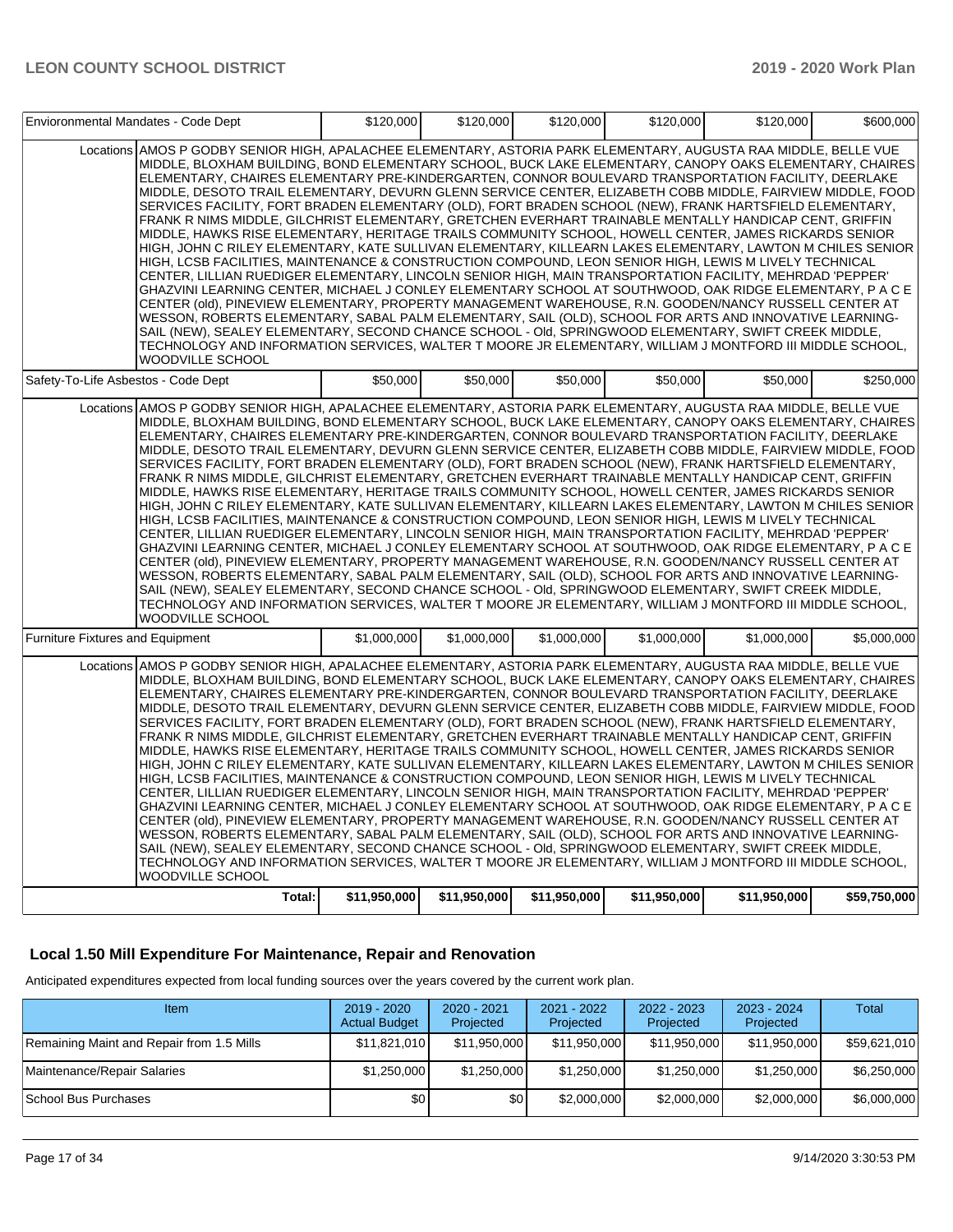| Other Vehicle Purchases                                      | \$0          | \$0          | \$0          | \$0          | \$0          | \$0           |
|--------------------------------------------------------------|--------------|--------------|--------------|--------------|--------------|---------------|
| Capital Outlay Equipment                                     | \$0          | \$0          | \$0          | \$0          | \$0          | \$0           |
| Rent/Lease Payments                                          | \$0          | \$0          | \$0          | \$0          | \$0          | \$0           |
| <b>COP Debt Service</b>                                      | \$11,587,564 | \$11,570,346 | \$11,551,309 | \$11,535,454 | \$11,517,690 | \$57,762,363  |
| Rent/Lease Relocatables                                      | \$0          | \$0          | \$0          | \$0          | \$0          | \$0           |
| <b>Environmental Problems</b>                                | \$0          | \$0          | \$0          | \$0          | \$0          | \$0           |
| s.1011.14 Debt Service                                       | \$0          | \$0          | \$0          | \$0          | \$0          | \$0           |
| <b>Special Facilities Construction Account</b>               | \$0          | \$0          | \$0          | \$0          | \$0          | \$0           |
| Premiums for Property Casualty Insurance - 1011.71<br>(4a,b) | \$1,000,000  | \$1,000,000  | \$1,000,000  | \$1,000,000  | \$1,000,000  | \$5,000,000   |
| Qualified School Construction Bonds (QSCB)                   | \$0          | \$0          | \$0          | \$0          | \$0          | \$0           |
| Qualified Zone Academy Bonds (QZAB)                          | \$0          | \$0          | \$0          | \$0          | \$0          | \$0           |
| Lease 55 CNG buses                                           | \$991,397    | \$991,397    | \$991,397    | \$991,397    | \$991,397    | \$4,956,985   |
| Sales Tax Bond Payment                                       | \$7,447,075  | \$7,442,075  | \$7,434,325  | \$7,428,200  | \$7,418,075  | \$37,169,750  |
| Charter Schools SB 376                                       | \$220,000    | \$250,000    | \$250,000    | \$250,000    | \$250,000    | \$1,220,000   |
| <b>Local Expenditure Totals:</b>                             | \$34,317,046 | \$34,453,818 | \$36,427,031 | \$36,405,051 | \$36,377,162 | \$177,980,108 |

# **Revenue**

## **1.50 Mill Revenue Source**

Schedule of Estimated Capital Outlay Revenue from each currently approved source which is estimated to be available for expenditures on the projects included in the tentative district facilities work program. All amounts are NET after considering carryover balances, interest earned, new COP's, 1011.14 and 1011.15 loans, etc. Districts cannot use 1.5-Mill funds for salaries except for those explicitly associated with maintenance/repair projects. (1011.71 (5), F.S.)

| Item                                                                                | Fund | $2019 - 2020$<br><b>Actual Value</b> | 2020 - 2021<br>Projected | 2021 - 2022<br>Projected | 2022 - 2023<br>Projected | $2023 - 2024$<br>Projected | <b>Total</b>      |
|-------------------------------------------------------------------------------------|------|--------------------------------------|--------------------------|--------------------------|--------------------------|----------------------------|-------------------|
| (1) Non-exempt property<br>lassessed valuation                                      |      | \$19,019,526,298                     | \$19,831,844,395         | \$20,702,156,861         | \$21,696,118,789         | \$22,684,367,530           | \$103,934,013,874 |
| (2) The Millage projected for<br>discretionary capital outlay per<br>ls.1011.71     |      | 1.50                                 | 1.50                     | 1.50                     | 1.50                     | 1.50                       |                   |
| $(3)$ Full value of the 1.50-Mill<br>discretionary capital outlay per<br>ls.1011.71 |      | \$31,952,804                         | \$33,317,499             | \$34,779,624             | \$36,449,480             | \$38,109,737               | \$174,609,144     |
| $(4)$ Value of the portion of the 1.50<br>-Mill ACTUALLY levied                     | 370  | \$27,388,118                         | \$28,557,856             | \$29,811,106             | \$31,242,411             | \$32,665,489               | \$149,664,980     |
| $(5)$ Difference of lines $(3)$ and $(4)$                                           |      | \$4,564,686                          | \$4,759,643              | \$4,968,518              | \$5,207,069              | \$5,444,248                | \$24,944,164      |

## **PECO Revenue Source**

The figure in the row designated "PECO Maintenance" will be subtracted from funds available for new construction because PECO maintenance dollars cannot be used for new construction.

| Item                         | Fund         | $2019 - 2020$<br><b>Actual Budget</b> | 2020 - 2021<br>Projected | 2021 - 2022<br>Projected | 2022 - 2023<br>Projected | 2023 - 2024<br>Projected | Total |
|------------------------------|--------------|---------------------------------------|--------------------------|--------------------------|--------------------------|--------------------------|-------|
| <b>PECO New Construction</b> | 340 <b>I</b> | \$0 <sub>1</sub>                      | \$0                      | \$0                      | \$0                      | \$0 <sub>1</sub>         | \$0   |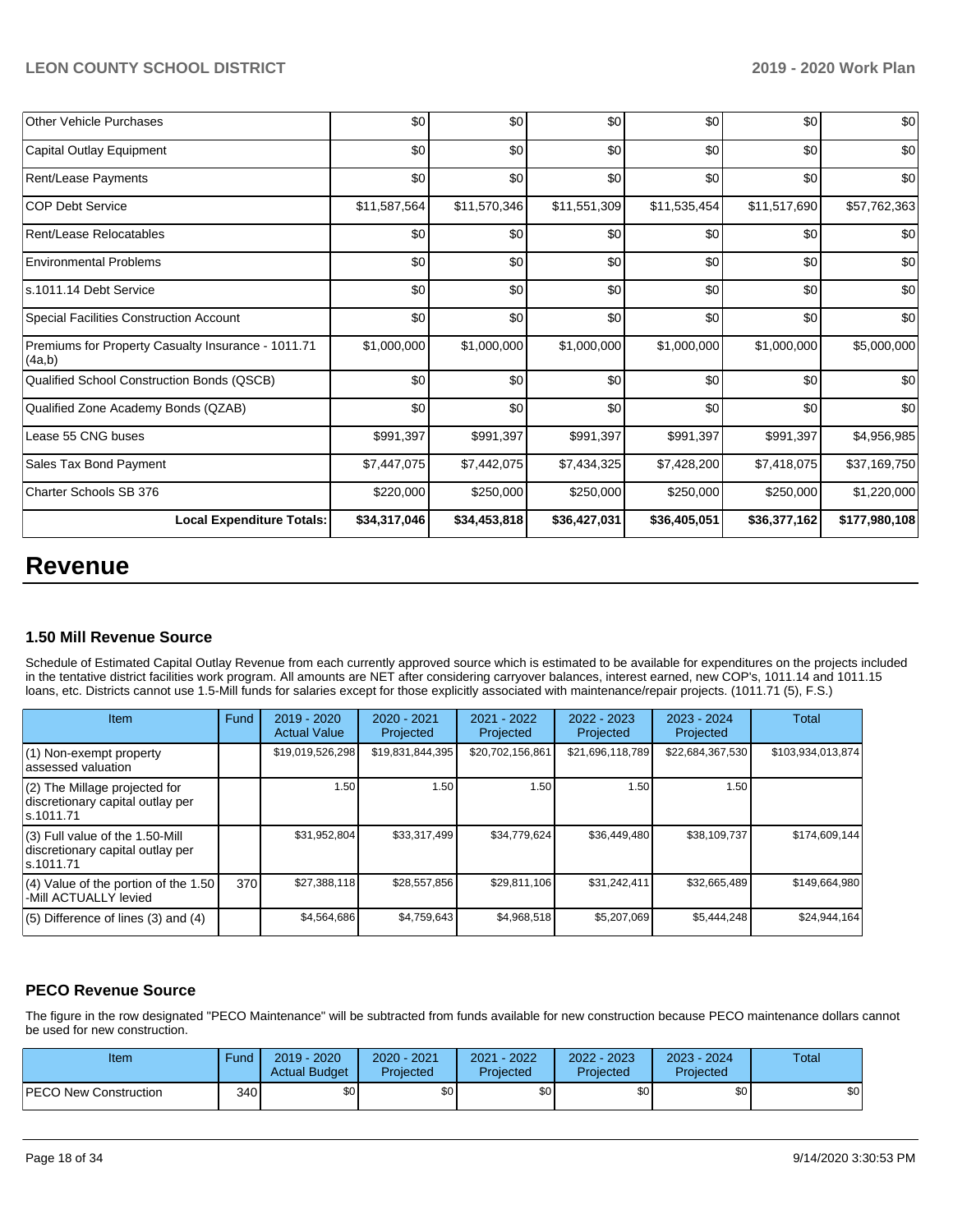| <b>PECO Maintenance Expenditures</b> | \$128,990 | \$0 <sub>1</sub> | \$C | \$0 | \$0 | \$128,990 |
|--------------------------------------|-----------|------------------|-----|-----|-----|-----------|
|                                      | \$128,990 | \$0              | \$0 | \$0 | \$0 | \$128,990 |

#### **CO & DS Revenue Source**

Revenue from Capital Outlay and Debt Service funds.

| <b>Item</b>                               | Fund | $2019 - 2020$<br><b>Actual Budget</b> | $2020 - 2021$<br>Projected | $2021 - 2022$<br>Projected | $2022 - 2023$<br>Projected | $2023 - 2024$<br>Projected | Total       |
|-------------------------------------------|------|---------------------------------------|----------------------------|----------------------------|----------------------------|----------------------------|-------------|
| ICO & DS Cash Flow-through<br>Distributed | 360  | \$1,113,553                           | \$1,113,553                | \$1.113.553                | \$1,113,553                | \$1,113,553                | \$5,567,765 |
| ICO & DS Interest on<br>Undistributed CO  | 360  | \$23.813                              | \$23.813                   | \$23,813                   | \$23,813                   | \$23.813                   | \$119,065   |
|                                           |      | \$1,137,366                           | \$1,137,366                | \$1,137,366                | \$1,137,366                | \$1,137,366                | \$5,686,830 |

#### **Fair Share Revenue Source**

Nothing reported for this section. All legally binding commitments for proportionate fair-share mitigation for impacts on public school facilities must be included in the 5-year district work program.

#### **Sales Surtax Referendum**

Specific information about any referendum for a 1-cent or ½-cent surtax referendum during the previous year.

**Did the school district hold a surtax referendum during the past fiscal year 2018 - 2019?**

No

#### **Additional Revenue Source**

Any additional revenue sources

| <b>Item</b>                                                                                     | 2019 - 2020<br><b>Actual Value</b> | $2020 - 2021$<br>Projected | 2021 - 2022<br>Projected | $2022 - 2023$<br>Projected | $2023 - 2024$<br>Projected | Total         |
|-------------------------------------------------------------------------------------------------|------------------------------------|----------------------------|--------------------------|----------------------------|----------------------------|---------------|
| Proceeds from a s.1011.14/15 F.S. Loans                                                         | \$0                                | \$0                        | \$0                      | \$0                        | \$0                        | \$0           |
| District Bonds - Voted local bond<br>referendum proceeds per s.9, Art VII<br>State Constitution | \$0                                | \$0                        | \$0                      | \$0                        | \$0                        | \$0           |
| Proceeds from Special Act Bonds                                                                 | \$0                                | \$0                        | \$0                      | \$0                        | \$0                        | \$0           |
| Estimated Revenue from CO & DS Bond<br>Sale                                                     | \$0                                | \$0                        | \$0                      | \$0                        | \$0                        | \$0           |
| Proceeds from Voted Capital<br>Improvements millage                                             | \$0                                | \$0                        | \$0                      | \$0                        | \$0                        | \$0           |
| Other Revenue for Other Capital Projects                                                        | \$1,450,000                        | \$0                        | \$0                      | \$0                        | \$0                        | \$1,450,000   |
| Proceeds from 1/2 cent sales surtax<br>authorized by school board                               | \$22,265,121                       | \$22,710,423               | \$23,164,632             | \$23,627,925               | \$24,100,483               | \$115,868,584 |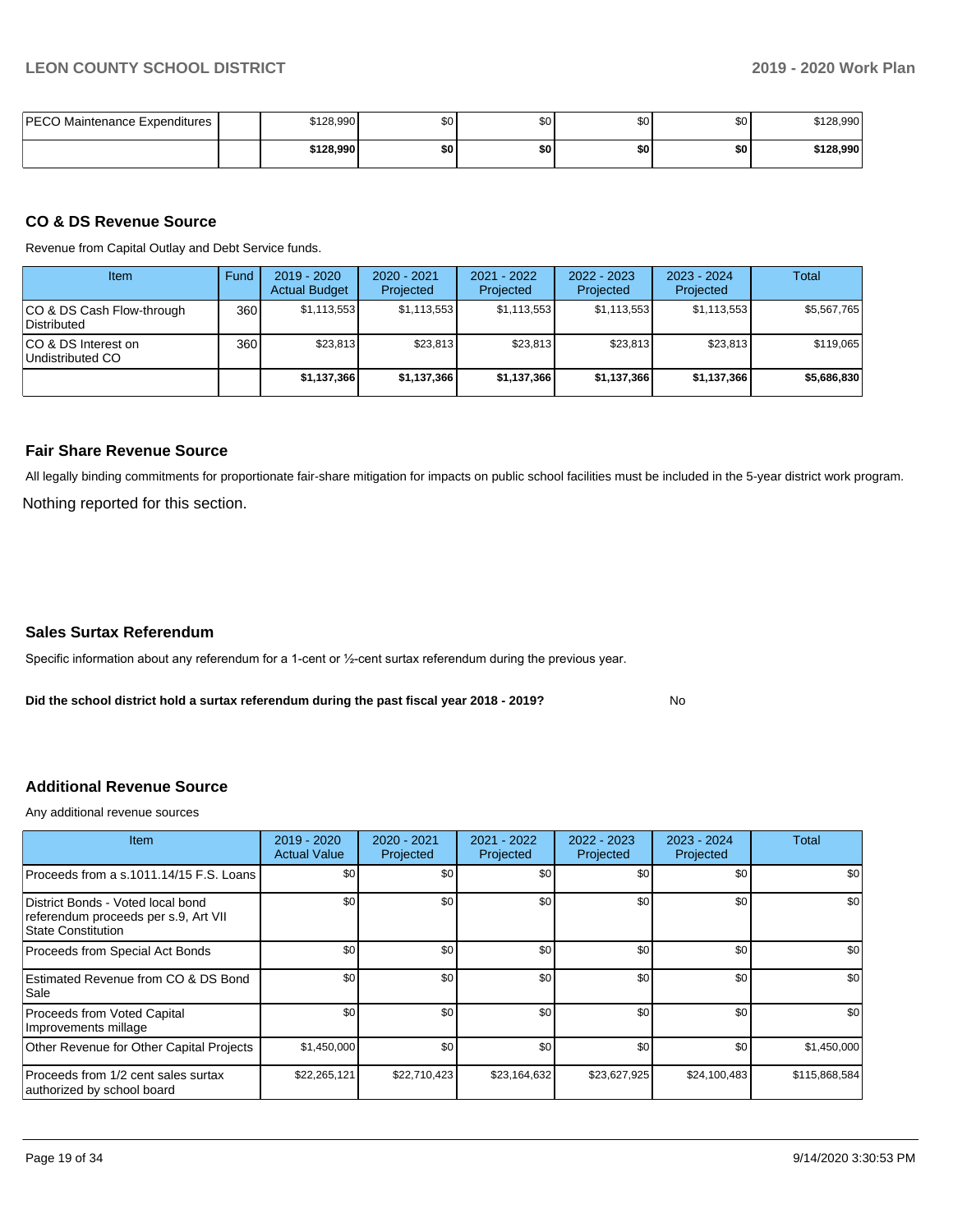| Proceeds from local governmental<br>infrastructure sales surtax                                                           | \$0              | \$0          | \$0          | \$0          | \$0          | \$0              |
|---------------------------------------------------------------------------------------------------------------------------|------------------|--------------|--------------|--------------|--------------|------------------|
| Proceeds from Certificates of<br>Participation (COP's) Sale                                                               | \$0              | \$0          | \$0          | \$0          | \$0          | \$0              |
| Classrooms First Bond proceeds amount<br>authorized in FY 1997-98                                                         | \$0              | \$0          | \$0          | \$0          | \$0          | \$0              |
| <b>Classrooms for Kids</b>                                                                                                | \$0              | \$0          | \$0          | \$0          | \$0          | \$0              |
| <b>District Equity Recognition</b>                                                                                        | \$0              | \$0          | \$0          | \$0          | \$0          | \$0              |
| <b>Federal Grants</b>                                                                                                     | \$0              | \$0          | \$0          | \$0          | \$0          | \$0              |
| Proportionate share mitigation (actual<br>cash revenue only, not in kind donations)                                       | \$0              | \$0          | \$0          | \$0          | \$0          | \$0              |
| Impact fees received                                                                                                      | \$0              | \$0          | \$0          | \$0          | \$0          | \$0              |
| Private donations                                                                                                         | \$0              | \$0          | \$0          | \$0          | \$0          | \$0              |
| Grants from local governments or not-for-<br>profit organizations                                                         | \$0              | \$0          | \$0          | \$0          | \$0          | \$0              |
| Interest, Including Profit On Investment                                                                                  | \$0              | \$0          | \$0          | \$0          | \$0          | \$0              |
| Revenue from Bonds pledging proceeds<br>from 1 cent or 1/2 cent Sales Surtax                                              | \$0              | \$0          | \$0          | \$0          | \$0          | \$0              |
| <b>Total Fund Balance Carried Forward</b>                                                                                 | \$27,361,876     | \$5,359,485  | \$6,816,684  | \$17,629,047 | \$30,423,149 | \$87,590,241     |
| General Capital Outlay Obligated Fund<br><b>Balance Carried Forward From Total</b><br><b>Fund Balance Carried Forward</b> | (\$20, 201, 491) | \$0          | \$0          | \$0          | \$0          | (\$20, 201, 491) |
| <b>Special Facilities Construction Account</b>                                                                            | \$0              | \$0          | \$0          | \$0          | \$0          | \$0              |
| One Cent - 1/2 Cent Sales Surtax Debt<br>Service From Total Fund Balance Carried<br>Forward                               | \$0              | \$0          | \$0          | \$0          | \$0          | \$0              |
| Capital Outlay Projects Funds Balance<br>Carried Forward From Total Fund<br><b>Balance Carried Forward</b>                | (\$5,997,057)    | \$0          | \$0          | \$0          | \$0          | (\$5,997,057)    |
| <b>Subtotal</b>                                                                                                           | \$24,878,449     | \$28,069,908 | \$29,981,316 | \$41,256,972 | \$54,523,632 | \$178,710,277    |

# **Total Revenue Summary**

| <b>Item Name</b>                                                   | 2019 - 2020<br><b>Budget</b> | $2020 - 2021$<br>Projected | 2021 - 2022<br>Projected | $2022 - 2023$<br>Projected | $2023 - 2024$<br>Projected | <b>Five Year Total</b> |
|--------------------------------------------------------------------|------------------------------|----------------------------|--------------------------|----------------------------|----------------------------|------------------------|
| Local 1.5 Mill Discretionary Capital Outlay<br><b>Revenue</b>      | \$27,388,118                 | \$28,557,856               | \$29,811,106             | \$31,242,411               | \$32,665,489               | \$149,664,980          |
| <b>IPECO and 1.5 Mill Maint and Other 1.5</b><br>Mill Expenditures | (\$34,317,046)               | (\$34,453,818)             | (\$36,427,031)           | (\$36,405,051)             | (\$36,377,162)             | (\$177,980,108)        |
| <b>PECO Maintenance Revenue</b>                                    | \$128,990                    | \$0                        | \$0                      | \$0                        | \$0                        | \$128,990              |
| <b>Available 1.50 Mill for New</b><br><b>Construction</b>          | (\$6,928,928)                | (\$5,895,962)              | ( \$6,615,925)           | ( \$5,162,640)             | (\$3,711,673)              | (\$28,315,128)         |
| <b>Item Name</b>                                                   | $2019 - 2020$                | $2020 - 2021$              | 2021 - 2022              | $2022 - 2023$              | $2023 - 2024$              | <b>Five Year Total</b> |

| <b>Item Name</b> | 2019 - 2020<br><b>Budget</b> | $2020 - 2021$<br>Projected | 2021 - 2022<br>Projected | 2022 - 2023<br>Projected | $2023 - 2024$<br>Projected | <b>Five Year Total</b> |
|------------------|------------------------------|----------------------------|--------------------------|--------------------------|----------------------------|------------------------|
| ICO & DS Revenue | \$1,137,366                  | \$1,137,366                | \$1,137,366              | \$1.137.366              | \$1.137.366                | \$5.686.830            |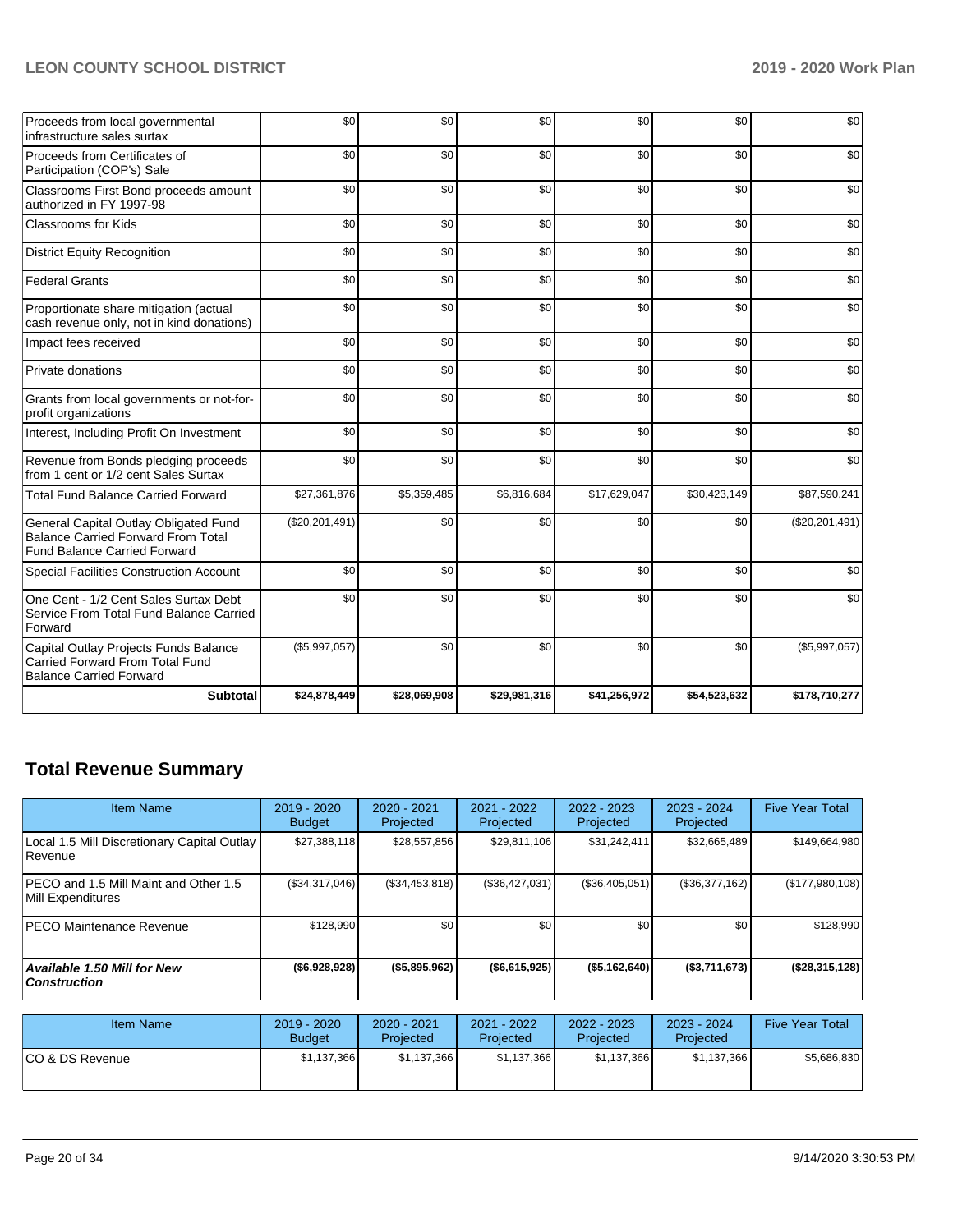| <b>IPECO New Construction Revenue</b> | \$0          | \$0          | \$0          | \$0 <sub>1</sub> | \$0          | \$0           |
|---------------------------------------|--------------|--------------|--------------|------------------|--------------|---------------|
|                                       |              |              |              |                  |              |               |
| Other/Additional Revenue              | \$24,878,449 | \$28,069,908 | \$29,981,316 | \$41.256.972     | \$54,523,632 | \$178.710.277 |
|                                       |              |              |              |                  |              |               |
| <b>Total Additional Revenuel</b>      | \$26,015,815 | \$29,207,274 | \$31,118,682 | \$42,394,338     | \$55,660,998 | \$184,397,107 |
| <b>Total Available Revenue</b>        | \$19,086,887 | \$23,311,312 | \$24,502,757 | \$37,231,698     | \$51,949,325 | \$156,081,979 |

# **Project Schedules**

#### **Capacity Project Schedules**

A schedule of capital outlay projects necessary to ensure the availability of satisfactory classrooms for the projected student enrollment in K-12 programs.

| <b>Project Description</b>                                                                                     | Location                                      |                          | 2019 - 2020 | 2020 - 2021 | 2021 - 2022  | 2022 - 2023 | 2023 - 2024 | Total            | Funded |
|----------------------------------------------------------------------------------------------------------------|-----------------------------------------------|--------------------------|-------------|-------------|--------------|-------------|-------------|------------------|--------|
| New Construction to<br>replace buildings to<br>be razed                                                        | <b>JAMES RICKARDS</b><br><b>SENIOR HIGH</b>   | Planned<br>Cost:         | \$7,348,363 | \$0         | \$0          | \$6,000,000 | \$0         | \$13,348,363 Yes |        |
|                                                                                                                |                                               | <b>Student Stations:</b> | 500         | $\Omega$    | $\Omega$     | 175         | 0           | 675              |        |
|                                                                                                                |                                               | <b>Total Classrooms:</b> | 20          | 0           | 0            | 11          | 0           | 31               |        |
|                                                                                                                | Gross Sq Ft:                                  |                          | 28,000      | $\Omega$    | $\Omega$     | 17,537      | $\mathbf 0$ | 45,537           |        |
| Raze Buildings 3, 5,<br>6, and 14                                                                              | <b>JAMES RICKARDS</b><br><b>SENIOR HIGH</b>   | Planned<br>Cost:         | \$0         | \$0         | \$1,000,000  | \$0         | \$0         | \$1,000,000 Yes  |        |
|                                                                                                                |                                               | <b>Student Stations:</b> | $\mathbf 0$ | 0           | $-857$       | 0           | $\mathbf 0$ | $-857$           |        |
|                                                                                                                | <b>Total Classrooms:</b><br>Gross Sq Ft:      |                          | $\mathbf 0$ | $\Omega$    | $-38$        | 0           | 0           | $-38$            |        |
|                                                                                                                |                                               |                          | $\mathbf 0$ | 0           | $-66,067$    | 0           | $\pmb{0}$   | $-66,067$        |        |
| Renovate/Remodel<br>to close in pods and<br>add additional<br>classrooms -<br>includes sprinkling<br>buildings | <b>WALTER T MOORE</b><br><b>JR ELEMENTARY</b> | Planned<br>Cost:         | \$0         | \$6,300,000 | \$7,700,000  | \$4,000,000 | \$0         | \$18,000,000 Yes |        |
|                                                                                                                |                                               | <b>Student Stations:</b> | $\mathbf 0$ | 66          | 66           | 22          | 0           | 154              |        |
|                                                                                                                |                                               | <b>Total Classrooms:</b> | $\mathbf 0$ | 3           | 3            | 1           | $\mathbf 0$ |                  |        |
|                                                                                                                |                                               | Gross Sq Ft:             | $\mathbf 0$ | 2,862       | 2,862        | 954         | $\mathbf 0$ | 6,678            |        |
| Remodel and<br>Renovate Building 13<br>and 19                                                                  | <b>JAMES RICKARDS</b><br><b>SENIOR HIGH</b>   | Planned<br>Cost:         | \$2,051,637 | \$0         | \$0          | \$0         | \$0         | \$2,051,637 Yes  |        |
|                                                                                                                |                                               | <b>Student Stations:</b> | 13          | $\Omega$    | 0            | $\mathbf 0$ | $\mathbf 0$ | 13               |        |
|                                                                                                                |                                               | <b>Total Classrooms:</b> | 3           | 0           | 0            | 0           | $\mathbf 0$ | 3                |        |
|                                                                                                                |                                               | Gross Sq Ft:             | 2,660       | $\Omega$    | $\mathbf{0}$ | 0           | 0           | 2,660            |        |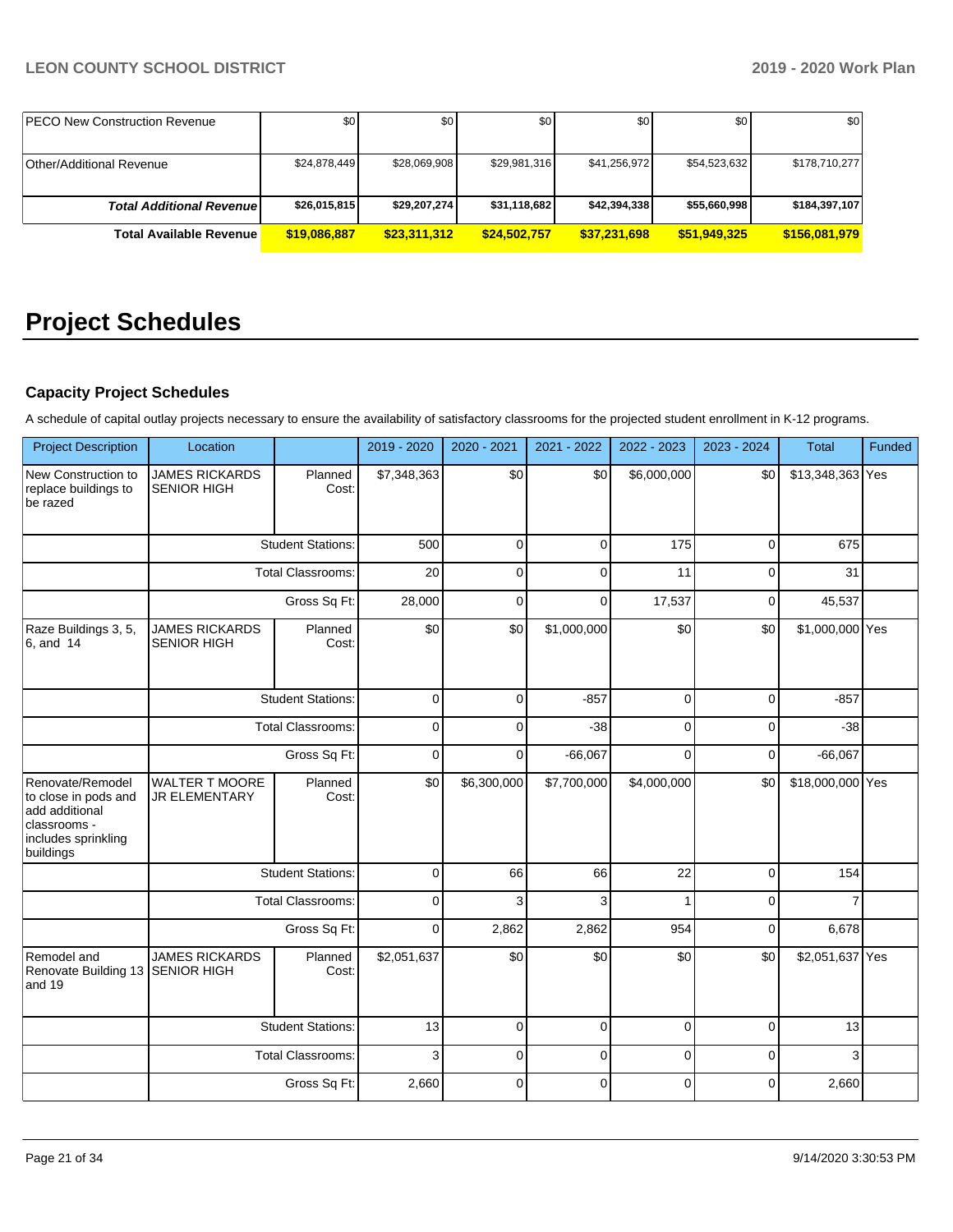| Demolish Building 1 | <b>FAIRVIEW MIDDLE</b> | Planned<br>Cost:         | \$0 | \$0 <sub>1</sub> | \$300,000 | \$0 | \$0 | \$300,000 Yes |  |
|---------------------|------------------------|--------------------------|-----|------------------|-----------|-----|-----|---------------|--|
|                     |                        | <b>Student Stations:</b> |     |                  | -47       |     |     | $-47$         |  |
|                     |                        | Total Classrooms:        |     |                  | -2        |     |     |               |  |
|                     |                        | Gross Sq Ft:             |     |                  | $-13,652$ |     | 0   | $-13,652$     |  |

| <b>Planned Cost:</b>       | \$9,400,000 | \$6,300,000 | \$9,000,000 | \$10,000,000 | \$0 | \$34,700,000 |
|----------------------------|-------------|-------------|-------------|--------------|-----|--------------|
| <b>Student Stations:</b>   | 513         | 66          | $-838$      | 197          |     | $-62$        |
| <b>Total Classrooms: I</b> | 23          | J           | $-37$       | 12           |     |              |
| Gross Sq Ft:               | 30,660      | 2,862       | $-76,857$   | 18,491       |     | $-24,844$    |

# **Other Project Schedules**

Major renovations, remodeling, and additions of capital outlay projects that do not add capacity to schools.

| <b>Project Description</b>                                                        | Location                                                       | 2019 - 2020<br><b>Actual Budget</b> | $2020 - 2021$<br>Projected | $2021 - 2022$<br>Projected | 2022 - 2023<br>Projected | $2023 - 2024$<br>Projected | <b>Total</b>     | Funded |
|-----------------------------------------------------------------------------------|----------------------------------------------------------------|-------------------------------------|----------------------------|----------------------------|--------------------------|----------------------------|------------------|--------|
| Expand Site - 2 acres                                                             | <b>FRANK HARTSFIELD</b><br><b>ELEMENTARY</b>                   | \$0                                 | \$0                        | \$0                        | \$0                      | \$784,456                  | \$784,456 No     |        |
| Contingency                                                                       | Location not specified                                         | \$3,781,887                         | \$0                        | \$0                        | \$0                      | \$0                        | \$3,781,887 Yes  |        |
| Expand Site 2 acres                                                               | <b>KATE SULLIVAN</b><br><b>ELEMENTARY</b>                      | \$0                                 | \$0                        | \$0                        | \$0                      | \$991,113                  | \$991,113 No     |        |
| Expand Site 17 acres                                                              | <b>MAIN</b><br><b>TRANSPORTATION</b><br><b>FACILITY</b>        | \$0                                 | \$0                        | \$0                        | \$0                      | \$1,000,000                | \$1,000,000 No   |        |
| Expand Site 2 acres                                                               | <b>PINEVIEW</b><br><b>ELEMENTARY</b>                           | \$0                                 | \$0                        | \$0                        | \$0                      | \$361,041                  | \$361,041 No     |        |
| Renovate Buildings, 1, 2, 3 and                                                   | <b>GILCHRIST</b><br><b>ELEMENTARY</b>                          | \$0                                 | \$0                        | \$1,000,000                | \$3,000,000              | \$2,000,000                | \$6,000,000 Yes  |        |
| Renovate                                                                          | AMOS P GODBY SENIOR<br><b>HIGH</b>                             | \$0                                 | \$0                        | \$0                        | \$1,890,580              | \$1,000,000                | \$2,890,580 Yes  |        |
| <b>MS Enterprise Agreement</b>                                                    | <b>TECHNOLOGY AND</b><br><b>INFORMATION</b><br><b>SERVICES</b> | \$2,100,000                         | \$2,100,000                | \$2,100,000                | \$2,100,000              | \$2,100,000                | \$10,500,000 Yes |        |
| <b>Shared Services</b>                                                            | <b>TECHNOLOGY AND</b><br><b>INFORMATION</b><br><b>SERVICES</b> | \$50,000                            | \$180,000                  | \$180,000                  | \$180,000                | \$180,000                  | \$770,000 Yes    |        |
| Upgrade core switches:<br>upgrade wireless access points                          | <b>TECHNOLOGY AND</b><br><b>INFORMATION</b><br><b>SERVICES</b> | \$850,000                           | \$1,120,000                | \$1,120,000                | \$1,120,000              | \$1,120,000                | \$5,330,000 Yes  |        |
| 21st century classrooms:<br>Continued upgrade of all<br>classrooms/ Work stations | <b>TECHNOLOGY AND</b><br><b>INFORMATION</b><br><b>SERVICES</b> | \$0                                 | \$1,700,000                | \$1,700,000                | \$1,700,000              | \$1,700,000                | \$6,800,000 Yes  |        |
| Site Improvement                                                                  | <b>APALACHEE</b><br><b>ELEMENTARY</b>                          | \$0                                 | \$0                        | \$0                        | \$100,000                | \$0                        | \$100,000 No     |        |
| Site Improvement                                                                  | <b>ASTORIA PARK</b><br><b>ELEMENTARY</b>                       | \$0                                 | \$0                        | \$0                        | \$0                      | \$200,000                  | \$200,000 Yes    |        |
| Site Improvement                                                                  | <b>BOND ELEMENTARY</b><br><b>SCHOOL</b>                        | \$0                                 | \$0                        | \$100,000                  | \$0                      | \$0                        | \$100,000 Yes    |        |
| Bldgs 1, 2, 3, 4, 5                                                               | <b>BUCK LAKE</b><br><b>ELEMENTARY</b>                          | \$0                                 | \$0                        | \$0                        | \$1,500,000              | \$3,000,000                | \$4,500,000 Yes  |        |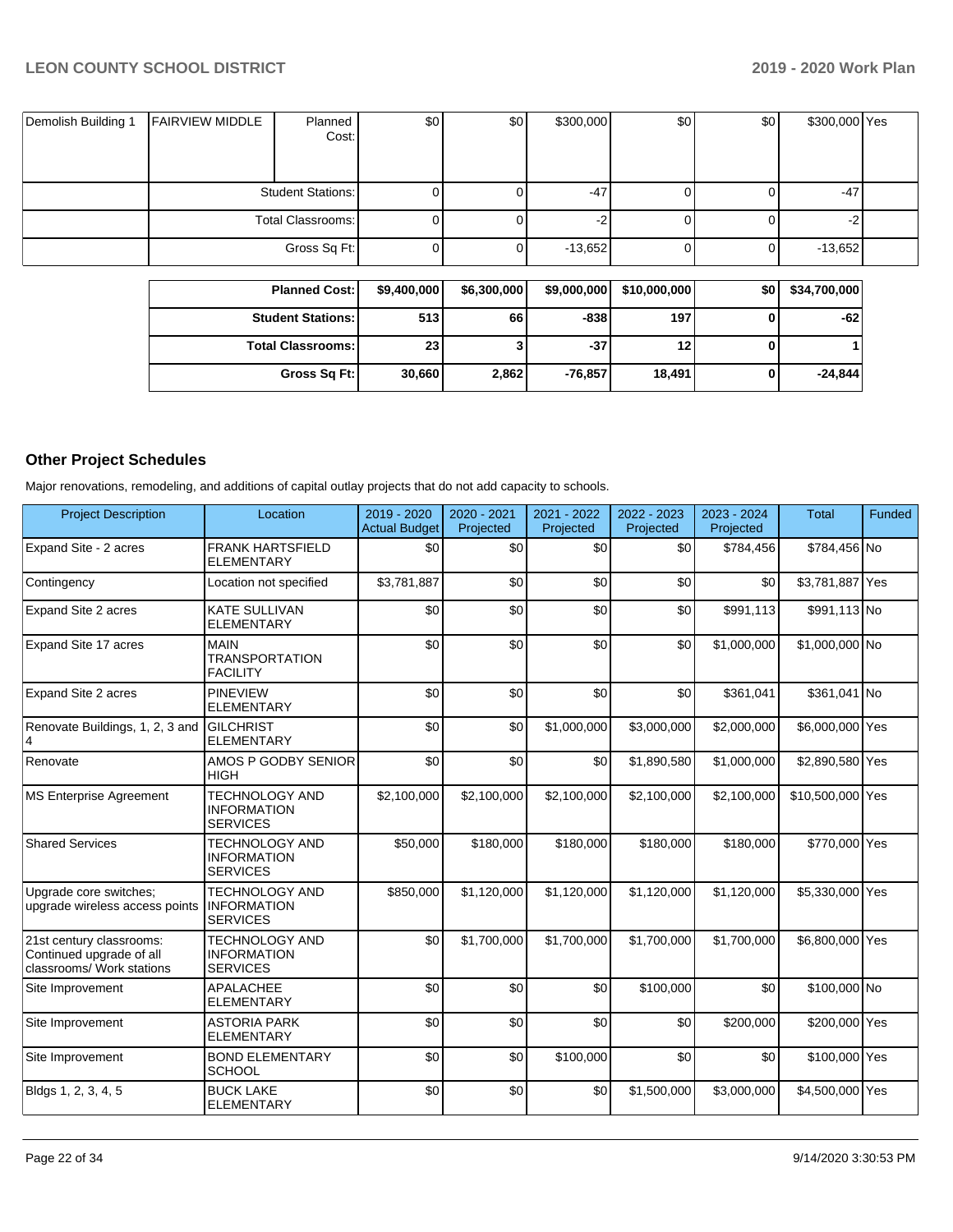| Bldgs 1, 2, 3, 4, 6 and 7 -<br>Renovation  | <b>CHAIRES ELEMENTARY</b>                    | \$0 | \$0 | \$0         | \$2,200,000 | \$2,200,000 | \$4,400,000 Yes |  |
|--------------------------------------------|----------------------------------------------|-----|-----|-------------|-------------|-------------|-----------------|--|
| Bldgs 2, 3, 4, 6 and 7 -<br>Renovation     | DEERLAKE MIDDLE                              | \$0 | \$0 | \$0         | \$4,000,000 | \$0         | \$4,000,000 No  |  |
| Bldgs 1, 2, 3, 4, 5, 6 and 7 -<br>Renovate | <b>DESOTO TRAIL</b><br><b>ELEMENTARY</b>     | \$0 | \$0 | \$0         | \$3,000,000 | \$3,000,000 | \$6,000,000 Yes |  |
| Renovate 2, 3, 9, 10, 11, 12,<br>and 16    | <b>FRANK HARTSFIELD</b><br><b>ELEMENTARY</b> | \$0 | \$0 | \$1,500,000 | \$1,500,000 | \$0         | \$3,000,000 No  |  |
| Site Improvement                           | <b>FRANK HARTSFIELD</b><br><b>ELEMENTARY</b> | \$0 | \$0 | \$150,000   | \$0         | \$0         | \$150,000 Yes   |  |
| Site Improvement                           | <b>GILCHRIST</b><br><b>ELEMENTARY</b>        | \$0 | \$0 | \$0         | \$100,000   | \$0         | \$100,000 Yes   |  |
| Site Improvement                           | JOHN C RILEY<br><b>ELEMENTARY</b>            | \$0 | \$0 | \$100,000   | \$0         | \$0         | \$100,000 No    |  |
| Renovate Bldgs 1, 2, 7, 9, 11<br>and 12    | JOHN C RILEY<br><b>ELEMENTARY</b>            | \$0 | \$0 | \$1,000,000 | \$1,000,000 | \$0         | \$2,000,000 No  |  |
| Renovate Bldgs 1, 3 and 4                  | <b>KATE SULLIVAN</b><br><b>ELEMENTARY</b>    | \$0 | \$0 | \$2,000,000 | \$3,000,000 | \$0         | \$5,000,000 No  |  |
| Renovate Bldgs 1, 2, 3, 5, 6, 7<br>and 8   | <b>LAWTON M CHILES</b><br><b>SENIOR HIGH</b> | \$0 | \$0 | \$7,000,000 | \$7,000,000 | \$0         | \$14,000,000 No |  |
| Renovate Bldgs 3 and 30                    | <b>LEON SENIOR HIGH</b>                      | \$0 | \$0 | \$2,500,000 | \$2,500,000 | \$0         | \$5,000,000 No  |  |
| Renovate Buildings 1 and 3-13              | <b>LILLIAN RUEDIGER</b><br><b>ELEMENTARY</b> | \$0 | \$0 | \$2,000,000 | \$2,000,000 | \$0         | \$4,000,000 No  |  |
| Renovate Bldgs 4 and 5                     | LINCOLN SENIOR HIGH                          | \$0 | \$0 | \$0         | \$2,000,000 | \$0         | \$2,000,000 No  |  |
| Renovate Bldgs 1, 2, 3, 4, 5, 6<br>and 8   | OAK RIDGE<br><b>ELEMENTARY</b>               | \$0 | \$0 | \$0         | \$2,000,000 | \$3,000,000 | \$5,000,000 Yes |  |
| Site Improvement                           | <b>PINEVIEW</b><br><b>ELEMENTARY</b>         | \$0 | \$0 | \$0         | \$100,000   | \$0         | \$100,000 No    |  |
| Renovate Bldgs 2, 4, 5 and 6               | <b>PINEVIEW</b><br><b>ELEMENTARY</b>         | \$0 | \$0 | \$0         | \$3,241,118 | \$0         | \$3,241,118 Yes |  |
| Renovate Bldgs 1-4                         | <b>ROBERTS</b><br><b>ELEMENTARY</b>          | \$0 | \$0 | \$3,500,000 | \$3,500,000 | \$0         | \$7,000,000 No  |  |
| Renovate Campus                            | SPRINGWOOD<br><b>ELEMENTARY</b>              | \$0 | \$0 | \$0         | \$0         | \$5,000,000 | \$5,000,000 Yes |  |
| Site Improvement                           | <b>SWIFT CREEK MIDDLE</b>                    | \$0 | \$0 | \$100,000   | \$0         | \$0         | \$100,000 No    |  |
| Renovate Bldgs 1 -8                        | SWIFT CREEK MIDDLE                           | \$0 | \$0 | \$0         | \$0         | \$5,000,000 | \$5,000,000 Yes |  |
| Bldg 1 - Remodel to Expand<br>Media        | WOODVILLE SCHOOL                             | \$0 | \$0 | \$0         | \$559,800   | \$0         | \$559,800 No    |  |
| Renovate Campus                            | <b>WOODVILLE SCHOOL</b>                      | \$0 | \$0 | \$2,000,000 | \$2,000,000 | \$0         | \$4,000,000 Yes |  |
| Site Improvement                           | OAK RIDGE<br>ELEMENTARY                      | \$0 | \$0 | \$100,000   | \$0         | \$0         | \$100,000 No    |  |
| Site Improvement                           | AMOS P GODBY SENIOR<br>HIGH                  | \$0 | \$0 | \$0         | \$200,000   | \$0         | \$200,000 No    |  |
| Site Improvement                           | LILLIAN RUEDIGER<br><b>ELEMENTARY</b>        | \$0 | \$0 | \$0         | \$0         | \$600,000   | \$600,000 No    |  |
| Site Improvement                           | <b>CANOPY OAKS</b><br><b>ELEMENTARY</b>      | \$0 | \$0 | \$100,000   | \$0         | \$0         | \$100,000 Yes   |  |
| Site Improvement                           | <b>LAWTON M CHILES</b><br><b>SENIOR HIGH</b> | \$0 | \$0 | \$100,000   | \$0         | \$0         | \$100,000 No    |  |
| Renovate Campus                            | FORT BRADEN SCHOOL<br>(NEW)                  | \$0 | \$0 | \$0         | \$1,000,000 | \$3,000,000 | \$4,000,000 Yes |  |
| Renovate Bldgs 1, 2, 3, 4, 5, 6<br>and 9   | <b>KILLEARN LAKES</b><br><b>ELEMENTARY</b>   | \$0 | \$0 | \$0         | \$0         | \$4,449,325 | \$4,449,325 Yes |  |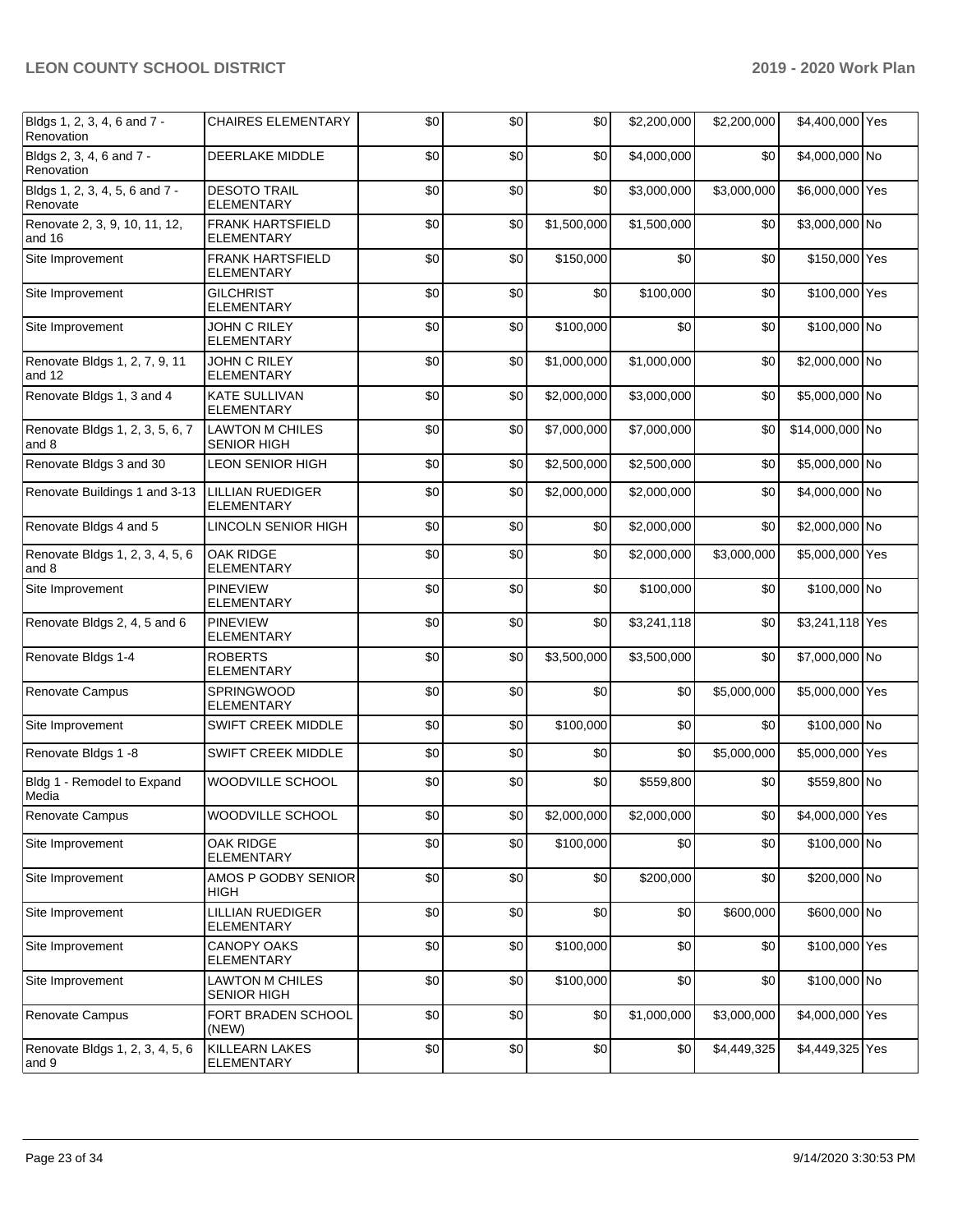| Site Improvement                        | <b>GRETCHEN EVERHART</b><br><b>TRAINABLE MENTALLY</b><br><b>HANDICAP CENT</b> | \$0 | \$0 | \$437,905   | \$300,000   | \$0         | \$737,905 Yes   |  |
|-----------------------------------------|-------------------------------------------------------------------------------|-----|-----|-------------|-------------|-------------|-----------------|--|
| Site Improvement                        | AUGUSTA RAA MIDDLE                                                            | \$0 | \$0 | \$100,000   | \$0         | \$0         | \$100,000 No    |  |
| Site Improvement                        | <b>BUCK LAKE</b><br><b>ELEMENTARY</b>                                         | \$0 | \$0 | \$100,000   | \$0         | \$0         | \$100,000 Yes   |  |
| Site Improvement                        | <b>HERITAGE TRAILS</b><br><b>COMMUNITY SCHOOL</b>                             | \$0 | \$0 | \$500,000   | \$0         | \$0         | \$500,000 No    |  |
| Site Improvement                        | DEERLAKE MIDDLE                                                               | \$0 | \$0 | \$100,000   | \$0         | \$0         | \$100,000 No    |  |
| Site Improvement                        | <b>DESOTO TRAIL</b><br><b>ELEMENTARY</b>                                      | \$0 | \$0 | \$82,222    | \$0         | \$0         | \$82,222 No     |  |
| Renovate                                | <b>DEVURN GLENN</b><br><b>SERVICE CENTER</b>                                  | \$0 | \$0 | \$0         | \$4,500,000 | \$0         | \$4,500,000 No  |  |
| Renovate Buildings 5, 8, 10<br>and 11   | <b>ELIZABETH COBB</b><br><b>MIDDLE</b>                                        | \$0 | \$0 | \$0         | \$0         | \$2,000,000 | \$2,000,000 Yes |  |
| Site Improvement                        | ELIZABETH COBB<br><b>MIDDLE</b>                                               | \$0 | \$0 | \$100,000   | \$0         | \$0         | \$100,000 No    |  |
| <b>Renovate Site</b>                    | <b>FOOD SERVICES</b><br><b>FACILITY</b>                                       | \$0 | \$0 | \$0         | \$5,000,000 | \$0         | \$5,000,000 No  |  |
| Renovate Buildings 4, 6, 8 and<br>9     | FRANK R NIMS MIDDLE                                                           | \$0 | \$0 | \$3,000,000 | \$0         | \$0         | \$3,000,000 No  |  |
| Site Improvement                        | <b>FRANK R NIMS MIDDLE</b>                                                    | \$0 | \$0 | \$100,000   | \$0         | \$0         | \$100,000 No    |  |
| Site Improvement                        | <b>GRIFFIN MIDDLE</b>                                                         | \$0 | \$0 | \$100,000   | \$0         | \$0         | \$100,000 No    |  |
| Site Improvement                        | <b>HAWKS RISE</b><br>ELEMENTARY                                               | \$0 | \$0 | \$100,000   | \$0         | \$0         | \$100,000 No    |  |
| Renovate Buildings 1-6                  | <b>HAWKS RISE</b><br><b>ELEMENTARY</b>                                        | \$0 | \$0 | \$0         | \$0         | \$5,000,000 | \$5,000,000 Yes |  |
| Site Improvement                        | <b>KATE SULLIVAN</b><br><b>ELEMENTARY</b>                                     | \$0 | \$0 | \$100,000   | \$0         | \$0         | \$100,000 Yes   |  |
| Site Improvement                        | <b>KILLEARN LAKES</b><br><b>ELEMENTARY</b>                                    | \$0 | \$0 | \$100,000   | \$0         | \$0         | \$100,000 Yes   |  |
| Site Improvement                        | <b>LEON SENIOR HIGH</b>                                                       | \$0 | \$0 | \$500,000   | \$0         | \$0         | \$500,000 Yes   |  |
| Site Improvement                        | <b>LINCOLN SENIOR HIGH</b>                                                    | \$0 | \$0 | \$0         | \$100,000   | \$0         | \$100,000 No    |  |
| Site Improvement                        | <b>MEHRDAD 'PEPPER'</b><br><b>GHAZVINI LEARNING</b><br>CENTER                 | \$0 | \$0 | \$100,000   | \$0         | \$0         | \$100,000 No    |  |
| Site Improvement                        | MICHAEL J CONLEY<br>ELEMENTARY SCHOOL<br><b>AT SOUTHWOOD</b>                  | \$0 | \$0 | \$0         | \$100,000   | \$0         | \$100,000 No    |  |
| Remove relocatables from site           | P A C E CENTER (old)                                                          | \$0 | \$0 | \$0         | \$20,000    | \$0         | \$20,000 No     |  |
| <b>Renovate Site</b>                    | <b>PROPERTY</b><br>MANAGEMENT<br><b>WAREHOUSE</b>                             | \$0 | \$0 | \$0         | \$3,500,000 | \$0         | \$3,500,000 No  |  |
| Site Improvement                        | <b>ROBERTS</b><br><b>ELEMENTARY</b>                                           | \$0 | \$0 | \$100,000   | \$0         | \$0         | \$100,000 No    |  |
| Site Improvement                        | SABAL PALM<br><b>ELEMENTARY</b>                                               | \$0 | \$0 | \$100,000   | \$0         | \$0         | \$100,000 No    |  |
| Renovate Buildings 1, 2, 4, 5,<br>and 6 | <b>SABAL PALM</b><br><b>ELEMENTARY</b>                                        | \$0 | \$0 | \$0         | \$0         | \$3,000,000 | \$3,000,000 Yes |  |
| Site Improvement                        | <b>SCHOOL FOR ARTS</b><br>AND INNOVATIVE<br>LEARNING-SAIL (NEW)               | \$0 | \$0 | \$200,000   | \$0         | \$0         | \$200,000 Yes   |  |
| Renovate Buildings 1-5                  | <b>SEALEY ELEMENTARY</b>                                                      | \$0 | \$0 | \$0         | \$0         | \$5,000,000 | \$5,000,000 Yes |  |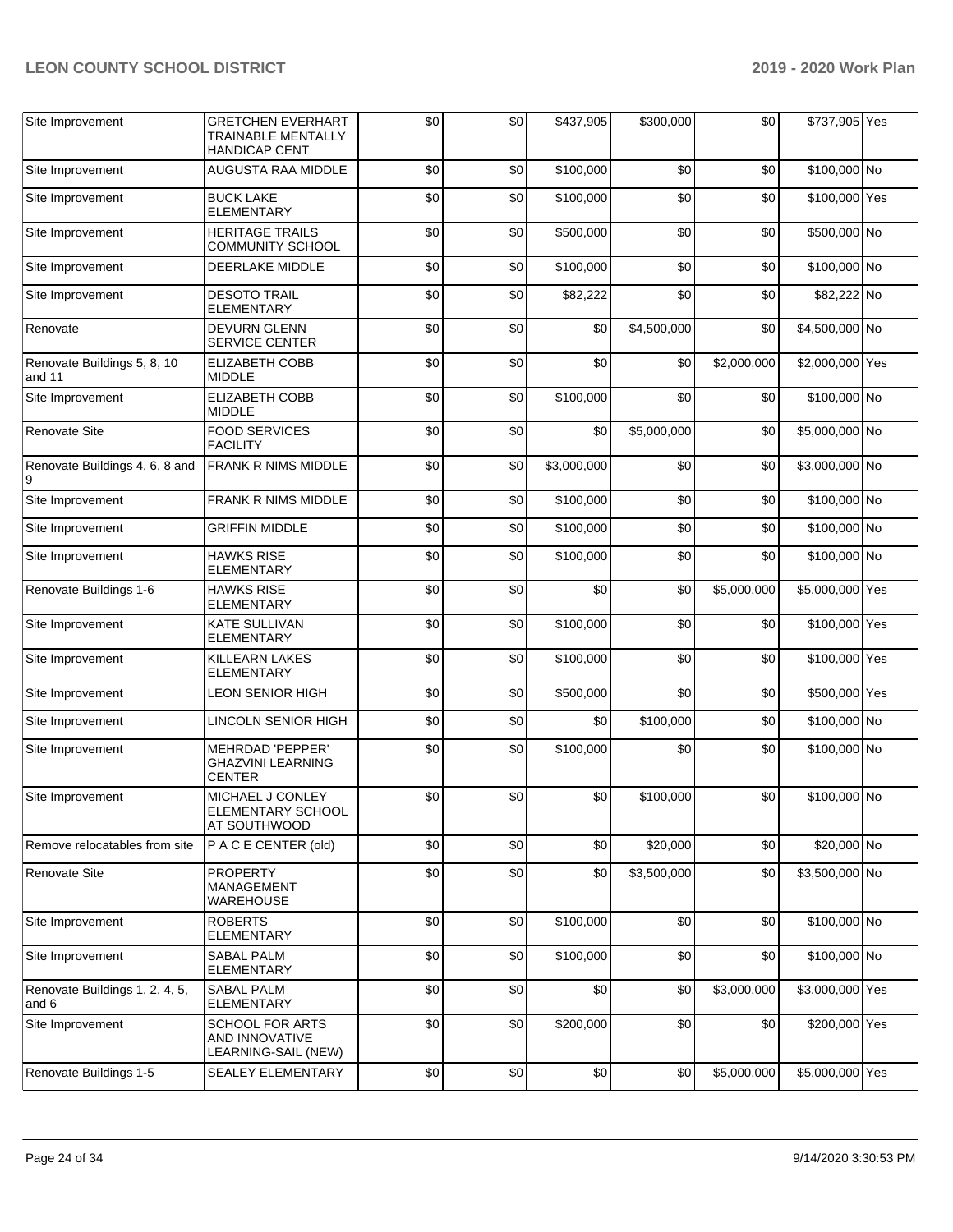| Site Improvement            | <b>WILLIAM J MONTFORD</b><br><b>III MIDDLE SCHOOL</b>        | \$0         | \$0          | \$100,000    | \$0          | \$0              | \$100,000 No               |  |
|-----------------------------|--------------------------------------------------------------|-------------|--------------|--------------|--------------|------------------|----------------------------|--|
| Site work                   | <b>FAIRVIEW MIDDLE</b>                                       | \$0         | \$2,000,000  | \$0          | \$0          | \$0 <sub>1</sub> | \$2,000,000 Yes            |  |
| Renovate/Remodel Building 7 | <b>LEON SENIOR HIGH</b>                                      | \$0         | \$3,311,312  | \$0          | \$0          | \$0              | \$3,311,312 Yes            |  |
| Site Expansion - 6 acres    | LEON SENIOR HIGH                                             | \$0         | \$0          | \$1,000,000  | \$1,000,000  | \$925,375        | \$2,925,375 No             |  |
| site work/renovation        | <b>WALTER T MOORE JR</b><br><b>ELEMENTARY</b>                | \$1,000,000 | \$0          | \$0          | \$0          | \$0              | \$1,000,000 Yes            |  |
| Renovations/Remodeling      | MICHAEL J CONLEY<br><b>ELEMENTARY SCHOOL</b><br>AT SOUTHWOOD | \$950,000   | \$1,000,000  | \$0          | \$0          | \$0              | \$1,950,000 Yes            |  |
| non-bus vehicle             | <b>PROPERTY</b><br><b>MANAGEMENT</b><br><b>WAREHOUSE</b>     | \$55,000    | \$0          | \$0          | \$0          | \$0              | \$55,000 Yes               |  |
| <b>Field Turf</b>           | LEON SENIOR HIGH                                             | \$900,000   | \$0          | \$0          | \$0          | \$0              | \$900,000 Yes              |  |
| <b>Field Turf</b>           | <b>JAMES RICKARDS</b><br><b>SENIOR HIGH</b>                  | \$0         | \$900,000    | \$0          | \$0          | \$0              | \$900,000 Yes              |  |
| Field turf                  | AMOS P GODBY SENIOR<br><b>HIGH</b>                           | \$0         | \$0          | \$900,000    | \$0          | \$0              | \$900,000 Yes              |  |
| <b>Field Turf</b>           | LINCOLN SENIOR HIGH                                          | \$0         | \$0          | \$0          | \$900,000    | \$0 <sub>1</sub> | \$900,000 Yes              |  |
| Expand Site 10 acres        | <b>JAMES RICKARDS</b><br><b>SENIOR HIGH</b>                  | \$0         | \$0          | \$500,000    | \$500,000    | \$500,000        | \$1,500,000 No             |  |
| Expand Site 25 acres        | <b>LAWTON M CHILES</b><br><b>SENIOR HIGH</b>                 | \$0         | \$0          | \$500,000    | \$500,000    | \$1,000,000      | \$2,000,000 No             |  |
| Roof                        | WALTER T MOORE JR<br><b>ELEMENTARY</b>                       | \$0         | \$0          | \$1,714,852  | \$0          | \$0              | \$1,714,852 Yes            |  |
| Admin Addition - Site work  | <b>JAMES RICKARDS</b><br><b>SENIOR HIGH</b>                  | \$0         | \$4,700,000  | \$0          | \$0          | \$0              | \$4,700,000 Yes            |  |
| Renovate/Remodel Building 1 | <b>LEON SENIOR HIGH</b>                                      | \$0         | \$0          | \$3,000,000  | \$1,000,000  | \$0              | \$4,000,000 Yes            |  |
|                             |                                                              | \$9,686,887 | \$17,011,312 | \$41,984,979 | \$69,911,498 |                  | \$58,111,310 \$196,705,986 |  |

## **Additional Project Schedules**

Nothing reported for this section. Any projects that are not identified in the last approved educational plant survey.

#### **Non Funded Growth Management Project Schedules**

Schedule indicating which projects, due to planned development, that CANNOT be funded from current revenues projected over the next five years.

Nothing reported for this section.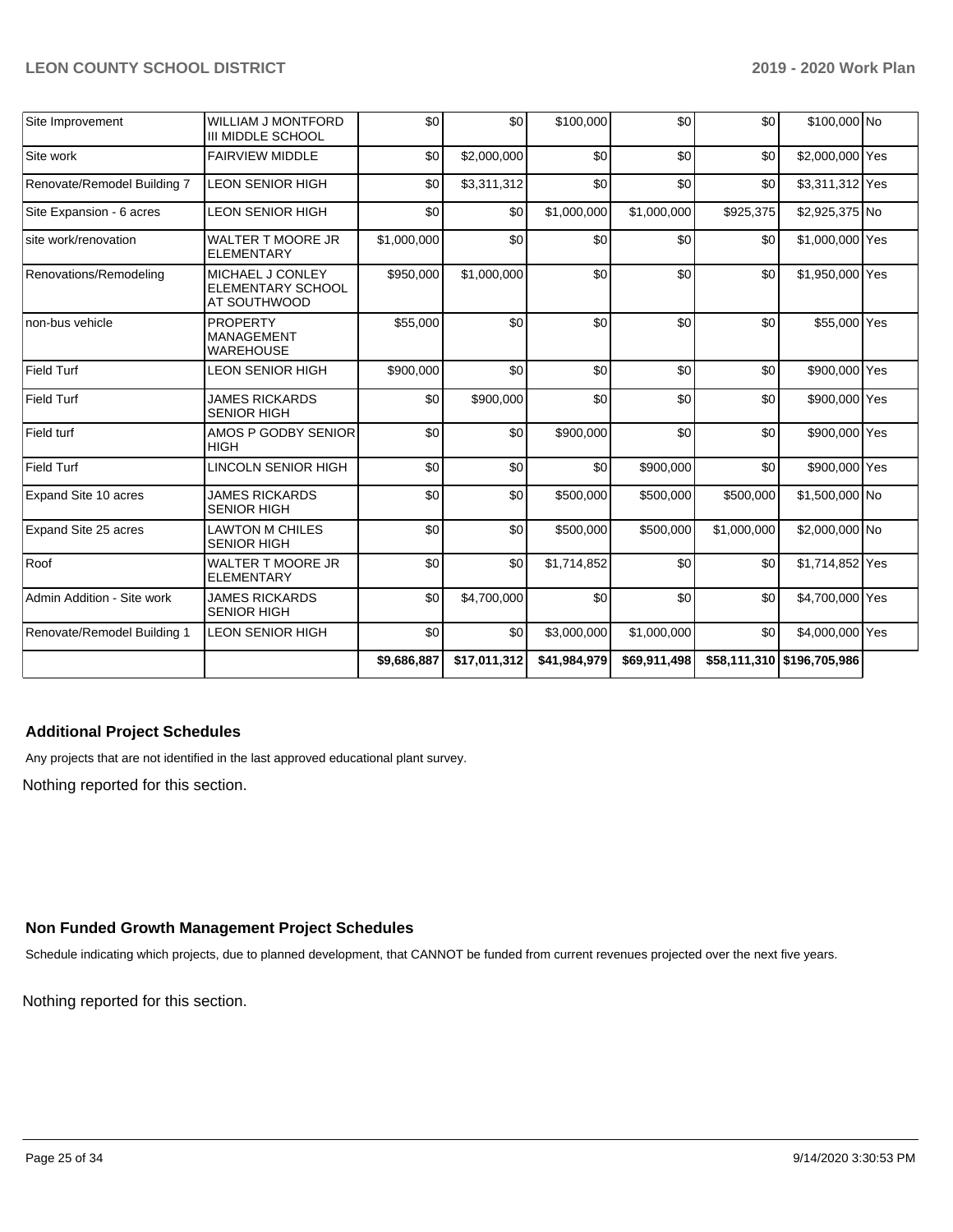# **Tracking**

# **Capacity Tracking**

| Location                                                        | $2019 -$<br>2020 Satis.<br>Stu. Sta. | Actual<br>$2019 -$<br>2020 FISH<br>Capacity | Actual<br>$2018 -$<br>2019<br><b>COFTE</b> | # Class<br>Rooms | Actual<br>Average<br>$2019 -$<br>2020 Class<br><b>Size</b> | Actual<br>$2019 -$<br>2020<br><b>Utilization</b> | <b>New</b><br>Stu.<br>Capacity | <b>New</b><br>Rooms to<br>be<br>Added/Re<br>moved | Projected<br>$2023 -$<br>2024<br><b>COFTE</b> | Projected<br>$2023 -$<br>2024<br><b>Utilization</b> | Projected<br>$2023 -$<br>2024 Class<br><b>Size</b> |
|-----------------------------------------------------------------|--------------------------------------|---------------------------------------------|--------------------------------------------|------------------|------------------------------------------------------------|--------------------------------------------------|--------------------------------|---------------------------------------------------|-----------------------------------------------|-----------------------------------------------------|----------------------------------------------------|
| <b>LEON SENIOR HIGH</b>                                         | 1,811                                | 1,720                                       | 2,017                                      | 75               | 27                                                         | 117.00 %                                         | $\Omega$                       | $\Omega$                                          | 1,700                                         | 99.00 %                                             | 23                                                 |
| <b>KATE SULLIVAN</b><br><b>ELEMENTARY</b>                       | 823                                  | 823                                         | 704                                        | 43               | 16                                                         | 85.00 %                                          | $\Omega$                       | $\Omega$                                          | 800                                           | 97.00 %                                             | 19                                                 |
| <b>ELIZABETH COBB</b><br><b>MIDDLE</b>                          | 1,020                                | 918                                         | 789                                        | 46               | 17                                                         | 86.00 %                                          | $\Omega$                       | $\Omega$                                          | 925                                           | 101.00%                                             | 20                                                 |
| <b>FRANK HARTSFIELD</b><br><b>ELEMENTARY</b>                    | 615                                  | 615                                         | 450                                        | 33               | 14                                                         | 73.00 %                                          | $\mathbf 0$                    | $\Omega$                                          | 475                                           | 77.00 %                                             | 14                                                 |
| <b>JAMES RICKARDS</b><br><b>SENIOR HIGH</b>                     | 2,347                                | 2,229                                       | 1,467                                      | 97               | 15                                                         | 66.00 %                                          | $-4$                           | $-169$                                            | 1,600                                         | 72.00 %                                             | $-22$                                              |
| R.N. GOODEN/NANCY<br>RUSSELL CENTER AT<br><b>WESSON</b>         | 334                                  | 334                                         | 26                                         | 19               | $\mathbf{1}$                                               | 8.00 %                                           | $\Omega$                       | $\Omega$                                          | 25                                            | 7.00 %                                              | $\mathbf{1}$                                       |
| <b>SABAL PALM</b><br><b>ELEMENTARY</b>                          | 695                                  | 695                                         | 559                                        | 37               | 15                                                         | 80.00 %                                          | $\Omega$                       | $\Omega$                                          | 670                                           | 96.00 %                                             | 18                                                 |
| <b>SCHOOL FOR ARTS</b><br>AND INNOVATIVE<br>LEARNING-SAIL (NEW) | 577                                  | 577                                         | 375                                        | 25               | 15                                                         | 65.00%                                           | $\Omega$                       | $\Omega$                                          | 380                                           | 66.00 %                                             | 15                                                 |
| <b>LILLIAN RUEDIGER</b><br><b>ELEMENTARY</b>                    | 553                                  | 553                                         | 508                                        | 30               | 17                                                         | 92.00 %                                          | $\Omega$                       | $\Omega$                                          | 525                                           | 95.00 %                                             | 18                                                 |
| AUGUSTA RAA MIDDLE                                              | 1,137                                | 1,023                                       | 873                                        | 51               | 17                                                         | 85.00 %                                          | $\Omega$                       | $\Omega$                                          | 1,000                                         | 98.00 %                                             | 20                                                 |
| <b>CHAIRES ELEMENTARY</b><br>PRE-KINDERGARTEN                   | 103                                  | $\Omega$                                    | $\Omega$                                   | $\overline{7}$   | 0                                                          | 0.00%                                            | $\mathbf 0$                    | $\Omega$                                          | $\Omega$                                      | 0.00%                                               | $\mathbf 0$                                        |
| WOODVILLE SCHOOL                                                | 553                                  | 497                                         | 510                                        | 30               | 17                                                         | 103.00 %                                         | $\Omega$                       | $\Omega$                                          | 500                                           | 101.00%                                             | 17                                                 |
| AMOS P GODBY SENIOR<br><b>HIGH</b>                              | 1,767                                | 1,678                                       | 1,346                                      | 73               | 18                                                         | 80.00 %                                          | $\Omega$                       | $\Omega$                                          | 1,725                                         | 103.00%                                             | 24                                                 |
| <b>OAK RIDGE</b><br><b>ELEMENTARY</b>                           | 695                                  | 695                                         | 513                                        | 37               | 14                                                         | 74.00 %                                          | $\mathbf 0$                    | $\Omega$                                          | 680                                           | 98.00 %                                             | 18                                                 |
| <b>SECOND CHANCE</b><br>SCHOOL - Old                            | $\Omega$                             | 0                                           | $\Omega$                                   | $\mathbf 0$      | 0                                                          | 0.00%                                            | $\mathbf 0$                    | $\Omega$                                          | $\mathbf 0$                                   | 0.00%                                               | $\mathbf 0$                                        |
| SAIL (OLD)                                                      | 115                                  | 0                                           | $\Omega$                                   | 10               | $\Omega$                                                   | 0.00%                                            | $\Omega$                       | $\Omega$                                          | $\Omega$                                      | 0.00%                                               | $\mathbf 0$                                        |
| <b>GRIFFIN MIDDLE</b>                                           | 557                                  | 501                                         | 640                                        | 25               | 26                                                         | 128.00%                                          | $\overline{0}$                 | $\Omega$                                          | 520                                           | 104.00%                                             | 21                                                 |
| <b>JOHN C RILEY</b><br><b>ELEMENTARY</b>                        | 591                                  | 591                                         | 620                                        | 31               | 20                                                         | 105.00 %                                         | $\Omega$                       | $\Omega$                                          | 585                                           | 99.00 %                                             | 19                                                 |
| FRANK R NIMS MIDDLE                                             | 1,037                                | 933                                         | 513                                        | 45               | 11                                                         | 55.00 %                                          | $\overline{0}$                 | $\mathbf 0$                                       | 700                                           | 75.00 %                                             | 16                                                 |
| <b>PINEVIEW</b><br>ELEMENTARY                                   | 667                                  | 667                                         | 337                                        | 37               | 9                                                          | 50.00 %                                          | $\overline{0}$                 | $\overline{0}$                                    | 650                                           | 97.00 %                                             | 18                                                 |
| ILEWIS M LIVELY<br> TECHNICAL CENTER                            | 1,289                                | 1,546                                       | 96                                         | 83               | 1                                                          | 6.00%                                            | $\mathbf 0$                    | $\mathbf 0$                                       | 100                                           | 6.00%                                               | $\mathbf{1}$                                       |
| <b>GILCHRIST</b><br>ELEMENTARY                                  | 941                                  | 941                                         | 981                                        | 50               | 20                                                         | 104.00 %                                         | $\mathbf 0$                    | $\Omega$                                          | 930                                           | 99.00 %                                             | 19                                                 |
| IASTORIA PARK<br><b>ELEMENTARY</b>                              | 627                                  | 627                                         | 593                                        | 33               | 18                                                         | 95.00 %                                          | 0                              | 0                                                 | 595                                           | 95.00 %                                             | 18                                                 |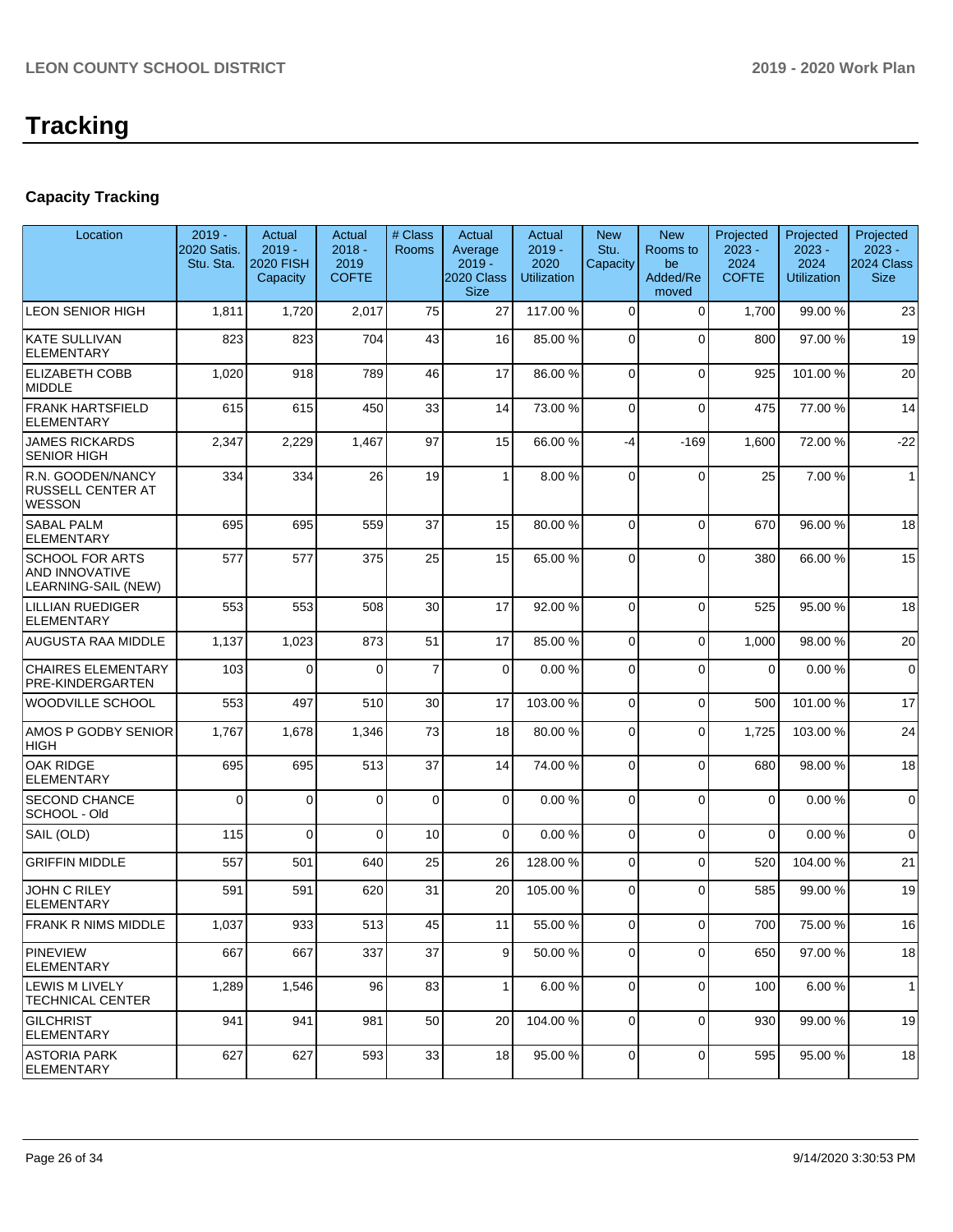| <b>GRETCHEN EVERHART</b><br><b>TRAINABLE MENTALLY</b><br><b>HANDICAP CENT</b> | 351      | 351    | 173      | 34    | 5 <sub>l</sub> | 49.00 %  | $\Omega$       | 0           | 180      | 51.00 %  | 5        |
|-------------------------------------------------------------------------------|----------|--------|----------|-------|----------------|----------|----------------|-------------|----------|----------|----------|
| <b>WALTER T MOORE JR</b><br><b>ELEMENTARY</b>                                 | 673      | 673    | 642      | 36    | 18             | 95.00 %  | $\overline{7}$ | 154         | 725      | 107.00 % | 4        |
| <b>SEALEY ELEMENTARY</b>                                                      | 568      | 568    | 493      | 30    | 16             | 87.00 %  | $\Omega$       | $\Omega$    | 525      | 92.00 %  | 18       |
| <b>APALACHEE</b><br><b>ELEMENTARY</b>                                         | 618      | 618    | 625      | 33    | 19             | 101.00%  | $\Omega$       | $\Omega$    | 600      | 97.00 %  | 18       |
| <b>FAIRVIEW MIDDLE</b>                                                        | 965      | 868    | 835      | 44    | 19             | 96.00 %  | $-2$           | $-47$       | 835      | 96.00 %  | $-278$   |
| P A C E CENTER (old)                                                          | $\Omega$ | 0      | $\Omega$ | 0     | $\Omega$       | 0.00%    | $\Omega$       | $\Omega$    | $\Omega$ | 0.00%    | $\Omega$ |
| <b>KILLEARN LAKES</b><br><b>ELEMENTARY</b>                                    | 959      | 959    | 865      | 51    | 17             | 90.00 %  | $\Omega$       | $\Omega$    | 925      | 96.00 %  | 18       |
| <b>CHAIRES ELEMENTARY</b>                                                     | 599      | 599    | 519      | 33    | 16             | 87.00 %  | $\Omega$       | $\mathbf 0$ | 520      | 87.00 %  | 16       |
| <b>SPRINGWOOD</b><br><b>ELEMENTARY</b>                                        | 599      | 599    | 597      | 33    | 18             | 100.00 % | $\Omega$       | $\Omega$    | 590      | 98.00 %  | 18       |
| <b>DESOTO TRAIL</b><br><b>ELEMENTARY</b>                                      | 761      | 761    | 676      | 40    | 17             | 89.00 %  | $\Omega$       | $\Omega$    | 700      | 92.00 %  | 18       |
| <b>BUCK LAKE</b><br><b>ELEMENTARY</b>                                         | 779      | 779    | 714      | 41    | 17             | 92.00 %  | $\Omega$       | $\Omega$    | 720      | 92.00 %  | 18       |
| <b>DEERLAKE MIDDLE</b>                                                        | 1,261    | 1,134  | 1,012    | 54    | 19             | 89.00 %  | $\Omega$       | $\mathbf 0$ | 1,100    | 97.00 %  | 20       |
| FORT BRADEN SCHOOL<br>(NEW)                                                   | 880      | 792    | 770      | 43    | 18             | 97.00 %  | $\Omega$       | $\Omega$    | 790      | 100.00%  | 18       |
| LINCOLN SENIOR HIGH                                                           | 2,137    | 2,030  | 1,976    | 91    | 22             | 97.00 %  | $\Omega$       | $\Omega$    | 2,000    | 99.00 %  | 22       |
| <b>HERITAGE TRAILS</b><br><b>COMMUNITY SCHOOL</b>                             | 134      | 134    | 60       | 12    | 5              | 45.00 %  | $\Omega$       | $\Omega$    | 60       | 45.00 %  | 5        |
| <b>HAWKS RISE</b><br><b>ELEMENTARY</b>                                        | 910      | 910    | 851      | 48    | 18             | 93.00 %  | $\Omega$       | $\Omega$    | 875      | 96.00 %  | 18       |
| <b>LAWTON M CHILES</b><br><b>SENIOR HIGH</b>                                  | 1,996    | 1,896  | 2,055    | 81    | 25             | 108.00%  | $\Omega$       | $\mathbf 0$ | 1,850    | 98.00 %  | 23       |
| <b>SWIFT CREEK MIDDLE</b>                                                     | 1,005    | 904    | 832      | 45    | 18             | 92.00 %  | $\Omega$       | $\Omega$    | 904      | 100.00%  | 20       |
| <b>CANOPY OAKS</b><br><b>ELEMENTARY</b>                                       | 742      | 742    | 705      | 39    | 18             | 95.00 %  | $\Omega$       | $\Omega$    | 720      | 97.00 %  | 18       |
| <b>ROBERTS</b><br><b>ELEMENTARY</b>                                           | 980      | 980    | 864      | 53    | 16             | 88.00 %  | $\Omega$       | $\Omega$    | 950      | 97.00 %  | 18       |
| MEHRDAD 'PEPPER'<br><b>GHAZVINI LEARNING</b><br><b>CENTER</b>                 | 429      | 429    | 292      | 21    | 14             | 68.00 %  | $\Omega$       | $\Omega$    | 300      | 70.00 %  | 14       |
| <b>BOND ELEMENTARY</b><br><b>SCHOOL</b>                                       | 790      | 790    | 691      | 42    | 16             | 87.00 %  | $\Omega$       | $\mathbf 0$ | 775      | 98.00 %  | 18       |
| <b>MICHAEL J CONLEY</b><br>ELEMENTARY SCHOOL<br>AT SOUTHWOOD                  | 885      | 885    | 778      | 48    | 16             | 88.00 %  | $\overline{0}$ | 0           | 860      | 97.00 %  | 18       |
| <b>WILLIAM J MONTFORD</b><br><b>III MIDDLE SCHOOL</b>                         | 1,148    | 1,033  | 1,064    | 50    | 21             | 103.00 % | $\Omega$       | $\mathbf 0$ | 1,035    | 100.00%  | 21       |
|                                                                               | 39,023   | 37,597 | 32,001   | 1,919 | 17             | 85.12%   | 1              | $-62$       | 33,624   | 89.43%   | 18       |

The COFTE Projected Total (33,624) for 2023 - 2024 must match the Official Forecasted COFTE Total (32,406 ) for 2023 - 2024 before this section can be completed. In the event that the COFTE Projected Total does not match the Official forecasted COFTE, then the Balanced Projected COFTE Table should be used to balance COFTE.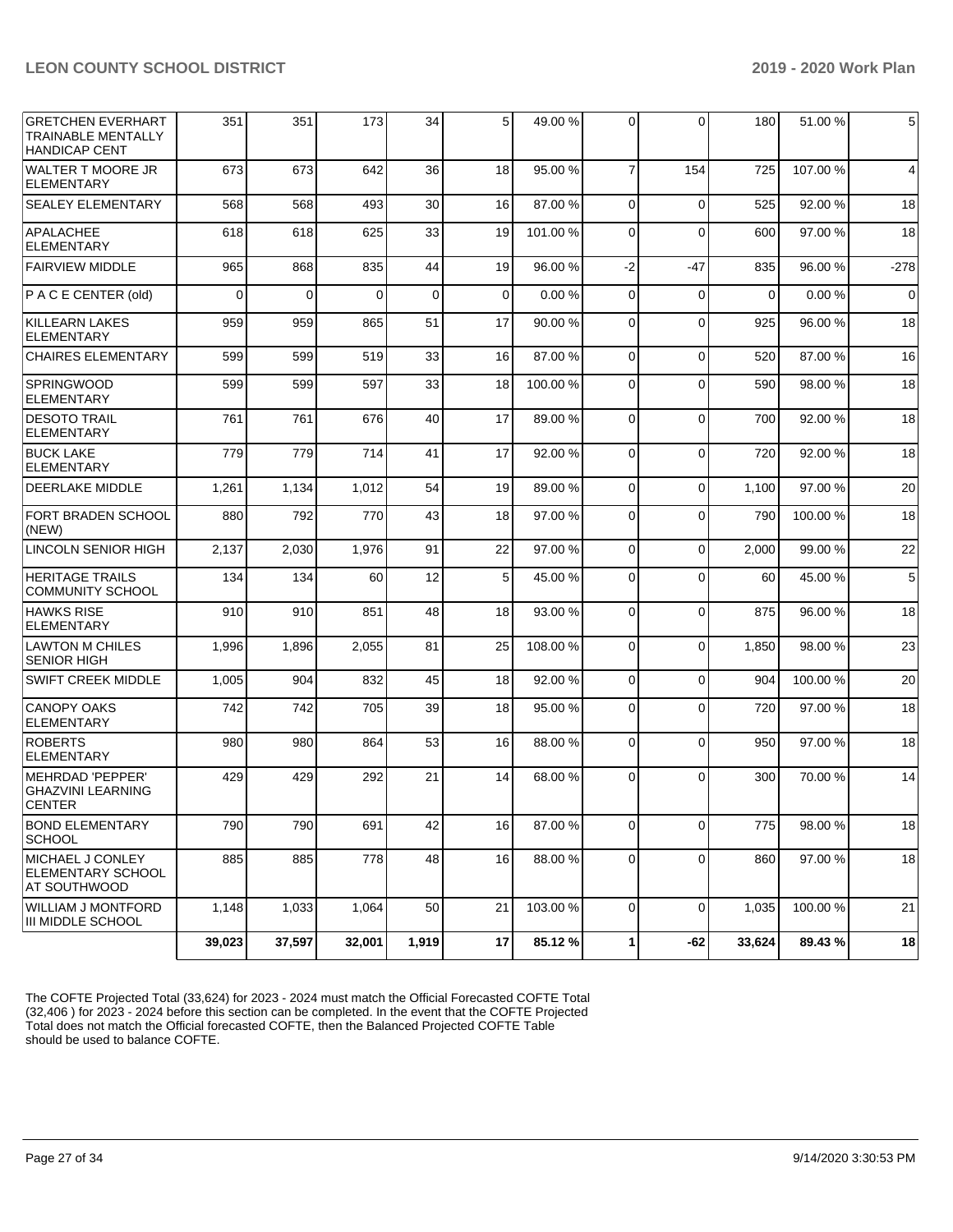| Projected COFTE for 2023 - 2024 |        |  |  |  |  |  |  |
|---------------------------------|--------|--|--|--|--|--|--|
| Elementary (PK-3)               | 10,457 |  |  |  |  |  |  |
| Middle (4-8)                    | 11,919 |  |  |  |  |  |  |
| High (9-12)                     | 10,030 |  |  |  |  |  |  |
|                                 | 32,406 |  |  |  |  |  |  |

| <b>Grade Level Type</b> | <b>Balanced Projected</b><br>COFTE for 2023 - 2024 |
|-------------------------|----------------------------------------------------|
| Elementary (PK-3)       | -600                                               |
| Middle $(4-8)$          | -568                                               |
| High (9-12)             | -50                                                |
|                         | 32,406                                             |

#### **Relocatable Replacement**

Number of relocatable classrooms clearly identified and scheduled for replacement in the school board adopted financially feasible 5-year district work program.

| Location                                 | 2019 - 2020   2020 - 2021   2021 - 2022   2022 - 2023   2023 - 2024   Year 5 Total |  |  |
|------------------------------------------|------------------------------------------------------------------------------------|--|--|
| AUGUSTA RAA MIDDLE                       |                                                                                    |  |  |
| <b>Total Relocatable Replacements: I</b> |                                                                                    |  |  |

## **Charter Schools Tracking**

Information regarding the use of charter schools.

| Location-Type                                | # Relocatable<br>units or<br>permanent<br>classrooms | Owner             | Year Started or<br>Scheduled | Student<br><b>Stations</b> | <b>Students</b><br>Enrolled | Years in<br>Contract | <b>Total Charter</b><br><b>Students</b><br>projected for<br>2023 - 2024 |
|----------------------------------------------|------------------------------------------------------|-------------------|------------------------------|----------------------------|-----------------------------|----------------------|-------------------------------------------------------------------------|
| Arts and Sciences - Thomasville<br> Rd       |                                                      | 28 PRIVATE        | 1999                         | 455                        | 457                         |                      | 423                                                                     |
| Governor's Charter Academy                   |                                                      | 51 <b>PRIVATE</b> | 2012                         | 1.145                      | 414                         | 3                    | 1,099                                                                   |
| School of Arts and Sciences at<br>the Centre |                                                      | 17 PRIVATE        | 2015                         | 442                        | 334                         | 10 <sub>1</sub>      | 350                                                                     |
| Tallahassee School of Math and<br>Science    |                                                      | 21 PRIVATE        | 2015                         | 450                        | 458                         |                      | 600                                                                     |
|                                              | 117                                                  |                   |                              | 2,492                      | 1,663                       |                      | 2.472                                                                   |

## **Special Purpose Classrooms Tracking**

The number of classrooms that will be used for certain special purposes in the current year, by facility and type of classroom, that the district will, 1), not use for educational purposes, and 2), the co-teaching classrooms that are not open plan classrooms and will be used for educational purposes.

| School                                         | School Type | # of Elementary<br><b>K-3 Classrooms</b> | $\parallel$ # of Middle 4-8<br><b>Classrooms</b> | $#$ of High 9-12<br><b>Classrooms</b> | # of $ESE$<br>Classrooms | # of Combo<br><b>Classrooms</b> | <b>Total</b><br><b>Classrooms</b> |
|------------------------------------------------|-------------|------------------------------------------|--------------------------------------------------|---------------------------------------|--------------------------|---------------------------------|-----------------------------------|
| SAIL (OLD)                                     | Educational |                                          |                                                  |                                       |                          |                                 | 12 <sub>l</sub>                   |
| R.N. GOODEN/NANCY RUSSELL<br>ICENTER AT WESSON | Educational |                                          | 10 <sub>1</sub>                                  |                                       |                          |                                 | 19 <sup>1</sup>                   |
| <b>Total Educational Classrooms: I</b>         |             |                                          | 10 <sup>1</sup>                                  |                                       |                          | 0                               | 31                                |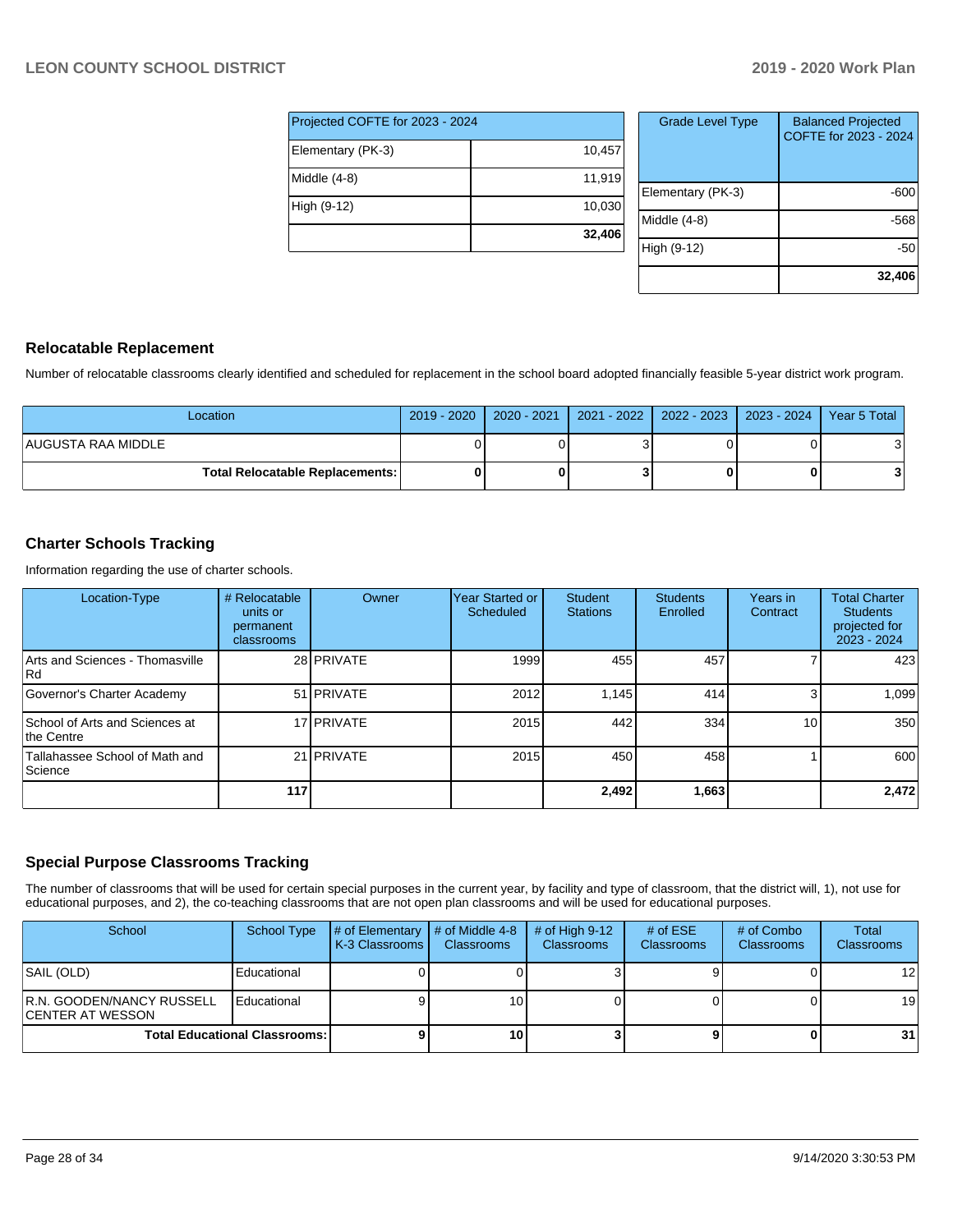| School                               | <b>School Type</b> | # of Elementary<br>K-3 Classrooms | # of Middle 4-8<br><b>Classrooms</b> | # of High 9-12<br>Classrooms | # of $ESE$<br><b>Classrooms</b> | # of Combo<br><b>Classrooms</b> | Total<br><b>Classrooms</b> |
|--------------------------------------|--------------------|-----------------------------------|--------------------------------------|------------------------------|---------------------------------|---------------------------------|----------------------------|
| <b>GILCHRIST ELEMENTARY</b>          | Co-Teaching        |                                   |                                      |                              |                                 |                                 |                            |
| AMOS P GODBY SENIOR HIGH             | Co-Teaching        |                                   |                                      |                              |                                 |                                 |                            |
| KATE SULLIVAN ELEMENTARY             | Co-Teaching        |                                   |                                      |                              |                                 |                                 |                            |
| LINCOLN SENIOR HIGH                  | Co-Teaching        |                                   |                                      |                              |                                 |                                 |                            |
| <b>DESOTO TRAIL ELEMENTARY</b>       | Co-Teaching        |                                   |                                      |                              |                                 |                                 |                            |
| <b>Total Co-Teaching Classrooms:</b> |                    |                                   |                                      |                              |                                 |                                 | 51                         |

#### **Infrastructure Tracking**

**Necessary offsite infrastructure requirements resulting from expansions or new schools. This section should include infrastructure information related to capacity project schedules and other project schedules (Section 4).** 

Not Specified

**Proposed location of planned facilities, whether those locations are consistent with the comprehensive plans of all affected local governments, and recommendations for infrastructure and other improvements to land adjacent to existing facilities. Provisions of 1013.33(12), (13) and (14) and 1013.36 must be addressed for new facilities planned within the 1st three years of the plan (Section 5).** 

Not Specified

**Consistent with Comp Plan?** No

#### **Net New Classrooms**

The number of classrooms, by grade level and type of construction, that were added during the last fiscal year.

| List the net new classrooms added in the 2018 - 2019 fiscal year.                                                                                       | Llist the net new classrooms to be added in the 2019 - 2020 fiscal<br>year. |                            |                                |                        |                                                                        |                                   |                                |                        |  |
|---------------------------------------------------------------------------------------------------------------------------------------------------------|-----------------------------------------------------------------------------|----------------------------|--------------------------------|------------------------|------------------------------------------------------------------------|-----------------------------------|--------------------------------|------------------------|--|
| 'Classrooms" is defined as capacity carrying classrooms that are added to increase<br>capacity to enable the district to meet the Class Size Amendment. |                                                                             |                            |                                |                        | Totals for fiscal year 2019 - 2020 should match totals in Section 15A. |                                   |                                |                        |  |
| Location                                                                                                                                                | $2018 - 2019$ #<br>Permanent                                                | $2018 - 2019$ #<br>Modular | $2018 - 2019$ #<br>Relocatable | $2018 - 2019$<br>Total | $2019 - 2020$ #<br><b>Permanent</b>                                    | $2019 - 2020$ #<br><b>Modular</b> | $2019 - 2020$ #<br>Relocatable | $2019 - 2020$<br>Total |  |
| Elementary (PK-3)                                                                                                                                       |                                                                             |                            |                                |                        |                                                                        |                                   |                                | ΩI                     |  |
| Middle (4-8)                                                                                                                                            |                                                                             |                            |                                |                        |                                                                        |                                   |                                |                        |  |
| High (9-12)                                                                                                                                             | 20                                                                          |                            |                                | 20                     | 23                                                                     |                                   |                                | 23                     |  |
|                                                                                                                                                         | 20                                                                          |                            |                                | 20                     | 23                                                                     |                                   |                                | 23                     |  |

#### **Relocatable Student Stations**

Number of students that will be educated in relocatable units, by school, in the current year, and the projected number of students for each of the years in the workplan.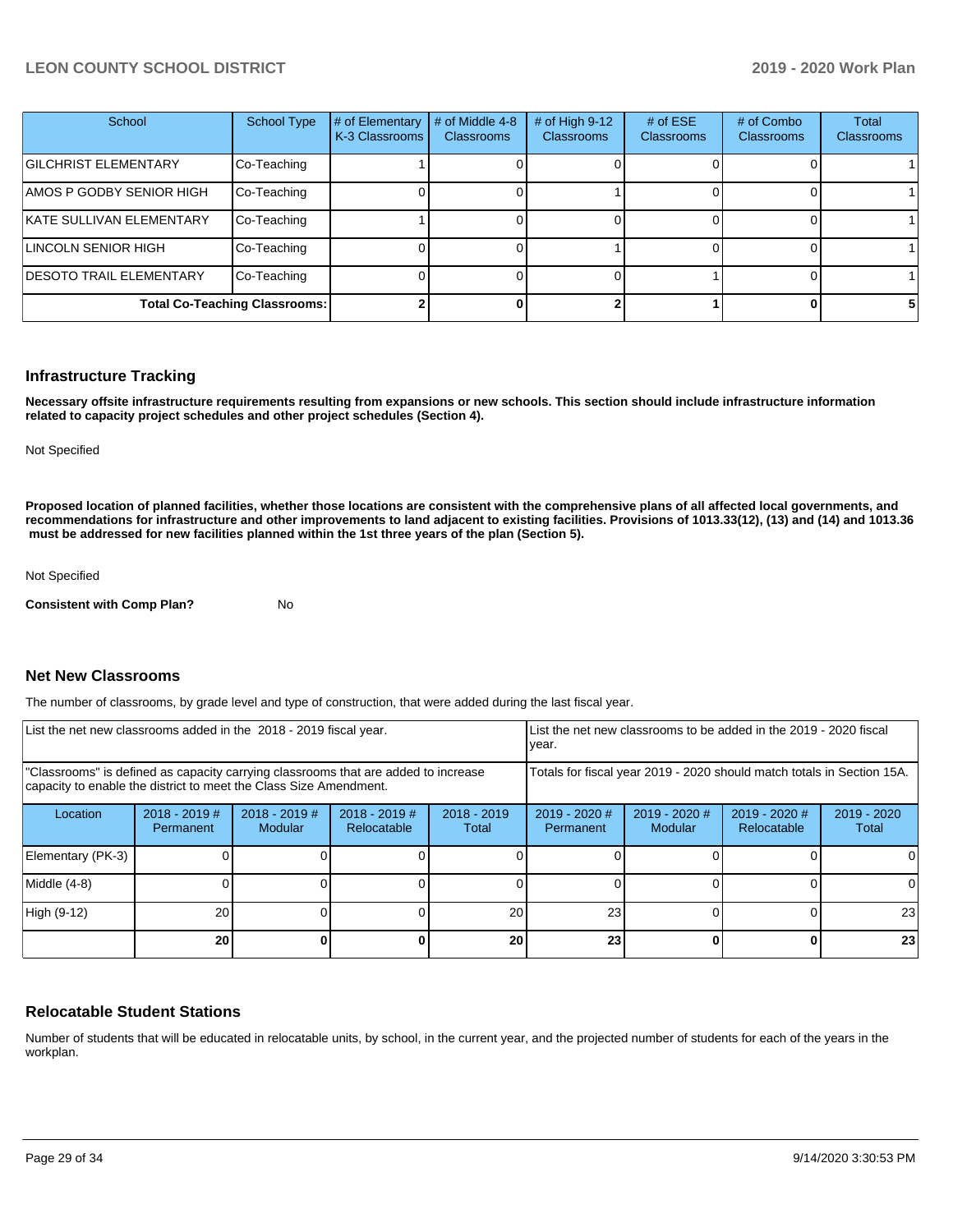| <b>Site</b>                                                         | 2019 - 2020 | 2020 - 2021 | 2021 - 2022 | 2022 - 2023 | 2023 - 2024    | 5 Year Average      |
|---------------------------------------------------------------------|-------------|-------------|-------------|-------------|----------------|---------------------|
| <b>ASTORIA PARK ELEMENTARY</b>                                      | 0           | 0           | $\Omega$    | 0           | $\overline{0}$ | $\overline{0}$      |
| <b>GRETCHEN EVERHART TRAINABLE MENTALLY</b><br><b>HANDICAP CENT</b> | 0           | $\Omega$    | $\Omega$    | 0           | $\Omega$       | $\overline{0}$      |
| <b>WALTER T MOORE JR ELEMENTARY</b>                                 | 0           | 0           | $\Omega$    | $\Omega$    | $\overline{0}$ | $\mathbf 0$         |
| <b>SEALEY ELEMENTARY</b>                                            | 0           | 0           | $\Omega$    | 0           | $\overline{0}$ | $\overline{0}$      |
| <b>APALACHEE ELEMENTARY</b>                                         | 0           | 0           | $\Omega$    | 0           | $\overline{0}$ | $\mathbf 0$         |
| <b>FAIRVIEW MIDDLE</b>                                              | 0           | 0           | $\Omega$    | 0           | $\overline{0}$ | $\overline{0}$      |
| MICHAEL J CONLEY ELEMENTARY SCHOOL AT<br>SOUTHWOOD                  | 0           | 0           | $\Omega$    | 0           | 0              | $\overline{0}$      |
| WILLIAM J MONTFORD III MIDDLE SCHOOL                                | 0           | 0           | 0           | $\Omega$    | 0              | $\overline{0}$      |
| JOHN C RILEY ELEMENTARY                                             | 0           | 0           | $\Omega$    | 0           | 0              | $\mathsf{O}\xspace$ |
| <b>FRANK R NIMS MIDDLE</b>                                          | 0           | 0           | $\Omega$    | $\Omega$    | 0              | $\overline{0}$      |
| <b>PINEVIEW ELEMENTARY</b>                                          | 0           | 0           | $\Omega$    | 0           | 0              | $\overline{0}$      |
| LEWIS M LIVELY TECHNICAL CENTER                                     | 0           | 0           | $\Omega$    | $\Omega$    | 0              | $\overline{0}$      |
| <b>GILCHRIST ELEMENTARY</b>                                         | 0           | 0           | $\Omega$    | $\Omega$    | 0              | $\mathbf 0$         |
| LAWTON M CHILES SENIOR HIGH                                         | 0           | 0           | $\Omega$    | $\Omega$    | 0              | $\overline{0}$      |
| <b>SWIFT CREEK MIDDLE</b>                                           | 0           | 0           | $\Omega$    | 0           | 0              | $\mathsf{O}\xspace$ |
| CANOPY OAKS ELEMENTARY                                              | 0           | 0           | $\Omega$    | $\Omega$    | 0              | $\overline{0}$      |
| <b>ROBERTS ELEMENTARY</b>                                           | 0           | 0           | $\Omega$    | 0           | 0              | $\overline{0}$      |
| HERITAGE TRAILS COMMUNITY SCHOOL                                    | 0           | 0           | $\Omega$    | $\Omega$    | 0              | $\overline{0}$      |
| HAWKS RISE ELEMENTARY                                               | 0           | 0           | $\Omega$    | $\Omega$    | 0              | $\overline{0}$      |
| AMOS P GODBY SENIOR HIGH                                            | 0           | 0           | $\Omega$    | $\Omega$    | 0              | $\overline{0}$      |
| OAK RIDGE ELEMENTARY                                                | 0           | 0           | $\Omega$    | 0           | 0              | $\overline{0}$      |
| SECOND CHANCE SCHOOL - Old                                          | 0           | 0           | $\Omega$    | $\Omega$    | 0              | $\overline{0}$      |
| SAIL (OLD)                                                          | 0           | $\Omega$    | $\Omega$    | 0           | 0              | $\overline{0}$      |
| <b>GRIFFIN MIDDLE</b>                                               | 0           | 0           | $\Omega$    | 0           | $\Omega$       | $\overline{0}$      |
| SCHOOL FOR ARTS AND INNOVATIVE LEARNING-<br>SAIL (NEW)              | 0           | 0           | $\Omega$    | 0           | 0              | $\overline{0}$      |
| LILLIAN RUEDIGER ELEMENTARY                                         | $\Omega$    | 0           | $\Omega$    | $\Omega$    | $\overline{0}$ | $\overline{0}$      |
| AUGUSTA RAA MIDDLE                                                  | 66          | 0           | 22          | $\Omega$    | $\overline{0}$ | 18                  |
| CHAIRES ELEMENTARY PRE-KINDERGARTEN                                 | 0           | 0           | $\Omega$    | $\Omega$    | $\overline{0}$ | $\overline{0}$      |
| WOODVILLE SCHOOL                                                    | 0           | 0           | $\Omega$    | $\Omega$    | $\overline{0}$ | $\overline{0}$      |
| KATE SULLIVAN ELEMENTARY                                            | 0           | 0           | $\Omega$    | $\Omega$    | $\overline{0}$ | $\overline{0}$      |
| <b>ELIZABETH COBB MIDDLE</b>                                        | 0           | $\Omega$    | $\Omega$    | $\Omega$    | $\overline{0}$ | $\overline{0}$      |
| <b>FRANK HARTSFIELD ELEMENTARY</b>                                  | 0           | 0           | $\Omega$    | $\Omega$    | $\overline{0}$ | $\overline{0}$      |
| JAMES RICKARDS SENIOR HIGH                                          | 0           | $\Omega$    | $\Omega$    | $\Omega$    | $\overline{0}$ | $\overline{0}$      |
| R.N. GOODEN/NANCY RUSSELL CENTER AT<br><b>WESSON</b>                | 0           | $\Omega$    | $\Omega$    | $\Omega$    | $\overline{0}$ | $\overline{0}$      |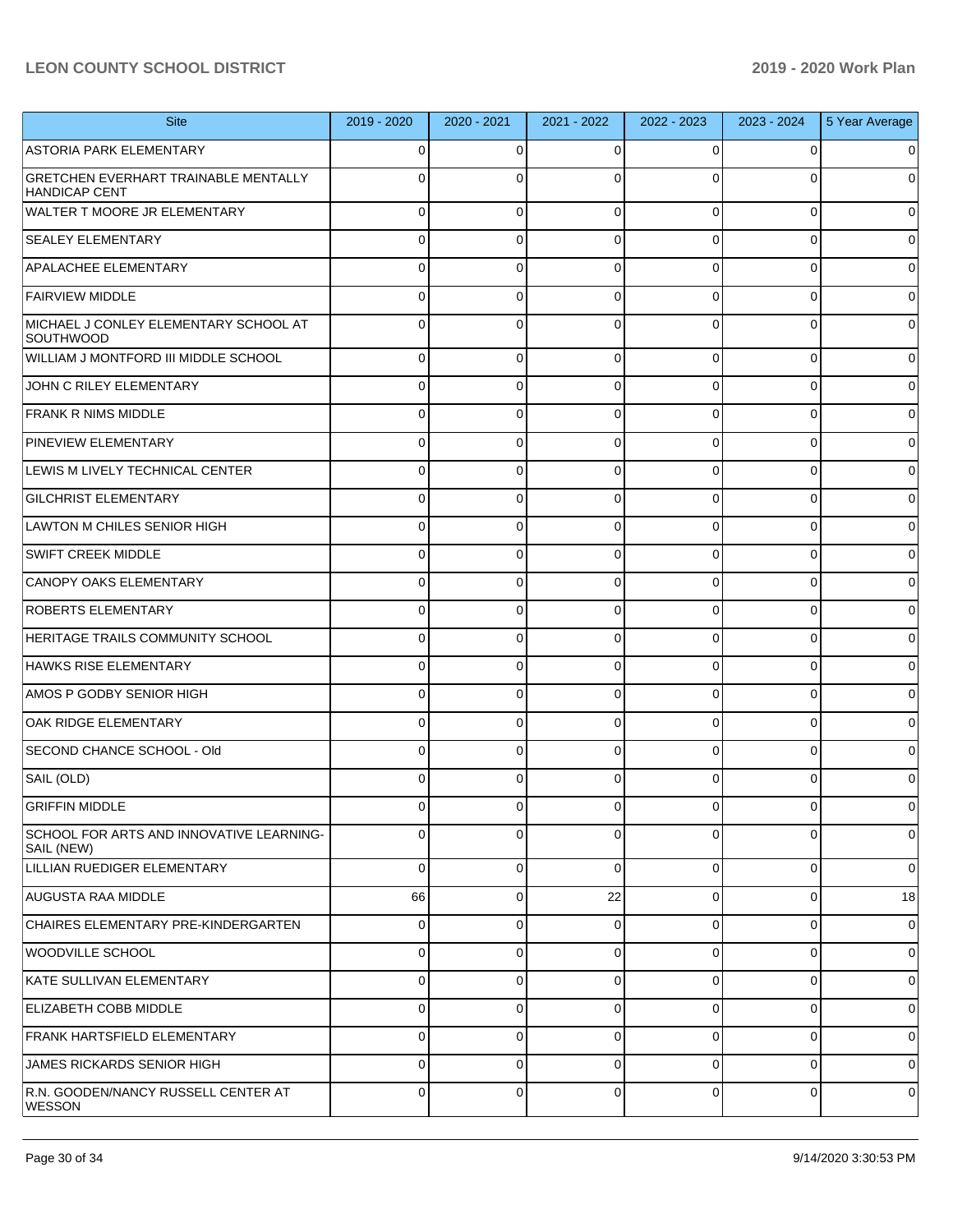| SABAL PALM ELEMENTARY                               | 0            | ი | 0            | 0        |          | $\overline{0}$ |
|-----------------------------------------------------|--------------|---|--------------|----------|----------|----------------|
| <b>BOND ELEMENTARY SCHOOL</b>                       | 0            |   | ∩            | $\Omega$ |          | 0              |
| <b>LEON SENIOR HIGH</b>                             | $\Omega$     | U | 0            | $\Omega$ |          | 0              |
| <b>DEERLAKE MIDDLE</b>                              | 0            | O | <sup>0</sup> | 0        |          | 0              |
| FORT BRADEN SCHOOL (NEW)                            | $\Omega$     | n | 0            | $\Omega$ | 0        | 0              |
| LINCOLN SENIOR HIGH                                 | 0            | 0 | 0            | $\Omega$ | 0        | $\overline{0}$ |
| MEHRDAD 'PEPPER' GHAZVINI LEARNING<br><b>CENTER</b> | 0            | n | $\Omega$     | $\Omega$ | $\Omega$ | $\Omega$       |
| P A C E CENTER (old)                                | U            | n | ∩            | $\Omega$ | n        | 0              |
| KILLEARN LAKES ELEMENTARY                           | $\Omega$     | 0 | 0            | $\Omega$ | 0        | $\Omega$       |
| <b>CHAIRES ELEMENTARY</b>                           | <sup>0</sup> |   | n            | O        |          | 0              |
| SPRINGWOOD ELEMENTARY                               | $\Omega$     | 0 | $\Omega$     | $\Omega$ | U        | 0              |
| <b>DESOTO TRAIL ELEMENTARY</b>                      | $\Omega$     | ∩ | 0            | $\Omega$ |          | 0              |
| <b>BUCK LAKE ELEMENTARY</b>                         | $\Omega$     | 0 | $\Omega$     | $\Omega$ | $\Omega$ | 0              |
| Totals for LEON COUNTY SCHOOL DISTRICT              |              |   |              |          |          |                |

| <b>TO BIS TOP LEUN COUNTY SCHOOL DISTRICT</b>     |        |        |        |        |        |        |
|---------------------------------------------------|--------|--------|--------|--------|--------|--------|
| Total students in relocatables by year.           | 66     |        | 22     |        |        | 18     |
| Total number of COFTE students projected by year. | 32.175 | 32.299 | 32.416 | 32.508 | 32,406 | 32.361 |
| Percent in relocatables by year.                  | 0%     | 0%     | 0%     | 0%     | 0 % I  | $0\%$  |

# **Leased Facilities Tracking**

Exising leased facilities and plans for the acquisition of leased facilities, including the number of classrooms and student stations, as reported in the educational plant survey, that are planned in that location at the end of the five year workplan.

| Location           | # of Leased<br>Classrooms 2019 -<br>2020 | <b>FISH Student</b><br><b>Stations</b> | Owner               | # of Leased<br>Classrooms 2023 -<br>2024 | <b>FISH Student</b><br><b>Stations</b> |
|--------------------|------------------------------------------|----------------------------------------|---------------------|------------------------------------------|----------------------------------------|
| AUGUSTA RAA MIDDLE |                                          |                                        | 66 William Scotsman |                                          |                                        |
|                    |                                          | 66                                     |                     | 0                                        | 0                                      |

## **Failed Standard Relocatable Tracking**

Relocatable units currently reported by school, from FISH, and the number of relocatable units identified as 'Failed Standards'.

Nothing reported for this section.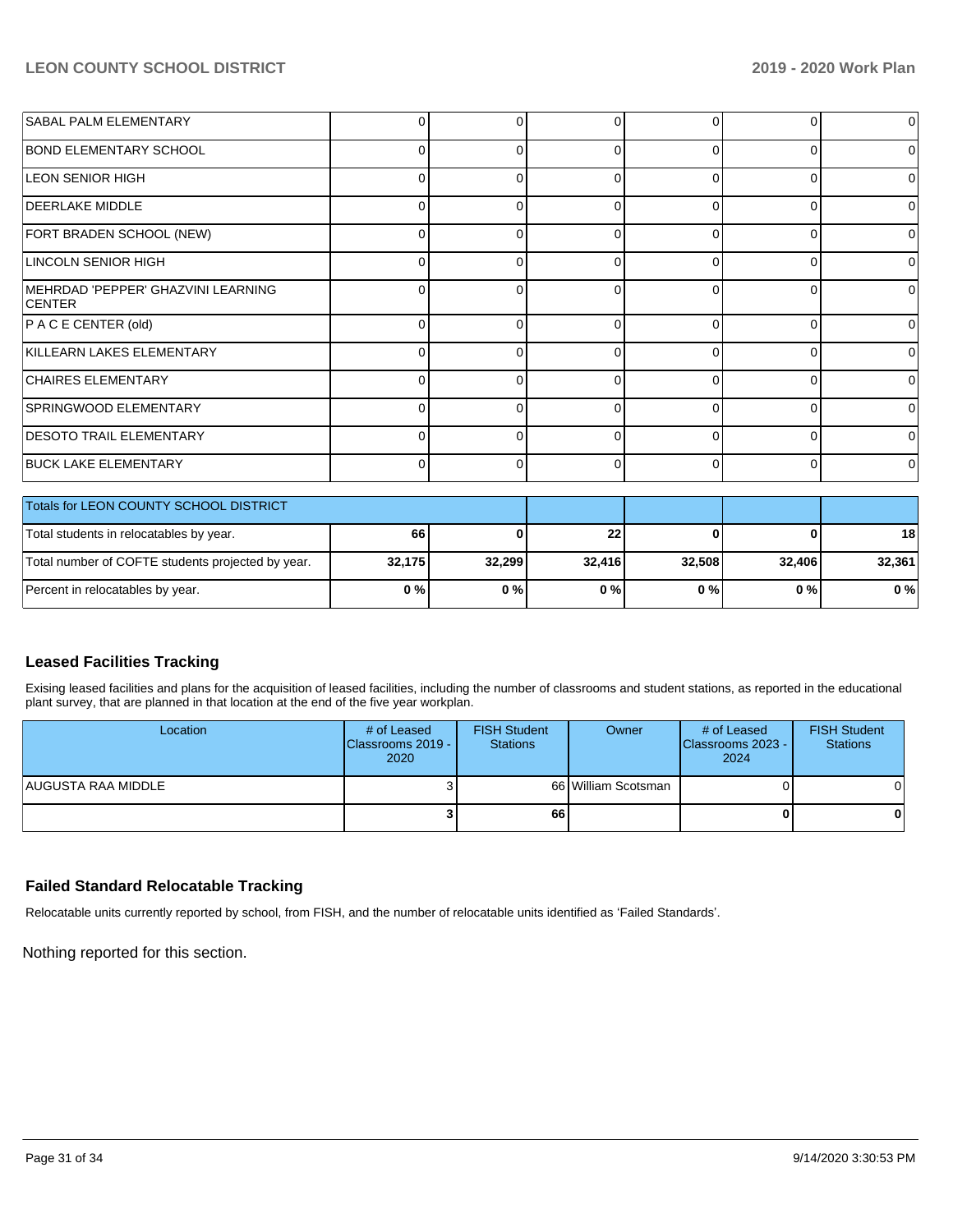# **Planning**

#### **Class Size Reduction Planning**

**Plans approved by the school board that reduce the need for permanent student stations such as acceptable school capacity levels, redistricting, busing, year-round schools, charter schools, magnet schools, public-private partnerships, multitrack scheduling, grade level organization, block scheduling, or other alternatives.**

The current Educational Plant Survey for Leon District schools indicates that class size reduction targets can be achieved through a combination of new classroom construction at existing schools, promoting magnet programs at selected schools, and redistricting.

#### **School Closure Planning**

**Plans for the closure of any school, including plans for disposition of the facility or usage of facility space, and anticipated revenues.** 

Not Specified

# **Long Range Planning**

#### **Ten-Year Maintenance**

District projects and locations regarding the projected need for major renovation, repair, and maintenance projects within the district in years 6-10 beyond the projects plans detailed in the five years covered by the work plan.

Nothing reported for this section.

#### **Ten-Year Capacity**

Schedule of capital outlay projects projected to ensure the availability of satisfactory student stations for the projected student enrollment in K-12 programs for the future 5 years beyond the 5-year district facilities work program.

Nothing reported for this section.

#### **Ten-Year Planned Utilization**

Schedule of planned capital outlay projects identifying the standard grade groupings, capacities, and planned utilization rates of future educational facilities of the district for both permanent and relocatable facilities.

| Grade Level Projections         | FISH<br>Student<br>Stations | Actual 2018 -<br><b>2019 FISH</b><br>Capacity | Actual<br>$2018 -$<br>2019<br>COFTE | Utilization | Actual 2018 - 2019   Actual 2019 - 2020 / 2028 - 2029 new Projected 2028 - Projected 2028 -<br>Student Capacity to be added/removed | 2029 COFTE | 2029 Utilization |
|---------------------------------|-----------------------------|-----------------------------------------------|-------------------------------------|-------------|-------------------------------------------------------------------------------------------------------------------------------------|------------|------------------|
| Elementary - District<br>Totals | 16.404                      | 16.404                                        | 14.306.73                           | $87.22 \%$  |                                                                                                                                     | 15,000     | 91.44 %          |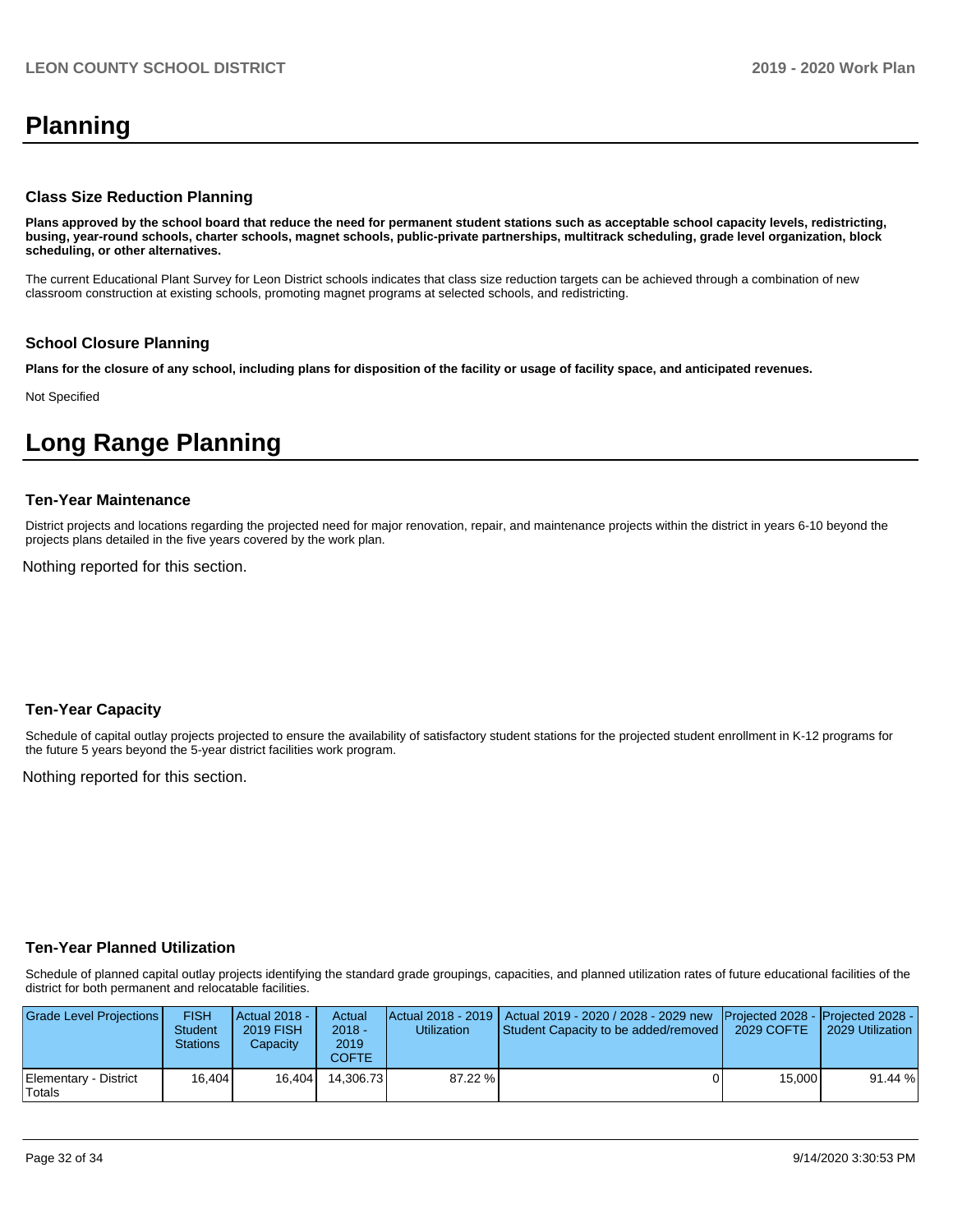|                          | 39.936 | 37,597 | 32.000.82 | 85.12 % | 125 I            | 34,000 | 90.13%  |
|--------------------------|--------|--------|-----------|---------|------------------|--------|---------|
| lOther - ESE. etc        | 3.911  | 3.037  | 995.51    | 32.80 % |                  | 000.   | 32.93 % |
| High - District Totals   | 10,058 | 9.553  | 8.861.16  | 92.76 % | 100 <sub>l</sub> | 9.500  | 98.42 % |
| Middle - District Totals | 9,563  | 8.603  | 7.837.42  | 91.10%  | 25 <sub>1</sub>  | 8,500  | 98.52 % |

**Combination schools are included with the middle schools for student stations, capacity, COFTE and utilization purposes because these facilities all have a 90% utilization factor. Use this space to explain or define the grade groupings for combination schools.** 

No comments to report.

#### **Ten-Year Infrastructure Planning**

**Proposed Location of Planned New, Remodeled, or New Additions to Facilities in 06 thru 10 out years (Section 28).**

Nothing reported for this section.

Plans for closure of any school, including plans for disposition of the facility or usage of facility space, and anticipated revenues in the 06 thru 10 out **years (Section 29).**

Nothing reported for this section.

#### **Twenty-Year Maintenance**

District projects and locations regarding the projected need for major renovation, repair, and maintenance projects within the district in years 11-20 beyond the projects plans detailed in the five years covered by the work plan.

Nothing reported for this section.

#### **Twenty-Year Capacity**

Schedule of capital outlay projects projected to ensure the availability of satisfactory student stations for the projected student enrollment in K-12 programs for the future 11-20 years beyond the 5-year district facilities work program.

Nothing reported for this section.

#### **Twenty-Year Planned Utilization**